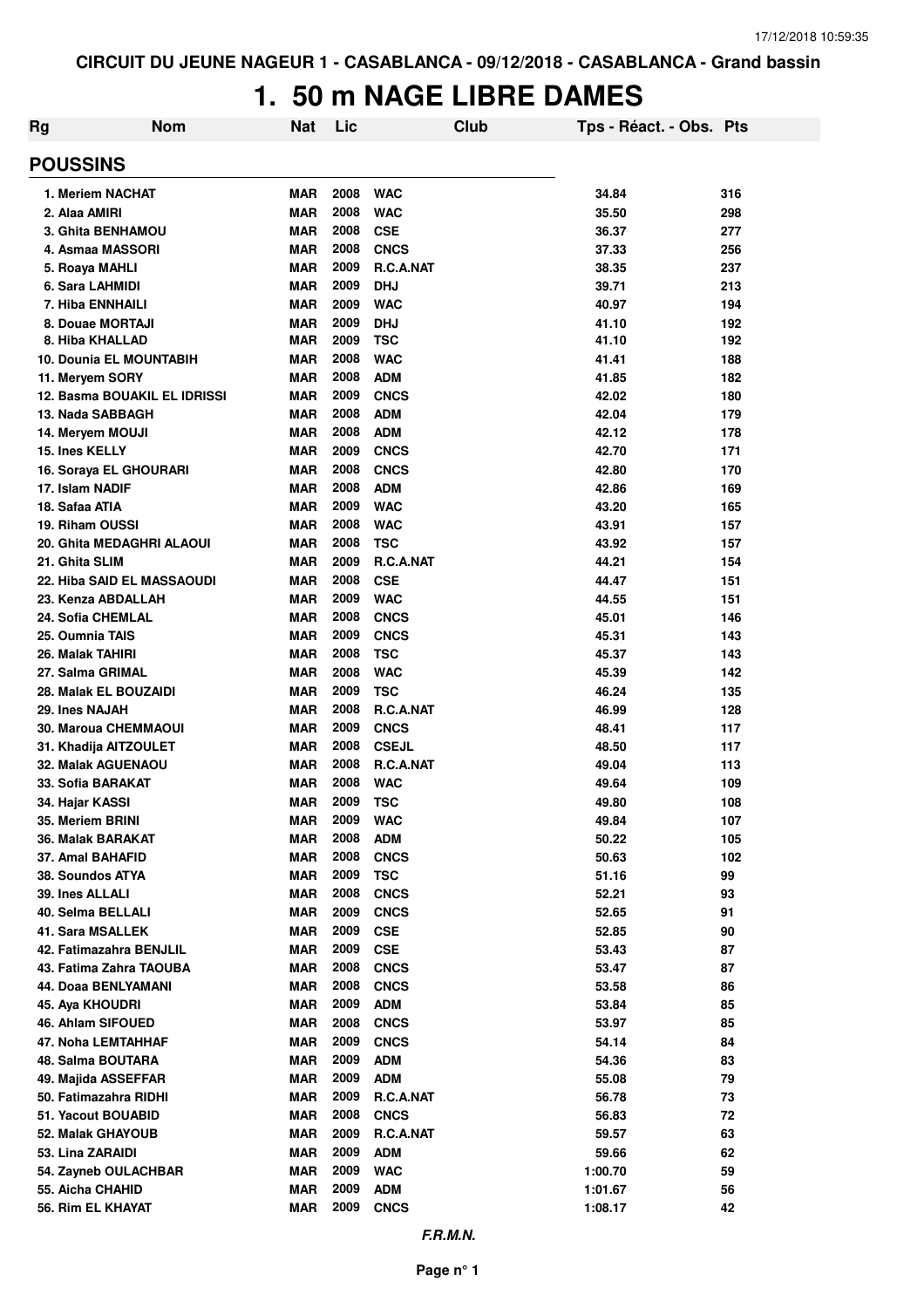# **1. 50 m NAGE LIBRE DAMES**

| <b>Rg</b>                                             | <b>Nom</b>                         | Nat                      | Lic          |                            | <b>Club</b> | Tps - Réact. - Obs. Pts |     |
|-------------------------------------------------------|------------------------------------|--------------------------|--------------|----------------------------|-------------|-------------------------|-----|
| <b>POUSSINS</b>                                       |                                    |                          |              |                            |             |                         |     |
| 57. Rihab TARMOUSSI                                   |                                    | <b>MAR</b>               | 2009         | <b>ADM</b>                 |             | 1:08.68                 | 41  |
|                                                       | 58. Romaissa ABOUNOUAS             | <b>MAR</b>               | 2009         | <b>CNCS</b>                |             | 1:08.87                 | 40  |
| 59. Jannat Salma MOTAIB                               |                                    | <b>MAR</b>               | 2008         | <b>WAC</b>                 |             | 1:16.31                 | 30  |
| 60. Hiba IDRISSI KASSIMY                              |                                    | <b>MAR</b>               | 2009         | <b>CNCS</b>                |             | 1:32.86                 | 16  |
| <b>NC. Marwa BENLAANAYA</b>                           |                                    | <b>MAR</b>               | 2009         | <b>R.C.A.NAT</b>           |             | Frf n.d.                |     |
| <b>NC. Sofia SAROUF</b>                               |                                    | <b>MAR</b>               | 2008         | R.C.A.NAT                  |             | Frf n.d.                |     |
| <b>NC. Boutaina TAHLI</b>                             |                                    | <b>MAR</b>               | 2009         | <b>R.C.A.NAT</b>           |             | Frf n.d.                |     |
| <b>NC. Marwa RACHDY</b>                               |                                    | <b>MAR</b>               | 2008         | <b>WAC</b>                 |             | Frf n.d.                |     |
| <b>NC. Nihal BARGACH</b>                              |                                    | <b>MAR</b>               | 2009         | <b>CNCS</b>                |             | Frf n.d.                |     |
| <b>NC. Dania BELADEL</b>                              |                                    | <b>MAR</b>               | 2009         | <b>CNCS</b>                |             | Frf n.d.                |     |
| <b>NC. Ghita BELLOUCH</b>                             |                                    | <b>MAR</b>               | 2009         | <b>CNCS</b>                |             | Frf n.d.                |     |
| <b>NC. Israe CHAHID</b><br><b>NC. Chahd ELALOUANI</b> |                                    | <b>MAR</b><br><b>MAR</b> | 2008<br>2009 | <b>CNCS</b><br><b>CNCS</b> |             | Frf n.d.<br>Frf n.d.    |     |
| <b>NC. Malak ERRAFIY</b>                              |                                    | <b>MAR</b>               | 2009         | <b>CNCS</b>                |             | Frf n.d.                |     |
| <b>NC. Aya ELHYANE</b>                                |                                    | <b>MAR</b>               | 2009         | <b>TSC</b>                 |             | Frf n.d.                |     |
| <b>NC. Aya LOTFANE</b>                                |                                    | <b>MAR</b>               | 2008         | <b>TSC</b>                 |             | Frf n.d.                |     |
| <b>NC. Lina BELAAOUAD</b>                             |                                    | <b>MAR</b>               | 2009         | <b>CNCS</b>                |             | Dsq NI                  | 0   |
| <b>NC. Sara MOUFDI</b>                                |                                    | MAR                      | 2009         | <b>CNCS</b>                |             | Dsq NI                  | 0   |
| <b>AVENIR A1</b>                                      |                                    |                          |              |                            |             |                         |     |
| 1. Ghita RIDA                                         |                                    | <b>MAR</b>               | 2010         | <b>CNCS</b>                |             | 41.96                   | 180 |
|                                                       | 2. Fatima Zahra GHILANE EL HASSANI | <b>MAR</b>               | 2010         | R.C.A.NAT                  |             | 46.24                   | 135 |
| 3. Yasmine ADERRAB                                    |                                    | <b>MAR</b>               | 2010         | R.C.A.NAT                  |             | 46.73                   | 130 |
| 4. Fatimazahra DOUHA                                  |                                    | <b>MAR</b>               | 2010         | R.C.A.NAT                  |             | 47.35                   | 125 |
| 5. Farah KOKODIL                                      |                                    | <b>MAR</b>               | 2010         | R.C.A.NAT                  |             | 49.43                   | 110 |
| 6. Ghita GHALIB                                       |                                    | MAR                      | 2010         | <b>TSC</b>                 |             | 50.10                   | 106 |
| 7. Hajar KERBOUCH                                     |                                    | <b>MAR</b>               | 2010         | R.C.A.NAT                  |             | 50.61                   | 103 |
| 8. Jannate FARESSE                                    |                                    | <b>MAR</b>               | 2010         | R.C.A.NAT                  |             | 51.50                   | 97  |
| 9. Malak JEBRI                                        |                                    | <b>MAR</b>               | 2010         | R.C.A.NAT                  |             | 52.83                   | 90  |
| <b>10. Rita SOUISSI</b>                               |                                    | <b>MAR</b>               | 2010         | <b>CSE</b>                 |             | 53.76                   | 86  |
| 11. Malak ZAHR                                        |                                    | <b>MAR</b>               | 2010         | <b>ADM</b>                 |             | 54.00                   | 84  |
| <b>12. Hiba ELIDRISSI</b>                             |                                    | <b>MAR</b>               | 2010         | <b>WAC</b>                 |             | 56.18                   | 75  |
| 13. Chada CHRAIBI                                     |                                    | <b>MAR</b>               | 2010         | <b>CNCS</b>                |             | 56.85                   | 72  |
| 14. Racha ELBROUZI                                    |                                    | <b>MAR</b>               | 2010         | <b>TSC</b>                 |             | 57.86                   | 69  |
| 15. Meriem ABID                                       |                                    | <b>MAR</b>               | 2010         | R.C.A.NAT                  |             | 57.89                   | 68  |
|                                                       | 16. Nouzha M'HAMDI ALAOUI          | MAR                      | 2010         | <b>WAC</b>                 |             | 1:03.09                 | 53  |
| 17. Yasmine BYA                                       |                                    | MAR                      | 2010         | <b>TSC</b>                 |             | 1:04.02                 | 50  |
|                                                       | <b>18. Sarah BENHAYOUN SADAFI</b>  | <b>MAR</b>               | 2010         | <b>WAC</b>                 |             | 1:04.82                 | 49  |
| 19. Fatima Zahra FAHIMI                               |                                    | MAR                      | 2010         | <b>R.C.A.NAT</b>           |             | 1:07.02                 | 44  |
| 20. Dina KELLY                                        |                                    | MAR                      | 2010         | <b>CNCS</b>                |             | 1:08.07                 | 42  |
| 21. Khadija FIKRI                                     |                                    | MAR                      | 2010         | <b>CNCS</b>                |             | 1:10.04                 | 38  |
| 22. Amina RAID                                        |                                    | MAR                      | 2010         | <b>ADM</b>                 |             | 1:11.74                 | 36  |
| 23. Yasmine TEMMAR                                    |                                    | MAR                      | 2010         | <b>ADM</b>                 |             | 1:12.64                 | 34  |
| 24. Hajar SKIHEL                                      |                                    | MAR                      | 2010         | <b>CSE</b>                 |             | 1:16.99                 | 29  |
| 25. Nour BOUHASSOUNE                                  |                                    | MAR                      | 2010         | <b>WAC</b>                 |             | 1:18.01                 | 28  |
| 26. Sara ZAIKANE                                      |                                    | MAR                      | 2010         | <b>WAC</b>                 |             | 1:34.92                 | 15  |
| <b>NC. Malak KADMIRI</b>                              |                                    | <b>MAR</b>               | 2010         | <b>CSE</b>                 |             | Frf n.d.                |     |
| <b>NC. Ines BENNANE</b>                               |                                    | MAR                      | 2010         | <b>WAC</b>                 |             | Frf n.d.                |     |
| <b>NC. Rym HAIDA</b>                                  |                                    | MAR                      | 2010         | <b>CNCS</b>                |             | Frf n.d.                |     |
| <b>NC. Mariam IMZIL</b>                               |                                    | MAR<br><b>MAR</b>        | 2010<br>2010 | <b>CNCS</b><br><b>CNCS</b> |             | Frf n.d.<br>Frf n.d.    |     |
| <b>NC. Rania NADIR</b><br><b>NC. Sara ELKHOUCHALI</b> |                                    | MAR                      | 2010         | TSC                        |             | Frf n.d.                |     |
| <b>AVENIR A2</b>                                      |                                    |                          |              |                            |             |                         |     |
| 1. Yasmine EDDADSY                                    |                                    | MAR                      | 2011         | R.C.A.NAT                  |             | 45.27                   | 144 |
| 2. Rita BADRE                                         |                                    | MAR                      | 2011         | <b>CNCS</b>                |             | 46.96                   | 129 |
| 3. Mayssane YAHIA                                     |                                    | <b>MAR</b>               | 2011         | <b>DHJ</b>                 |             | 47.94                   | 121 |
|                                                       |                                    |                          |              |                            | F.R.M.N.    |                         |     |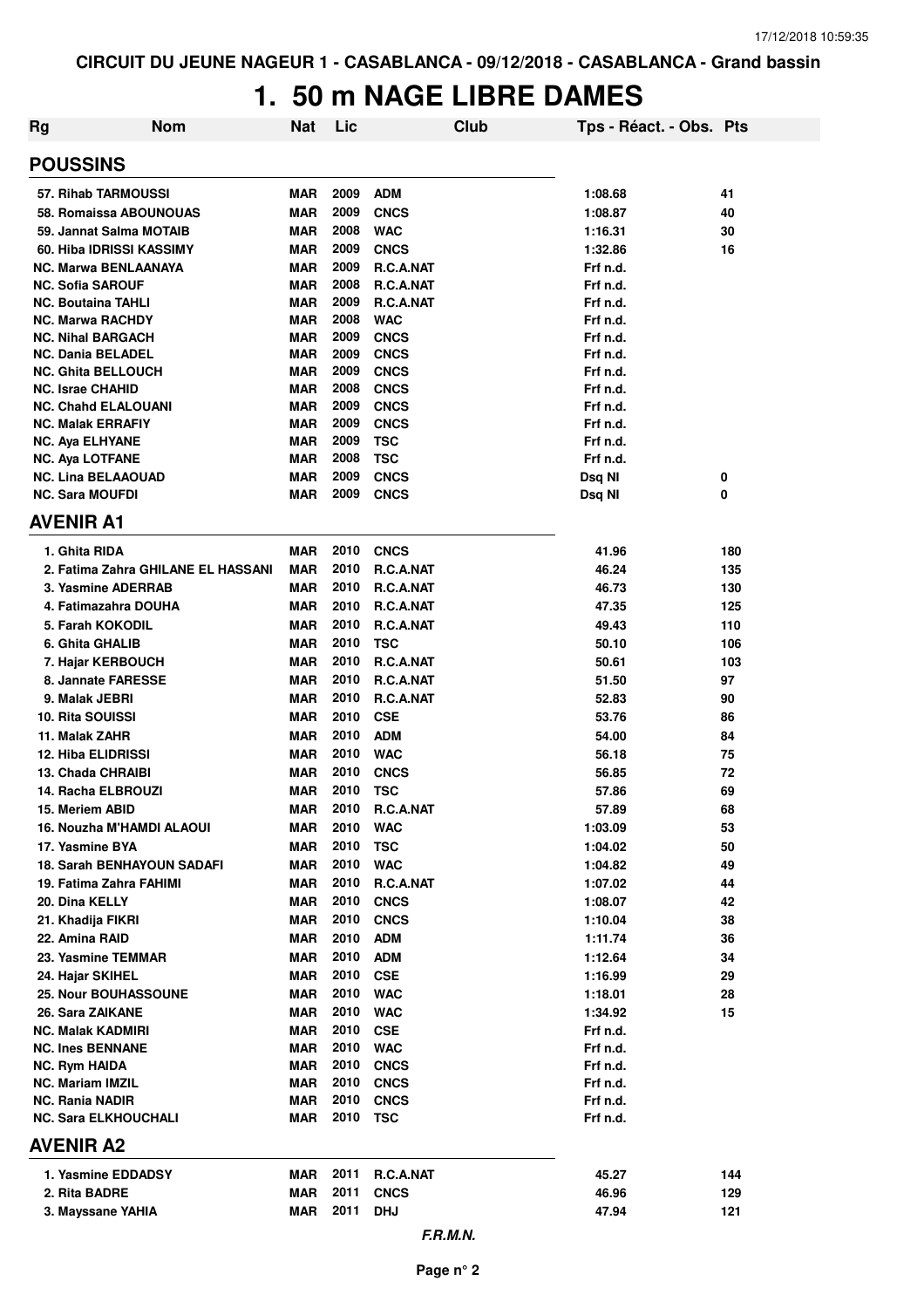#### **1. 50 m NAGE LIBRE DAMES**

| Rg                      | <b>Nom</b>                     | <b>Nat</b> | Lic  | Club        | Tps - Réact. - Obs. Pts |     |
|-------------------------|--------------------------------|------------|------|-------------|-------------------------|-----|
| AVENIR A2               |                                |            |      |             |                         |     |
|                         | 4. Hiba KHIALI                 | <b>MAR</b> | 2011 | <b>CNCS</b> | 49.42                   | 110 |
|                         | 5. Israe ELADDAOUI             | <b>MAR</b> | 2011 | <b>ADM</b>  | 55.45                   | 78  |
|                         | 5. Aicha OUADDI                | <b>MAR</b> | 2011 | <b>WAC</b>  | 55.45                   | 78  |
|                         | 7. Tilelli BELHOCINE           | <b>MAR</b> | 2011 | <b>WAC</b>  | 55.69                   | 77  |
|                         | 8. Nour Elhouda MAKHLOUFI      | <b>MAR</b> | 2012 | <b>ADM</b>  | 55.79                   | 76  |
|                         | 9. Mouna DARA                  | <b>MAR</b> | 2011 | R.C.A.NAT   | 58.47                   | 66  |
|                         | 10. Khadija IDRISSI            | <b>MAR</b> | 2012 | <b>CNCS</b> | 58.97                   | 65  |
|                         | 11. Israa HUIMAD               | <b>MAR</b> | 2011 | <b>ADM</b>  | 1:01.73                 | 56  |
|                         | 12. Zeneb RASSY                | <b>MAR</b> | 2012 | <b>TSC</b>  | 1:03.59                 | 51  |
|                         | 13. Sofia ELHAOUARI            | <b>MAR</b> | 2011 | R.C.A.NAT   | 1:06.68                 | 45  |
|                         | 14. Arij TOUHAMI               | <b>MAR</b> | 2012 | R.C.A.NAT   | 1:07.62                 | 43  |
| 15. Hiba FRANE          |                                | <b>MAR</b> | 2011 | <b>CNCS</b> | 1:07.77                 | 42  |
|                         | 16. Fatima Zahra ELBOUJANNANI  | <b>MAR</b> | 2012 | <b>DHJ</b>  | 1:09.36                 | 40  |
|                         | 17. Yasmine BELMOKADEM         | <b>MAR</b> | 2011 | <b>TSC</b>  | 1:10.53                 | 38  |
| 18. Arwa FADEL          |                                | <b>MAR</b> | 2012 | <b>CNCS</b> | 1:10.55                 | 38  |
|                         | 19. Rayhana TOUMI              | <b>MAR</b> | 2012 | <b>CNCS</b> | 1:12.95                 | 34  |
|                         | 20. Riham CHAHID               | <b>MAR</b> | 2011 | <b>CNCS</b> | 1:15.84                 | 30  |
|                         | 21. Douae BELHAJ               | <b>MAR</b> | 2011 | <b>CNCS</b> | 1:17.47                 | 28  |
|                         | 22. Yasmine BAHIAOUI           | <b>MAR</b> | 2012 | <b>WAC</b>  | 1:17.86                 | 28  |
|                         | 23. Olaya BOURAHLA             | <b>MAR</b> | 2012 | <b>WAC</b>  | 1:21.50                 | 24  |
|                         | 24. Aya BENSOUMMANE            | <b>MAR</b> | 2011 | <b>ADM</b>  | 1:22.09                 | 24  |
|                         | 25. Fatima Ezzahraa IFASSIOUEN | <b>MAR</b> | 2011 | R.C.A.NAT   | 1:26.52                 | 20  |
|                         | 26. Ines BENMAAZOUZ            | <b>MAR</b> | 2011 | <b>WAC</b>  | 1:28.63                 | 19  |
|                         | 27. Mayssane GHAZAOUI          | <b>MAR</b> | 2011 | R.C.A.NAT   | 1:29.62                 | 18  |
|                         | 28. Amira ALAOUI DOUIRI        | <b>MAR</b> | 2011 | <b>TSC</b>  | 1:33.02                 | 16  |
|                         | 29. Yasmine FALAKI             | <b>MAR</b> | 2012 | <b>WAC</b>  | 1:39.89                 | 13  |
|                         | <b>NC. Rania KIBBOU</b>        | <b>MAR</b> | 2011 | <b>CNCS</b> | Frf n.d.                |     |
| <b>NC. Yara SEDDIKI</b> |                                | <b>MAR</b> | 2012 | <b>CNCS</b> | Frf n.d.                |     |
|                         | <b>NC. Chahd MOUTI</b>         | <b>MAR</b> | 2011 | <b>TSC</b>  | Frf n.d.                |     |
|                         | <b>NC. Aya BENKIRANE</b>       | <b>MAR</b> | 2012 | <b>TSC</b>  | Frf n.d.                |     |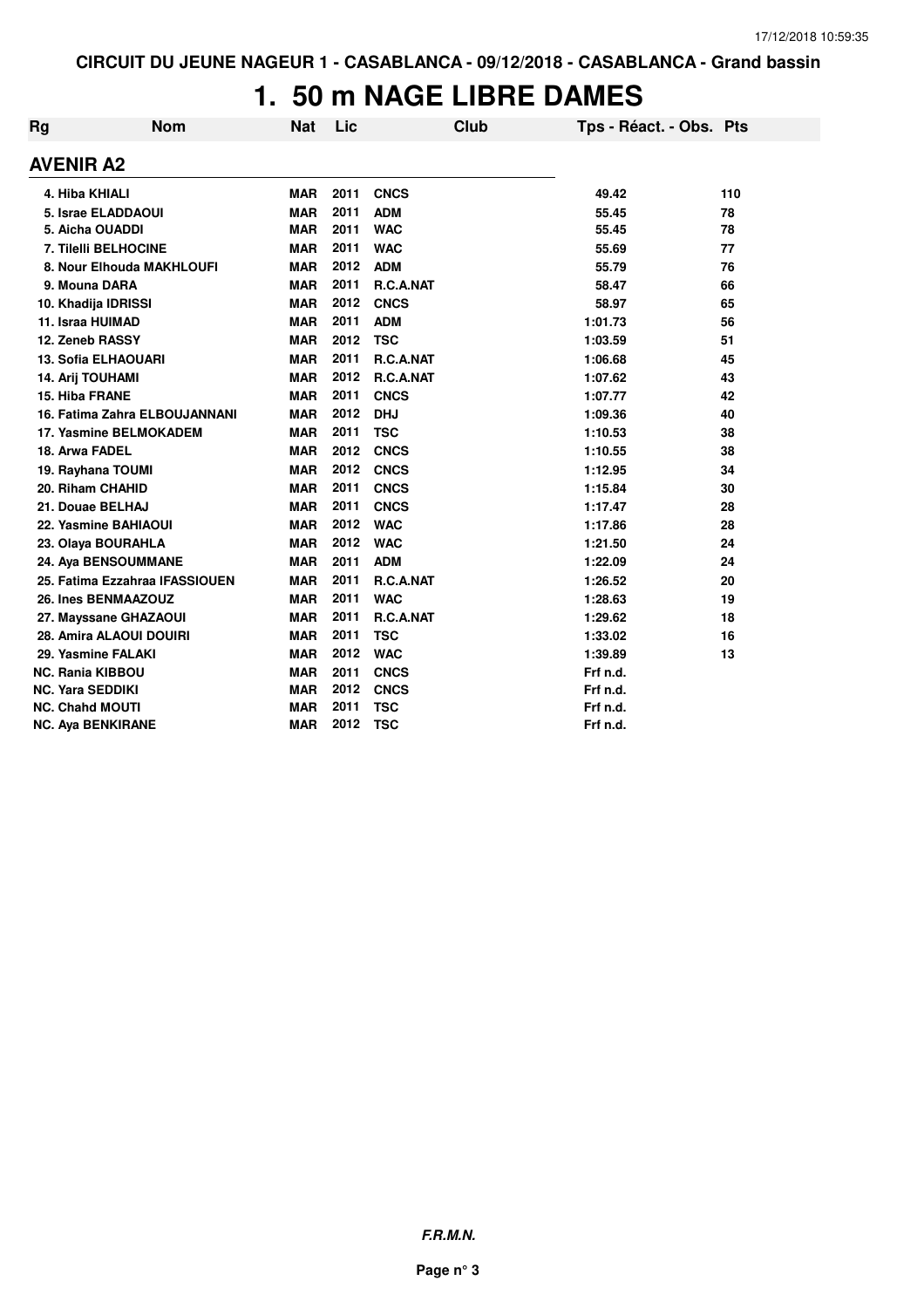| Rg                                               | <b>Nom</b>                             | <b>Nat</b>               | Lic          |                          | Club | Tps - Réact. - Obs. Pts |            |
|--------------------------------------------------|----------------------------------------|--------------------------|--------------|--------------------------|------|-------------------------|------------|
| <b>POUSSINS</b>                                  |                                        |                          |              |                          |      |                         |            |
| 1. Ahmed Arrayane EDDARI                         |                                        | <b>MAR</b>               | 2008         | <b>R.C.A.NAT</b>         |      | 34.61                   | 220        |
|                                                  | 2. Mohammed Rayane LYAMANI             | <b>MAR</b>               | 2008         | <b>CSE</b>               |      | 35.16                   | 210        |
|                                                  | 3. Mohamed Ayoub HAJOUANE              | <b>MAR</b>               | 2008         | <b>R.C.A.NAT</b>         |      | 35.67                   | 201        |
| 4. Yasser EZZIDI                                 |                                        | <b>MAR</b>               | 2009         | <b>R.C.A.NAT</b>         |      | 35.87                   | 198        |
| 5. Abdassalam ELALLOUCHI                         |                                        | <b>MAR</b>               | 2008         | <b>WAC</b>               |      | 36.71                   | 184        |
| 6. Rayane LAALJI                                 |                                        | <b>MAR</b>               | 2008         | <b>TSC</b>               |      | 37.48                   | 173        |
|                                                  | 7. Abdelhamid EL MOUEFFEQ              | <b>MAR</b>               | 2008         | <b>DHJ</b>               |      | 37.68                   | 170        |
| 8. Abdellah SAOUT EL HAK                         |                                        | <b>MAR</b>               | 2008         | <b>CNCS</b>              |      | 37.95                   | 167        |
| 9. Rayane AKIL                                   |                                        | <b>MAR</b>               | 2008         | <b>CSEJL</b>             |      | 38.29                   | 162        |
| 10. Mohamed Amine SIFALLAH                       |                                        | <b>MAR</b>               | 2009         | <b>WAC</b>               |      | 38.67                   | 158        |
| 11. Adam ZOUHAIRI                                |                                        | <b>MAR</b>               | 2009         | <b>DHJ</b>               |      | 38.74                   | 157        |
| <b>12. Mohammed Ziad KETTANI</b>                 |                                        | <b>MAR</b>               | 2009         | <b>DHJ</b>               |      | 38.75                   | 157        |
| <b>13. Soultane HAMDI</b>                        |                                        | <b>MAR</b>               | 2008         | <b>WAC</b>               |      | 39.27                   | 151        |
| <b>14. Salim KHOUDRI</b>                         |                                        | <b>MAR</b>               | 2009         | <b>ADM</b>               |      | 39.40                   | 149        |
| 15. Yasser WADI                                  |                                        | <b>MAR</b>               | 2008         | <b>CSE</b>               |      | 39.43                   | 149        |
|                                                  | 16. Noureddine DOUKKALI KACHI          | <b>MAR</b>               | 2008         | <b>DHJ</b>               |      | 40.37                   | 139        |
| 17. Ilyass ESSAYEH                               |                                        | <b>MAR</b>               | 2008         | <b>CNCS</b>              |      | 40.63                   | 136        |
| <b>18. Omar KORAIT</b>                           |                                        | <b>MAR</b>               | 2008         | <b>ADM</b>               |      | 41.24                   | 130        |
| <b>19. Redallah OUASTANE</b>                     |                                        | <b>MAR</b>               | 2009         | <b>CNCS</b>              |      | 41.26                   | 130        |
| 20. Yasser OUAKSSIM                              |                                        | <b>MAR</b>               | 2009         | <b>WAC</b>               |      | 41.57                   | 127        |
| 20. Mohammed Amine GHALIB                        |                                        | <b>MAR</b>               | 2008         | <b>TSC</b>               |      | 41.57                   | 127        |
| 22. Adam ELMESKINI                               |                                        | <b>MAR</b>               | 2009         | <b>CNCS</b>              |      | 42.20                   | 121        |
| 23. Ahmed Zaid KORAIT                            |                                        | <b>MAR</b>               | 2009         | <b>ADM</b>               |      | 42.39                   | 120        |
| 24. Zakaria IFASSIOUEN                           |                                        | <b>MAR</b>               | 2008         | R.C.A.NAT                |      | 42.46                   | 119        |
| 25. Yasser EL ADAOUI                             |                                        | <b>MAR</b>               | 2008         | <b>ADM</b>               |      | 42.48                   | 119        |
| <b>26. Hamza BELMOUADDINE</b>                    |                                        | <b>MAR</b>               | 2008         | R.C.A.NAT                |      | 42.98                   | 115        |
| 27. Ilyass JMILI                                 |                                        | <b>MAR</b>               | 2008         | <b>CNCS</b>              |      | 43.35                   | 112        |
|                                                  | 28. Mohammed Amine BENNASRI            | <b>MAR</b>               | 2009<br>2009 | <b>WAC</b>               |      | 43.69                   | 109        |
| 29. Ahmed Yassine AFRIAD                         |                                        | <b>MAR</b><br><b>MAR</b> | 2009         | <b>CSE</b><br><b>ADM</b> |      | 43.79<br>44.19          | 108<br>105 |
| 30. Ayoub CHBIHI EL WAHOUDI                      |                                        | <b>MAR</b>               | 2009         | <b>TSC</b>               |      | 44.75                   | 102        |
| 31. Yahya TAWSSI<br><b>32. Omar BOUIKACHRANE</b> |                                        | MAR                      | 2009         | <b>DHJ</b>               |      | 45.10                   | 99         |
| 33. Ghali LAKRADI                                |                                        | <b>MAR</b>               | 2009         | <b>TSC</b>               |      | 45.50                   | 97         |
| 34. Adam LARAKI                                  |                                        | <b>MAR</b>               | 2008         | <b>ADM</b>               |      | 45.83                   | 95         |
| 35. Rayane BELAIDI                               |                                        | MAR                      | 2008         | <b>CSE</b>               |      | 45.88                   | 94         |
| 36. Rayane NACIR                                 |                                        | <b>MAR</b>               | 2008         | <b>WAC</b>               |      | 46.09                   | 93         |
| 37. Adam LOUCHI                                  |                                        | <b>MAR</b>               | 2008         | <b>DHJ</b>               |      | 46.26                   | 92         |
| 38. Mohamed Adam DAHO                            |                                        | <b>MAR</b>               | 2009         | <b>CNCS</b>              |      | 46.43                   | 91         |
| 39. Taha NOURI                                   |                                        | <b>MAR</b>               | 2008         | <b>WAC</b>               |      | 46.69                   | 89         |
| 40. Anas ALAOUI BALGHITI                         |                                        | <b>MAR</b>               | 2009         | <b>ADM</b>               |      | 46.74                   | 89         |
| 41. Mohamed IIvas NACHIT                         |                                        | <b>MAR</b>               | 2009         | <b>ADM</b>               |      | 46.79                   | 89         |
|                                                  | 42. Yassine Mohamed SOULIMANI OMAR MAR |                          | 2009         | <b>CNCS</b>              |      | 47.23                   | 86         |
| 43. Adam MOSSADDIK                               |                                        | <b>MAR</b>               | 2008         | <b>CNCS</b>              |      | 47.24                   | 86         |
| 44. Zaid TIMOUYASSE                              |                                        | <b>MAR</b>               | 2008         | <b>CNCS</b>              |      | 48.00                   | 82         |
| 45. Ali BEN ABDELJLIL                            |                                        | <b>MAR</b>               | 2008         | <b>ADM</b>               |      | 48.26                   | 81         |
| 46. Anas AZIZI                                   |                                        | <b>MAR</b>               | 2008         | <b>TSC</b>               |      | 48.47                   | 80         |
| 47. Yahya OUAHMANE                               |                                        | <b>MAR</b>               | 2009         | <b>CNCS</b>              |      | 49.28                   | 76         |
| 48. Mehdi HARMACH                                |                                        | <b>MAR</b>               | 2008         | <b>DHJ</b>               |      | 49.81                   | 74         |
| 49. Mohamed EL YAZIDI                            |                                        | <b>MAR</b>               | 2009         | <b>TSC</b>               |      | 50.28                   | 71         |
| 50. Yassine CHRIHI                               |                                        | <b>MAR</b>               | 2009         | <b>CNCS</b>              |      | 50.36                   | 71         |
| 51. Chouaib BARTAL                               |                                        | <b>MAR</b>               | 2008         | <b>DHJ</b>               |      | 50.45                   | 71         |
| 52. Rada DAHBI                                   |                                        | <b>MAR</b>               | 2008         | <b>ADM</b>               |      | 51.93                   | 65         |
| 53. Mohamed ENNAAMANI                            |                                        | <b>MAR</b>               | 2009         | <b>CSE</b>               |      | 52.16                   | 64         |
| 54. Mustapha QUARMOUCHI                          |                                        | <b>MAR</b>               | 2009         | <b>ADM</b>               |      | 52.68                   | 62         |
| 55. Hamza BERRADA                                |                                        | <b>MAR</b>               | 2009         | <b>CSE</b>               |      | 52.93                   | 61         |
| 56. Ali SALAMA                                   |                                        | MAR                      | 2009         | <b>CNCS</b>              |      | 53.41                   | 60         |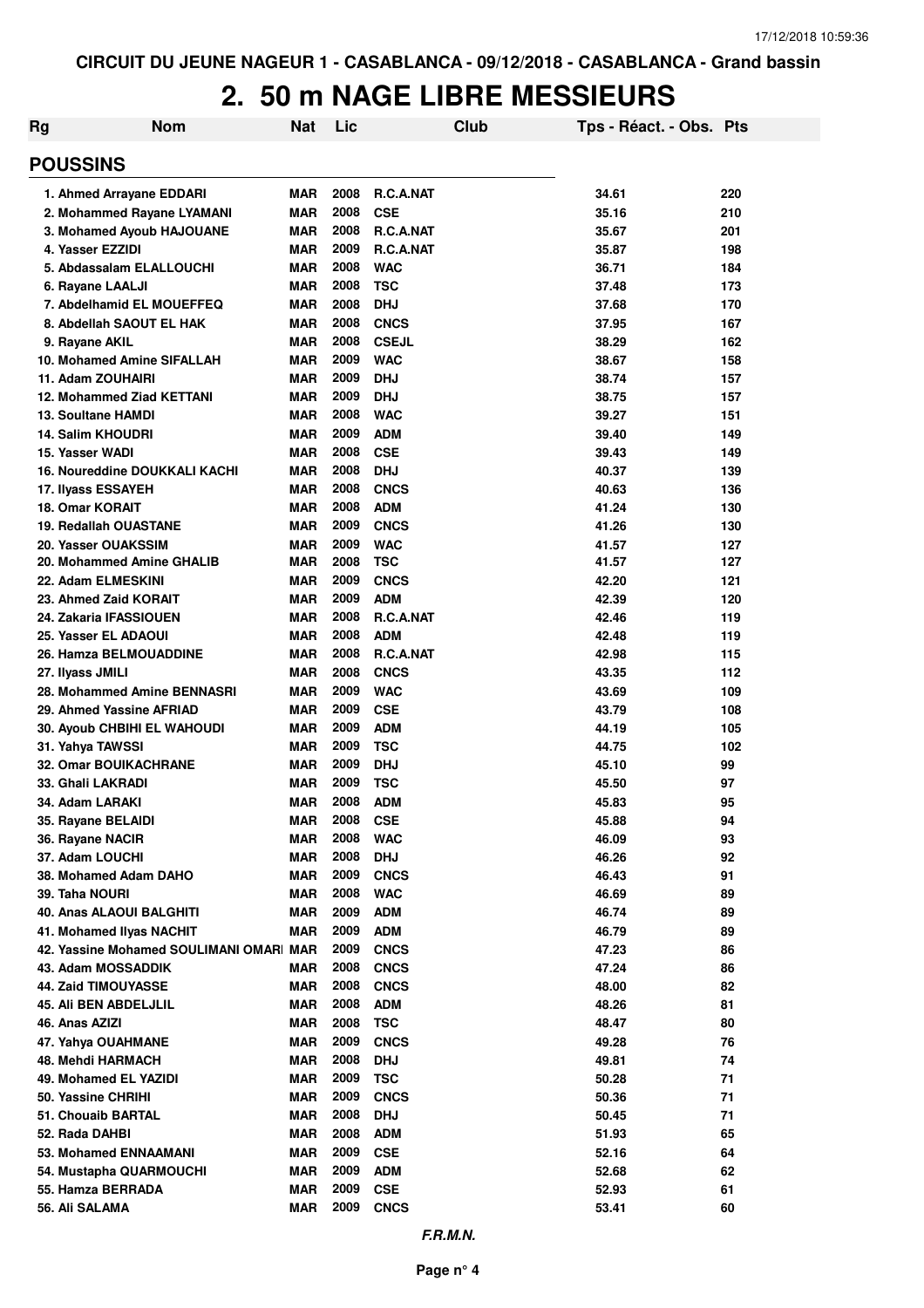| <b>Rg</b> | <b>Nom</b>                                    | <b>Nat</b>        | Lic          | <b>Club</b>            | Tps - Réact. - Obs. Pts |          |
|-----------|-----------------------------------------------|-------------------|--------------|------------------------|-------------------------|----------|
|           | <b>POUSSINS</b>                               |                   |              |                        |                         |          |
|           | 57. Moad ACHDINI                              | MAR               | 2009         | <b>CSEJL</b>           | 53.86                   | 58       |
|           | 58. Amine ZNASSNI                             | <b>MAR</b>        | 2009         | <b>WAC</b>             | 54.52                   | 56       |
|           | 59. Adam HIMMECH                              | <b>MAR</b>        | 2009         | <b>TSC</b>             | 55.16                   | 54       |
|           | 60. Mohamed Amine BACHI                       | <b>MAR</b>        | 2009         | <b>TSC</b>             | 55.42                   | 53       |
|           | 61. Yassine BERRADA                           | <b>MAR</b>        | 2009         | <b>CSE</b>             | 55.53                   | 53       |
|           | 62. Taha AFFARI                               | <b>MAR</b>        | 2009         | <b>CNCS</b>            | 55.96                   | 52       |
|           | 63. Hassan AGHRIDOU                           | MAR               | 2009         | <b>CNCS</b>            | 56.16                   | 51       |
|           | 64. Reda BENAMGHAR                            | <b>MAR</b>        | 2008         | <b>CNCS</b>            | 56.69                   | 50       |
|           | 65. Ibrahim ABOUMOUSSA                        | <b>MAR</b>        | 2009         | R.C.A.NAT              | 57.51                   | 48       |
|           | 66. Abderrahmane JAOUI                        | MAR               | 2009         | <b>CSEJL</b>           | 57.59                   | 47       |
|           | 67. Mohammed Reda CHOUAIT                     | <b>MAR</b>        | 2009         | <b>CSEJL</b>           | 57.68                   | 47       |
|           | 68. Yassir HARMACH                            | <b>MAR</b>        | 2008         | <b>DHJ</b>             | 59.23                   | 44       |
|           | 69. Younes BENOUINI                           | <b>MAR</b>        | 2009         | <b>TSC</b>             | 59.29                   | 43       |
|           | 70. Mohamed Akram CHAFII                      | <b>MAR</b>        | 2009         | <b>CSEJL</b>           | 59.44                   | 43       |
|           | 71. Wassim BENKARROUM                         | <b>MAR</b>        | 2009         | <b>TSC</b>             | 1:01.30                 | 39       |
|           | 72. Ziad OUITASSANE                           | <b>MAR</b>        | 2009         | <b>CSE</b>             | 1:01.82                 | 38       |
|           | 73. Yahya BENZINE                             | <b>MAR</b>        | 2009         | <b>ADM</b>             | 1:02.58                 | 37       |
|           | 74. Yanis SEDDIKI                             | <b>MAR</b>        | 2009         | <b>CNCS</b>            | 1:07.73                 | 29       |
|           | 75. Ilyass FARADI                             | <b>MAR</b>        | 2008         | <b>CNCS</b>            | 1:08.78                 | 28       |
|           | <b>76. Mouad OUITASSANE</b>                   | MAR               | 2009         | <b>CSE</b>             | 1:09.92                 | 26       |
|           | 77. Mohammed ELMADAK                          | MAR               | 2008<br>2008 | <b>OUM RABII</b>       | 1:10.02                 | 26       |
|           | 78. Mohammed Iyad DAMI                        | MAR               | 2009         | <b>CSEJL</b>           | 1:10.19                 | 26       |
|           | 79. Aymen GHAYOUB                             | MAR               | 2009         | R.C.A.NAT              | 1:10.46                 | 26       |
|           | 80. Hakim MAKHABA                             | MAR               | 2008         | R.C.A.NAT              | 1:15.25                 | 21<br>14 |
|           | 81. Abdelbari CHADLY<br>82. Abdellatif CHADLY | MAR<br><b>MAR</b> | 2008         | R.C.A.NAT<br>R.C.A.NAT | 1:24.82<br>1:35.76      | 10       |
|           | <b>NC. Mohammed ELKAOUTI</b>                  | <b>MAR</b>        | 2008         | <b>DHJ</b>             | Frf exc.                |          |
|           | <b>NC. Wail MOHAMMADINE</b>                   | <b>MAR</b>        | 2009         | <b>CSE</b>             | Frf n.d.                |          |
|           | <b>NC. Mohammed Taha TOURBI</b>               | <b>MAR</b>        | 2008         | <b>CSEJL</b>           | Frf n.d.                |          |
|           | <b>NC. Elias BENMAAZOUZ</b>                   | <b>MAR</b>        | 2008         | <b>WAC</b>             | Frf n.d.                |          |
|           | <b>NC. Abdallah OUADDI</b>                    | MAR               | 2008         | <b>WAC</b>             | Frf n.d.                |          |
|           | <b>NC. Adam ZNASSNI</b>                       | <b>MAR</b>        | 2009         | <b>WAC</b>             | Frf n.d.                |          |
|           | <b>NC. Jad BELLOUCH</b>                       | MAR               | 2008         | <b>CNCS</b>            | Frf n.d.                |          |
|           | <b>NC. Adam DAALOUS</b>                       | <b>MAR</b>        | 2008         | <b>CNCS</b>            | Frf n.d.                |          |
|           | <b>NC. Walid GOUMARI</b>                      | <b>MAR</b>        |              | <b>2009 CNCS</b>       | Frf n.d.                |          |
|           | <b>AVENIR A1</b>                              |                   |              |                        |                         |          |
|           | 1. Ahmed Ali NAMLY                            | MAR               |              | <b>2010 CNCS</b>       | 39.89                   | 144      |
|           | 2. Yahya AKKAR                                | MAR               | 2010         | <b>ADM</b>             | 44.33                   | 104      |
|           | 3. Mohammed EL BOURNI DRIOUAK                 | <b>MAR</b>        | 2010         | <b>WAC</b>             | 44.35                   | 104      |
|           | 4. Adam BCHIRI                                | <b>MAR</b>        | 2010         | <b>ADM</b>             | 46.34                   | 91       |
|           | 5. Ryad Yahia M'GHARI                         | <b>MAR</b>        | 2010 DHJ     |                        | 46.44                   | 91       |
|           | 6. Mohamed Amir TOUMI                         | MAR               | 2010         | <b>CNCS</b>            | 46.46                   | 91       |
|           | 7. Adnane BELAIDI                             | MAR               | 2010         | <b>CSE</b>             | 46.62                   | 90       |
|           | 8. Yahya RADELLAH                             | MAR               | 2010         | <b>CNCS</b>            | 46.67                   | 89       |
|           | 9. Ilyass REGRAGUI                            | MAR               | 2010         | <b>ADM</b>             | 47.63                   | 84       |
|           | 10. Mohamed Yahya BARROUK                     | MAR               | 2010         | <b>CNCS</b>            | 49.29                   | 76       |
|           | 11. Nabil MANA                                | MAR               | 2010         | <b>TSC</b>             | 49.66                   | 74       |
|           | 12. Ghali LARAKI                              | MAR               | 2010         | <b>ADM</b>             | 49.73                   | 74       |
|           | 13. Anas KARAM                                | MAR               | 2010         | <b>CSEJL</b>           | 50.03                   | 73       |
|           | 14. Mohamed Amine ELOUAHMANI                  | MAR               | 2010         | <b>CSE</b>             | 50.37                   | 71       |
|           | <b>15. Othmane GUENNOUN</b>                   | MAR               | 2010         | R.C.A.NAT              | 51.32                   | 67       |
|           | 16. Zayd MASSAOUI                             | MAR               | 2010         | <b>CNCS</b>            | 51.67                   | 66       |
|           | 17. Yahia EL AGBANI                           | MAR               | 2010         | <b>WAC</b>             | 51.87                   | 65       |
|           | 18. Mohamed Amir NOUARA                       | MAR               | 2010         | ADM                    | 52.04                   | 64       |
|           | 19. Mohamed Taha SENTISSI                     | <b>MAR</b>        |              | 2010 WAC               | 52.37                   | 63       |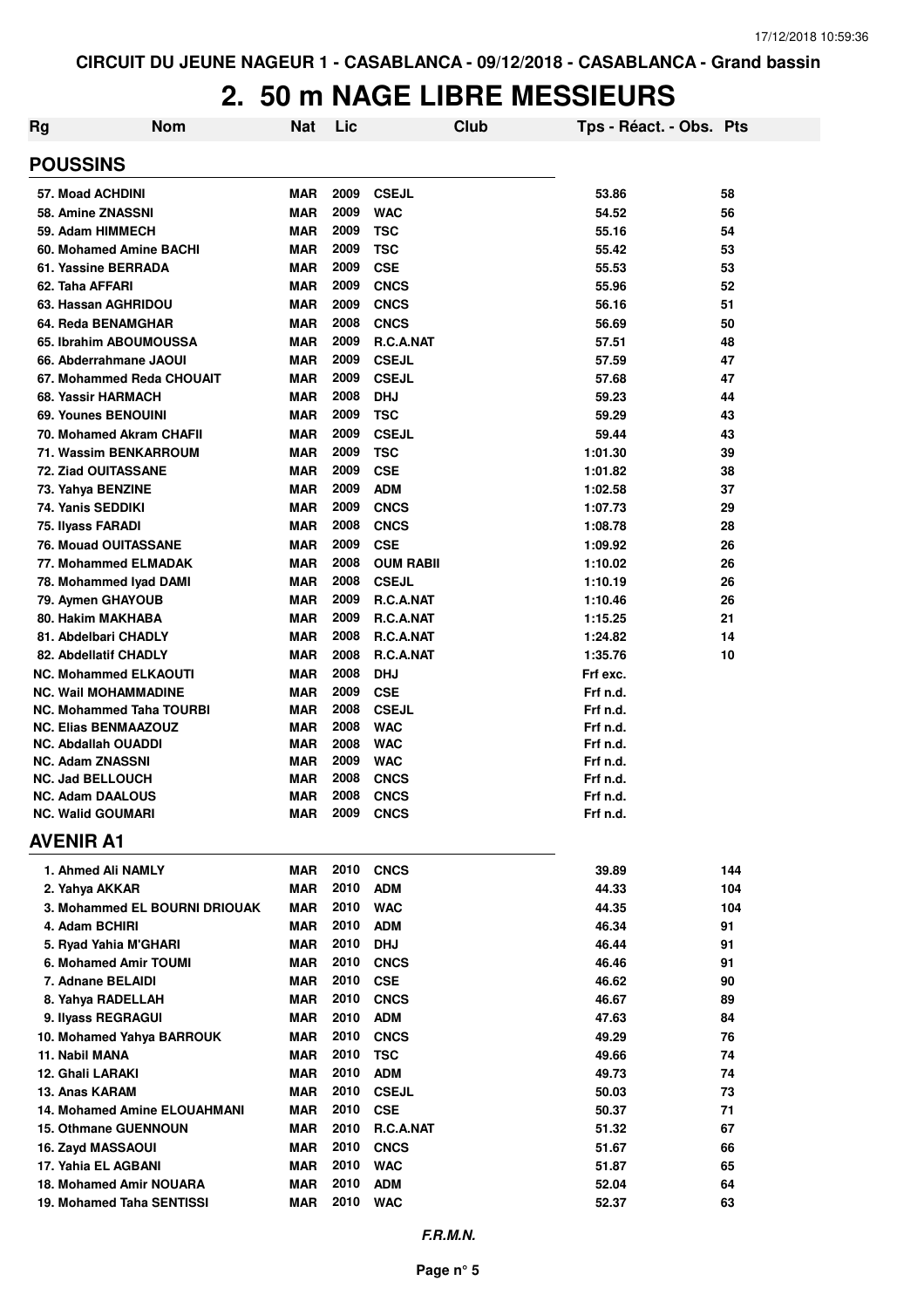| Rg                                                        | <b>Nom</b>                        | <b>Nat</b>               | Lic          |                            | Club | Tps - Réact. - Obs. Pts |          |
|-----------------------------------------------------------|-----------------------------------|--------------------------|--------------|----------------------------|------|-------------------------|----------|
| <b>AVENIR A1</b>                                          |                                   |                          |              |                            |      |                         |          |
| 20. Karim MOUNAHID                                        |                                   | <b>MAR</b>               | 2010         | <b>CNCS</b>                |      | 52.98                   | 61       |
| 21. Rayane STATI                                          |                                   | <b>MAR</b>               | 2010         | <b>ADM</b>                 |      | 53.89                   | 58       |
| 22. Sami NAJAH                                            |                                   | <b>MAR</b>               | 2010         | <b>CNCS</b>                |      | 55.11                   | 54       |
| 23. Anas HASSANINE                                        |                                   | <b>MAR</b>               | 2010         | <b>ADM</b>                 |      | 55.45                   | 53       |
| 24. Ibrahim WASFI                                         |                                   | <b>MAR</b>               | 2010         | <b>WAC</b>                 |      | 56.18                   | 51       |
| 25. Hamza ENNAOUI                                         |                                   | <b>MAR</b>               | 2010         | <b>CNCS</b>                |      | 59.12                   | 44       |
| 26. Mansour Billah CHAHID                                 |                                   | <b>MAR</b>               | 2010         | <b>CNCS</b>                |      | 1:00.21                 | 41       |
| 27. Walid BELALI                                          |                                   | <b>MAR</b>               | 2010         | <b>ADM</b>                 |      | 1:00.43                 | 41       |
| 28. Rayyane SABER                                         |                                   | <b>MAR</b>               | 2010         | <b>ADM</b>                 |      | 1:00.58                 | 41       |
| 29. Mohamed Rayane WAHAB                                  |                                   | <b>MAR</b>               | 2010         | <b>CSEJL</b>               |      | 1:00.89                 | 40       |
| 30. Ziad TAYIBE                                           |                                   | <b>MAR</b>               | 2010         | <b>CNCS</b>                |      | 1:02.12                 | 38       |
| 31. Mohamed Reda NAJAH                                    |                                   | <b>MAR</b>               | 2010         | R.C.A.NAT                  |      | 1:02.44                 | 37       |
| 32. Omar Yassine SAIQ                                     |                                   | <b>MAR</b>               | 2010         | <b>ADM</b>                 |      | 1:03.72                 | 35       |
| 33. Nael BOURAHLA                                         |                                   | <b>MAR</b>               | 2010         | <b>WAC</b>                 |      | 1:05.01                 | 33       |
| <b>34. Hatim HALLAOUI</b>                                 |                                   | <b>MAR</b>               | 2010         | <b>CNCS</b>                |      | 1:07.37                 | 29       |
| <b>35. Youssef BENNIS</b>                                 |                                   | <b>MAR</b>               | 2010         | <b>CNCS</b>                |      | 1:09.49                 | 27       |
| <b>36. Mahmoud HOUBAINE</b>                               |                                   | <b>MAR</b>               | 2010         | <b>WAC</b>                 |      | 1:09.97                 | 26       |
| 37. Ilyas HASSANINE                                       |                                   | <b>MAR</b>               | 2010         | <b>WAC</b>                 |      | 1:10.07                 | 26       |
| 38. Yahya ZAKARIA                                         |                                   | <b>MAR</b>               | 2010         | <b>WAC</b>                 |      | 1:10.29                 | 26       |
| 39. Ahmed Khalil BARGAOUI                                 |                                   | <b>MAR</b>               | 2010         | <b>ADM</b>                 |      | 1:13.10                 | 23       |
| 40. Iyad CHAKROUNA                                        |                                   | <b>MAR</b>               | 2010         | <b>CNCS</b>                |      | 1:13.85                 | 22       |
| <b>41. Khalid CHAWRANE</b>                                |                                   | <b>MAR</b>               | 2010         | <b>CNCS</b>                |      | 1:18.00                 | 19       |
| 42. Ahmed Walid ATTAR                                     |                                   | <b>MAR</b>               | 2010         | <b>WAC</b>                 |      | 1:18.61                 | 18       |
| 43. Yasser BOUNOUAR                                       |                                   | <b>MAR</b>               | 2010         | <b>WAC</b>                 |      | 1:21.32                 | 17       |
| 44. Anas BARDOU                                           |                                   | <b>MAR</b>               | 2010         | R.C.A.NAT                  |      | 1:28.18                 | 13       |
| <b>NC. Yahya KARROSSI</b>                                 |                                   | <b>MAR</b>               | 2010         | <b>WAC</b>                 |      | Frf n.d.                |          |
| <b>NC. Mamoun ZOHRY</b>                                   |                                   | <b>MAR</b>               | 2010         | <b>WAC</b>                 |      | Frf n.d.                |          |
| NC. Mohamed Yasser CHEKKAL                                |                                   | <b>MAR</b>               | 2010         | <b>CNCS</b>                |      | Frf n.d.                |          |
| <b>AVENIR A2</b>                                          |                                   |                          |              |                            |      |                         |          |
|                                                           | 1. Mohammed Amine MIRHLAMI        | <b>MAR</b>               | 2011         | <b>DHJ</b>                 |      | 45.07                   | 99       |
| 2. Jad ATIF                                               |                                   | <b>MAR</b>               | 2011         | <b>TSC</b>                 |      | 48.41                   | 80       |
| <b>3. Anas HAMMOUDA</b>                                   |                                   | <b>MAR</b>               | 2011         | <b>ADM</b>                 |      | 49.50                   | 75       |
| 4. Mohamed Amine TAOUBA                                   |                                   | <b>MAR</b>               | 2011         | <b>CNCS</b>                |      | 55.44                   | 53       |
| 5. Anas MENBEH                                            |                                   | MAR                      | 2011         | <b>CNCS</b>                |      | 56.49                   | 50       |
| 6. Amir LYAMANI                                           |                                   | <b>MAR</b>               | 2012         | <b>CSE</b>                 |      | 1:00.07                 | 42       |
| 7. Yassine SAFRIOUI                                       |                                   | <b>MAR</b>               | 2011         | <b>TSC</b>                 |      | 1:01.11                 | 40       |
| 8. Loay BERROUZ                                           |                                   | <b>MAR</b>               | 2011         | <b>DHJ</b>                 |      | 1:03.06                 | 36       |
| 9. Othmane OULACHBAR                                      |                                   | <b>MAR</b>               | 2011         | <b>WAC</b>                 |      | 1:04.72                 | 33       |
|                                                           | 10. Mohamed Mehdi MEDAGHRI ALAOUI | <b>MAR</b>               | 2011         | <b>TSC</b>                 |      | 1:06.50                 | 31       |
| 11. Jad YAMOURI                                           |                                   | <b>MAR</b>               | 2011         | <b>ADM</b>                 |      | 1:06.62                 | 30       |
| 12. Anas JMILI                                            |                                   | <b>MAR</b>               | 2011         | <b>CNCS</b>                |      | 1:07.05                 | 30       |
| 13. Mohamed Mehdi NASROLLAH<br><b>14. Youssef CHEMLAL</b> |                                   | <b>MAR</b><br><b>MAR</b> | 2011<br>2011 | <b>WAC</b>                 |      | 1:07.60<br>1:10.23      | 29       |
|                                                           |                                   | <b>MAR</b>               | 2012         | <b>CNCS</b><br><b>CNCS</b> |      | 1:11.53                 | 26<br>24 |
| 15. Ayman AGHRIDOU<br><b>16. Ali ELYOUSFI</b>             |                                   | <b>MAR</b>               | 2011         | <b>ADM</b>                 |      | 1:13.10                 | 23       |
| 17. Soulaymane BENTOUILA                                  |                                   | <b>MAR</b>               | 2011         | <b>CSEJL</b>               |      | 1:14.46                 | 22       |
| 18. Zakaria KRIM                                          |                                   | <b>MAR</b>               | 2012         | <b>ADM</b>                 |      | 1:15.18                 | 21       |
| 19. Anas BENJELLOUN                                       |                                   | <b>MAR</b>               | 2011         | <b>CNCS</b>                |      | 1:15.41                 | 21       |
| 19. Salaheddine ENNAOUI                                   |                                   | <b>MAR</b>               | 2012         | <b>CNCS</b>                |      | 1:15.41                 | 21       |
| 21. Mohamed Adam ZARAIDI                                  |                                   | <b>MAR</b>               | 2011         | <b>ADM</b>                 |      | 1:15.78                 | 21       |
| 22. Taha EL AGBANI                                        |                                   | <b>MAR</b>               | 2011         | <b>WAC</b>                 |      | 1:17.96                 | 19       |
| 23. Kamil NASROLLAH                                       |                                   | <b>MAR</b>               | 2012         | <b>WAC</b>                 |      | 1:18.11                 | 19       |
| <b>24. Houd OUAKSSIM</b>                                  |                                   | <b>MAR</b>               | 2011         | <b>WAC</b>                 |      | 1:18.81                 | 18       |
| 25. Mohammed Ali BELHAJ                                   |                                   | <b>MAR</b>               | 2012         | <b>CNCS</b>                |      | 1:19.93                 | 17       |
| 26. Ziyad HRIMECH                                         |                                   | <b>MAR</b>               | 2011         | <b>WAC</b>                 |      | 1:21.37                 | 16       |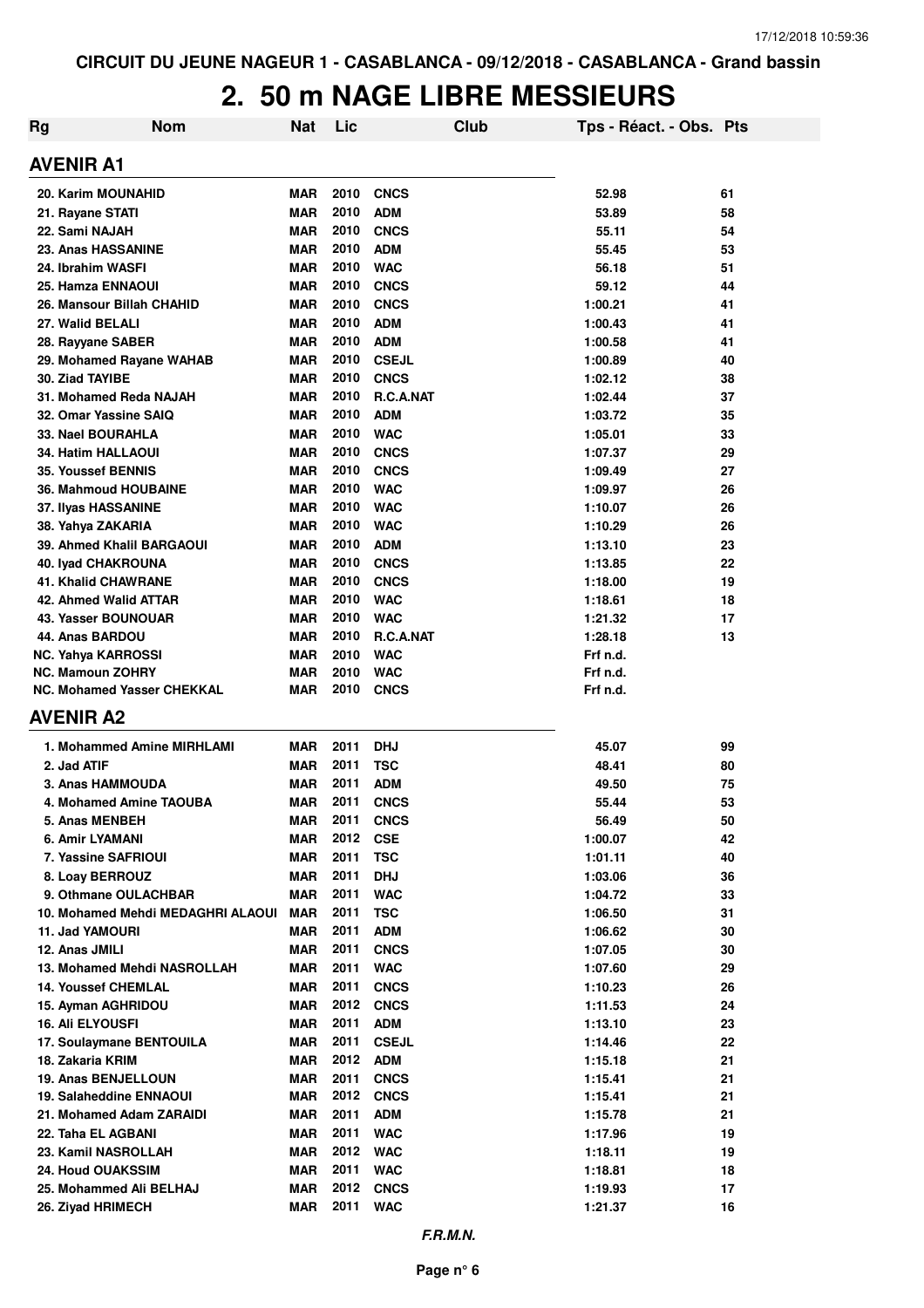| Rg                          | <b>Nom</b> | Nat        | <b>Lic</b> |             | Club | Tps - Réact. - Obs. Pts |   |
|-----------------------------|------------|------------|------------|-------------|------|-------------------------|---|
| <b>AVENIR A2</b>            |            |            |            |             |      |                         |   |
| <b>NC. Rayane IKLANE</b>    |            | MAR        | 2011       | <b>CSE</b>  |      | Frf n.d.                |   |
| <b>NC. Noamane BELLOUCH</b> |            | MAR        | 2011       | <b>CNCS</b> |      | Frf n.d.                |   |
| <b>NC. Reda ELHAOUARI</b>   |            | <b>MAR</b> | 2011       | <b>CNCS</b> |      | Frf n.d.                |   |
| <b>NC. Ilyas JAMALI</b>     |            | <b>MAR</b> | 2011       | <b>CNCS</b> |      | Frf n.d.                |   |
| <b>NC. Fahd NADI</b>        |            | MAR        | 2011       | <b>CNCS</b> |      | Frf n.d.                |   |
| <b>NC. Majd TIMOUYASSE</b>  |            | MAR        | 2012       | <b>CNCS</b> |      | Frf n.d.                |   |
| <b>NC. Zyad ELIDRISSI</b>   |            | <b>MAR</b> | 2011       | <b>CNCS</b> |      | <b>\bandon</b>          | 0 |
| <b>NC. Ammar DRIOUCH</b>    |            | <b>MAR</b> | 2011       | <b>CNCS</b> |      | Dsg NI                  | 0 |
| NC. Abderrahmane ESSAYDI    |            | <b>MAR</b> | 2012       | <b>CNCS</b> |      | Dsg NI                  | 0 |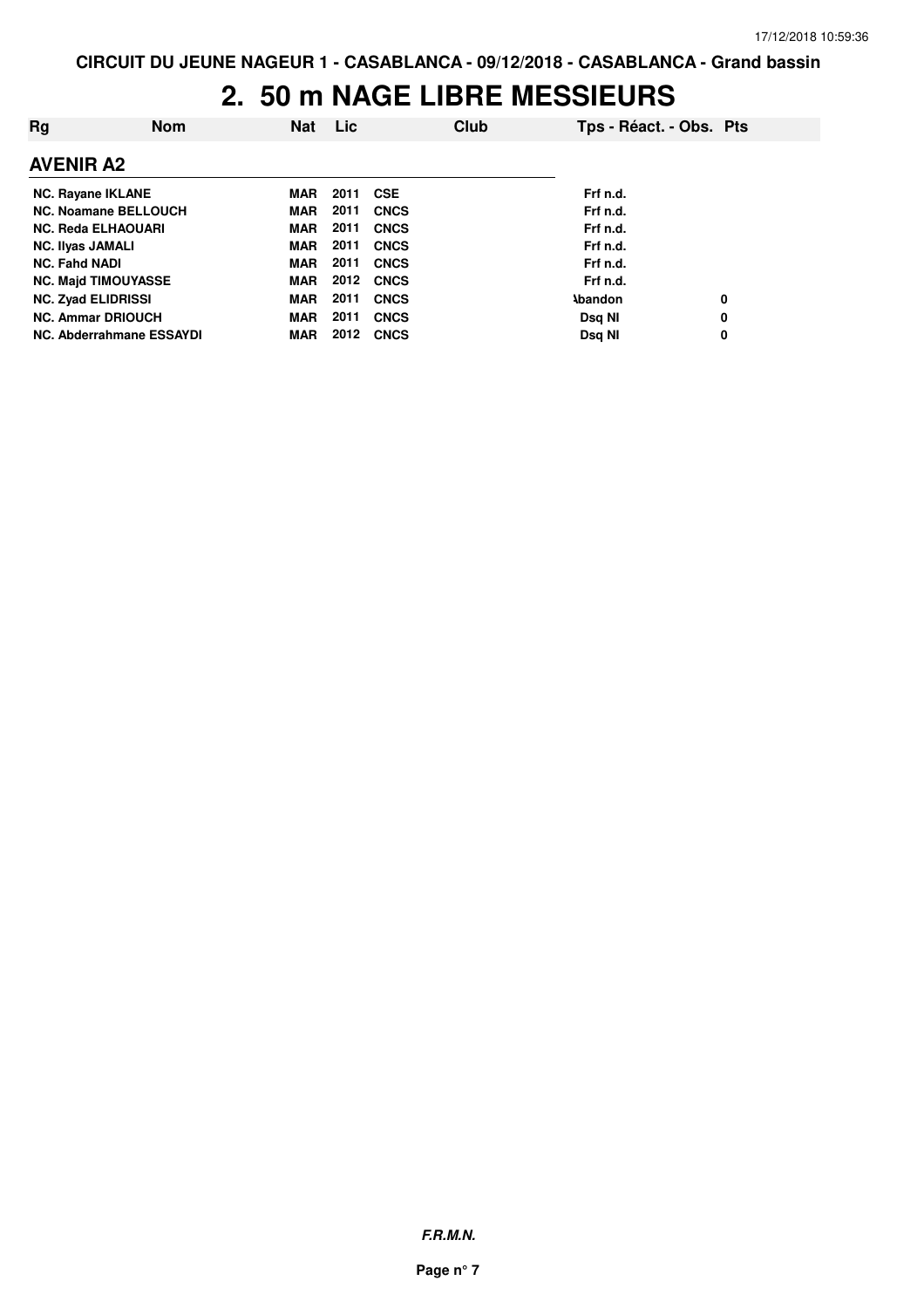### **3. 200 m 4 NAGES DAMES**

| Rg                    | <b>Nom</b> | <b>Nat</b> | <b>Lic</b> |                  | <b>Club</b> | Tps - Réact. - Obs. Pts |     |
|-----------------------|------------|------------|------------|------------------|-------------|-------------------------|-----|
| <b>POUSSINS</b>       |            |            |            |                  |             |                         |     |
| 1. Basma JALAL        |            | <b>MAR</b> | 2008       | <b>R.C.A.NAT</b> |             | 3:18.68                 | 255 |
| 2. Zineb DEFAA        |            | <b>MAR</b> | 2008       | <b>R.C.A.NAT</b> |             | 3:24.63                 | 234 |
| 3. Rim LABYAD         |            | <b>MAR</b> | 2008       | <b>CSE</b>       |             | 3:33.58                 | 206 |
| 4. Hiba KHALLAD       |            | <b>MAR</b> | 2009       | <b>TSC</b>       |             | 3:45.55                 | 174 |
| 5. Sara LAANAYA       |            | <b>MAR</b> | 2008       | <b>TSC</b>       |             | 3:48.36                 | 168 |
| 6. Malak TAHIRI       |            | <b>MAR</b> | 2008       | <b>TSC</b>       |             | 3:53.79                 | 157 |
| 7. Yousra BERCHID     |            | <b>MAR</b> | 2008       | <b>DHJ</b>       |             | 4:15.60                 | 120 |
| <b>NC. Sofia MAKY</b> |            | <b>MAR</b> | 2008       | TSC              |             | Dsg NI                  | 0   |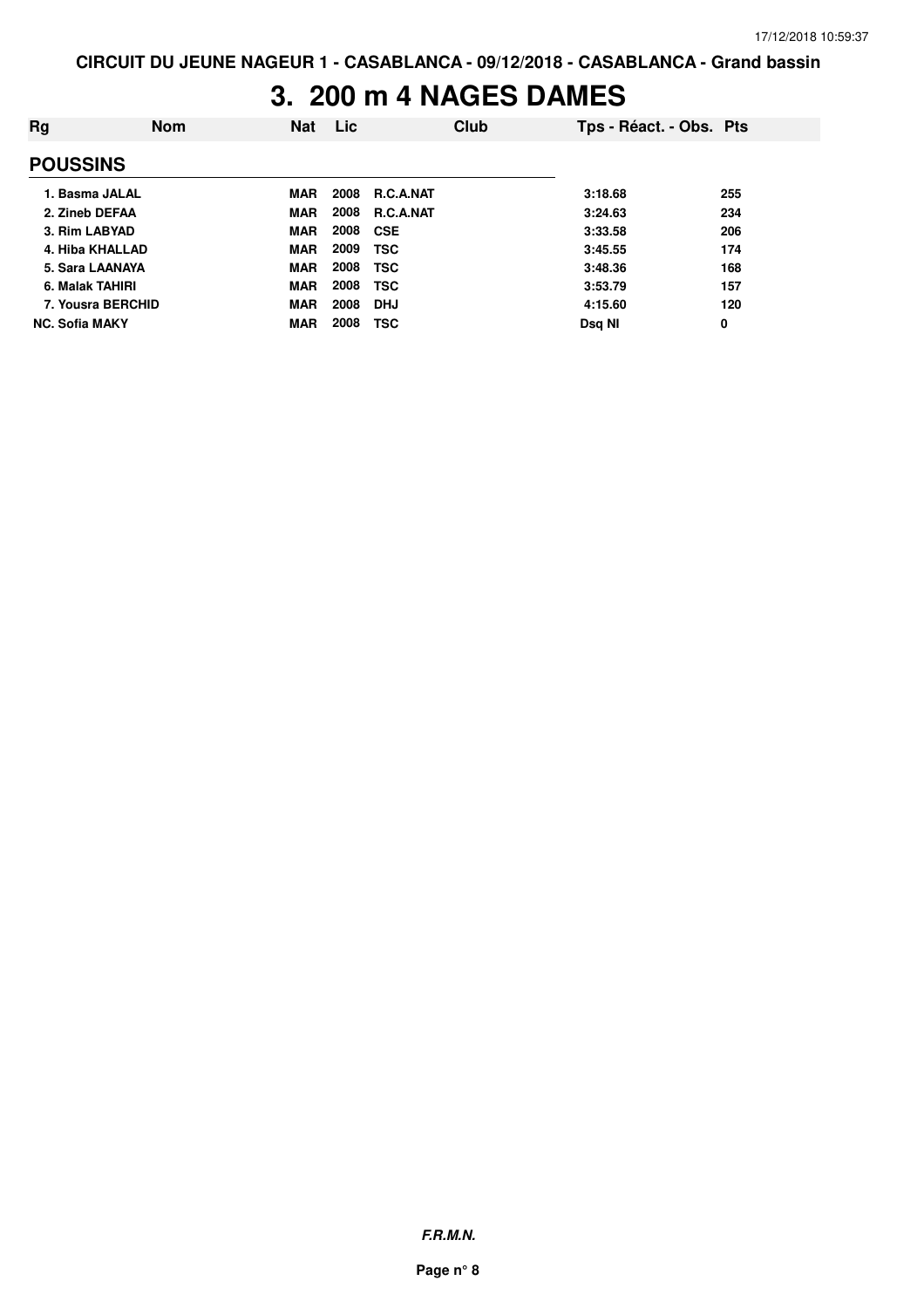#### **4. 200 m 4 NAGES MESSIEURS**

| Rg                     | <b>Nom</b>                   | <b>Nat</b> | Lic  | Club             | Tps - Réact. - Obs. Pts |     |
|------------------------|------------------------------|------------|------|------------------|-------------------------|-----|
| <b>POUSSINS</b>        |                              |            |      |                  |                         |     |
|                        | 1. Mohammed Rayane LYAMANI   | <b>MAR</b> | 2008 | <b>CSE</b>       | 3:11.19                 | 214 |
|                        | 2. Yahya EL AZZAOUI          | <b>MAR</b> | 2008 | <b>R.C.A.NAT</b> | 3:12.00                 | 211 |
|                        | 3. Mohamed Ayoub HAJOUANE    | <b>MAR</b> | 2008 | R.C.A.NAT        | 3:27.86                 | 166 |
|                        | 4. Mohammed ESSADEQ          | <b>MAR</b> | 2009 | <b>CNCS</b>      | 3:29.33                 | 163 |
|                        | 5. Yassine BOUCHTI           | <b>MAR</b> | 2008 | <b>TSC</b>       | 3:29.49                 | 162 |
|                        | 6. Mohamed Kamil RACHID      | <b>MAR</b> | 2009 | <b>ADM</b>       | 3:43.82                 | 133 |
|                        | 7. Mohamed Amine BCHIRI      | <b>MAR</b> | 2008 | <b>ADM</b>       | 3:44.20                 | 132 |
|                        | 8. Rayane LAALJI             | <b>MAR</b> | 2008 | TSC              | 3:45.20                 | 130 |
|                        | 9. Riad ZOUBAIDI             | <b>MAR</b> | 2008 | <b>ADM</b>       | 3:45.38                 | 130 |
|                        | 10. Redallah OUASTANE        | <b>MAR</b> | 2009 | <b>CNCS</b>      | 3:46.16                 | 129 |
| 11. Mehdi BYA          |                              | <b>MAR</b> | 2008 | <b>TSC</b>       | 3:55.37                 | 114 |
| 12. Badr RIFKI         |                              | <b>MAR</b> | 2008 | <b>CNCS</b>      | 4:06.21                 | 100 |
|                        | 13. Elmehdi BOUAYADI         | <b>MAR</b> | 2009 | TSC              | 4:45.37                 | 64  |
| <b>NC. Saad LAHIBA</b> |                              | <b>MAR</b> | 2009 | <b>WAC</b>       | Dsq VI                  | 0   |
|                        | <b>NC. Boubker KHARBOUCH</b> | <b>MAR</b> | 2008 | <b>WAC</b>       | Dsq NI                  | 0   |
| <b>NC. Mehdi RASSY</b> |                              | <b>MAR</b> | 2008 | TSC              | Dsg NI                  | 0   |

**F.R.M.N.**

**Page n° 9**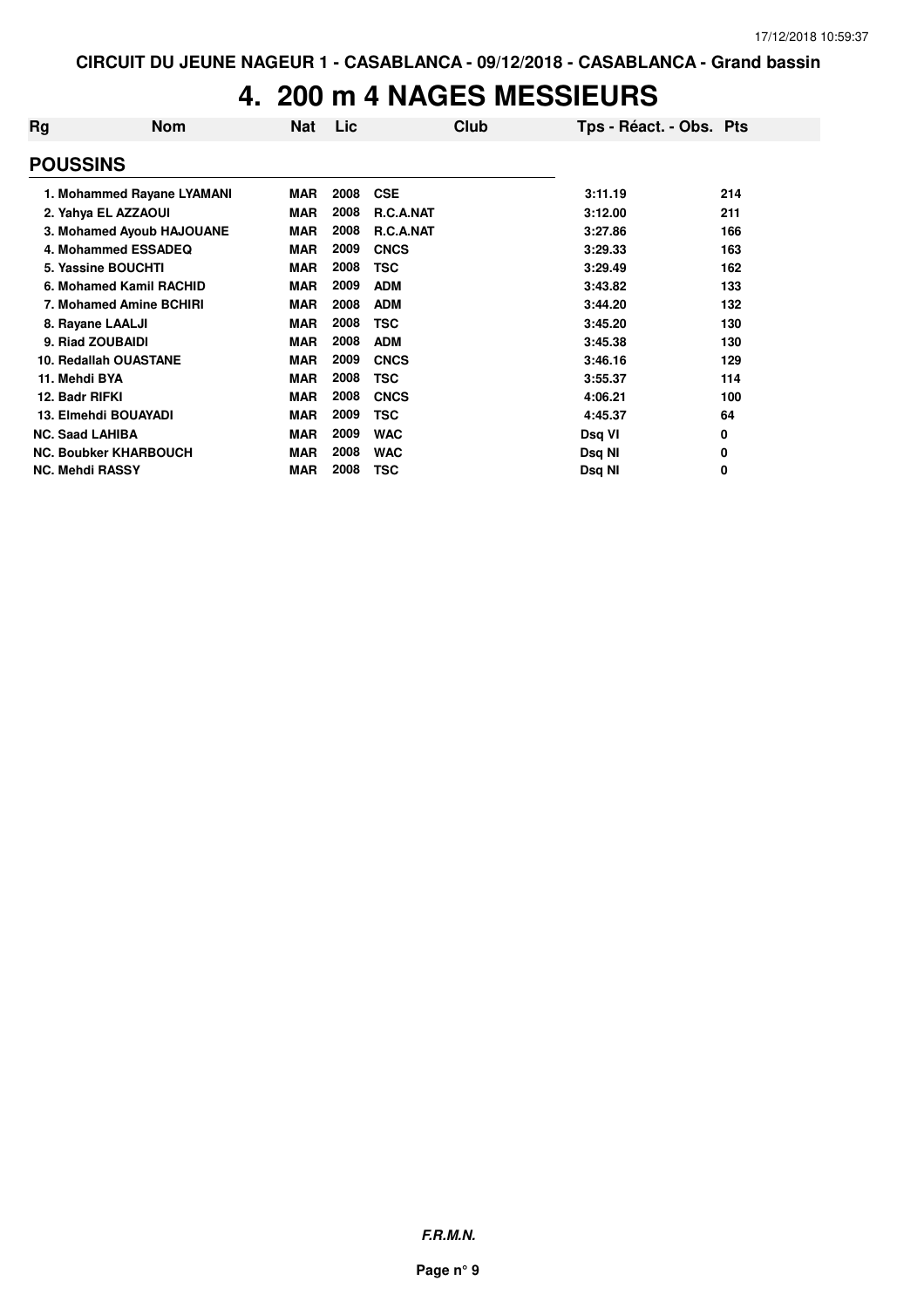#### **5. 50 m BRASSE DAMES**

| Rg                                                      | <b>Nom</b>                         | <b>Nat</b>               | Lic          |                           | Club | Tps - Réact. - Obs. Pts |            |
|---------------------------------------------------------|------------------------------------|--------------------------|--------------|---------------------------|------|-------------------------|------------|
| <b>POUSSINS</b>                                         |                                    |                          |              |                           |      |                         |            |
| 1. Meriem NACHAT                                        |                                    | <b>MAR</b>               | 2008         | <b>WAC</b>                |      | 45.08                   | 290        |
| 2. Oumnia RIDA                                          |                                    | <b>MAR</b>               | 2008         | <b>CNCS</b>               |      | 49.00                   | 225        |
| 3. Zineb DEFAA                                          |                                    | <b>MAR</b>               | 2008         | R.C.A.NAT                 |      | 49.12                   | 224        |
| 4. Douae MORTAJI                                        |                                    | <b>MAR</b>               | 2009         | <b>DHJ</b>                |      | 56.56                   | 146        |
| 5. Sara LAANAYA                                         |                                    | <b>MAR</b>               | 2008         | <b>TSC</b>                |      | 57.49                   | 139        |
| 6. Malak TAHIRI                                         |                                    | <b>MAR</b>               | 2008         | <b>TSC</b>                |      | 58.04                   | 135        |
| 7. Tiwinas BELHOCINE                                    |                                    | <b>MAR</b>               | 2009         | <b>WAC</b>                |      | 58.43                   | 133        |
| 8. Sofia MAKY                                           |                                    | <b>MAR</b>               | 2008         | <b>TSC</b>                |      | 59.51                   | 126        |
| 9. Maroua CHEMMAOUI                                     |                                    | <b>MAR</b>               | 2009         | <b>CNCS</b>               |      | 59.58                   | 125        |
| 10. Hiba ENNHAILI                                       |                                    | <b>MAR</b><br><b>MAR</b> | 2009<br>2009 | <b>WAC</b><br><b>CNCS</b> |      | 1:00.37                 | 120        |
| 11. Ines KELLY<br>12. Nada SABBAGH                      |                                    | <b>MAR</b>               | 2008         | <b>ADM</b>                |      | 1:00.56<br>1:00.61      | 119        |
| 13. Ines NAJAH                                          |                                    | <b>MAR</b>               | 2008         | R.C.A.NAT                 |      | 1:01.00                 | 119<br>117 |
| <b>14. Dounia EL MOUNTABIH</b>                          |                                    | <b>MAR</b>               | 2008         | <b>WAC</b>                |      | 1:02.16                 | 110        |
| 15. Mervem SORY                                         |                                    | <b>MAR</b>               | 2008         | <b>ADM</b>                |      | 1:02.75                 | 107        |
| <b>16. Basma BOUAKIL EL IDRISSI</b>                     |                                    | <b>MAR</b>               | 2009         | <b>CNCS</b>               |      | 1:03.19                 | 105        |
| 17. Khadija AITZOULET                                   |                                    | <b>MAR</b>               | 2008         | <b>CSEJL</b>              |      | 1:03.25                 | 105        |
| 18. Hajar KASSI                                         |                                    | <b>MAR</b>               | 2009         | <b>TSC</b>                |      | 1:04.10                 | 100        |
| 19. Meryem MOUJI                                        |                                    | <b>MAR</b>               | 2008         | <b>ADM</b>                |      | 1:04.54                 | 98         |
| 20. Ines ALLALI                                         |                                    | <b>MAR</b>               | 2008         | <b>CNCS</b>               |      | 1:04.60                 | 98         |
| 21. Aya KHOUDRI                                         |                                    | <b>MAR</b>               | 2009         | <b>ADM</b>                |      | 1:04.70                 | 98         |
| 22. Malak BARAKAT                                       |                                    | <b>MAR</b>               | 2008         | <b>ADM</b>                |      | 1:05.07                 | 96         |
| 23. Riham OUSSI                                         |                                    | <b>MAR</b>               | 2008         | <b>WAC</b>                |      | 1:05.52                 | 94         |
| 24. Malak EL BOUZAIDI                                   |                                    | <b>MAR</b>               | 2009         | <b>TSC</b>                |      | 1:06.36                 | 90         |
| 25. Soundos ATYA                                        |                                    | <b>MAR</b>               | 2009         | <b>TSC</b>                |      | 1:06.43                 | 90         |
| 26. Soraya EL GHOURARI                                  |                                    | <b>MAR</b>               | 2008         | <b>CNCS</b>               |      | 1:06.97                 | 88         |
| 27. Sofia BARAKAT                                       |                                    | <b>MAR</b>               | 2008         | <b>WAC</b>                |      | 1:07.17                 | 87         |
| 28. Ahlam SIFOUED                                       |                                    | <b>MAR</b>               | 2008         | <b>CNCS</b>               |      | 1:07.66                 | 85         |
| 29. Salma GRIMAL                                        |                                    | <b>MAR</b>               | 2008         | <b>WAC</b>                |      | 1:11.29                 | 73         |
| 30. Aicha CHAHID                                        |                                    | <b>MAR</b>               | 2009         | <b>ADM</b>                |      | 1:13.44                 | 67         |
| 31. Fatima Zahra TAOUBA                                 |                                    | <b>MAR</b>               | 2008         | <b>CNCS</b>               |      | 1:14.60                 | 64         |
| 32. Jannat Salma MOTAIB                                 |                                    | <b>MAR</b>               | 2008         | <b>WAC</b>                |      | 1:16.96                 | 58         |
| 33. Majida ASSEFFAR                                     |                                    | <b>MAR</b>               | 2009         | <b>ADM</b>                |      | 1:19.56                 | 52         |
| 34. Rihab TARMOUSSI                                     |                                    | <b>MAR</b>               | 2009         | <b>ADM</b>                |      | 1:32.31                 | 33         |
| <b>NC. Noha LEMTAHHAF</b>                               |                                    | <b>MAR</b>               | 2009         | <b>CNCS</b>               |      | Frf n.d.                |            |
| <b>NC. Marwa BENLAANAYA</b><br><b>NC. Malak ERRAFIY</b> |                                    | <b>MAR</b><br><b>MAR</b> | 2009<br>2009 | R.C.A.NAT<br><b>CNCS</b>  |      | Frf n.d.<br>Frf n.d.    |            |
| <b>NC. Aya ELHYANE</b>                                  |                                    | <b>MAR</b>               | 2009         | <b>TSC</b>                |      | Frf n.d.                |            |
| <b>NC. Aya LOTFANE</b>                                  |                                    | <b>MAR</b>               | 2008         | <b>TSC</b>                |      | Frf n.d.                |            |
| <b>NC. Lina ZARAIDI</b>                                 |                                    | <b>MAR</b>               | 2009         | <b>ADM</b>                |      | Dsq NI                  | 0          |
| <b>NC. Malak AGUENAOU</b>                               |                                    | MAR                      | 2008         | R.C.A.NAT                 |      | Dsq NI                  | 0          |
| <b>NC. Oumnia TAIS</b>                                  |                                    | MAR                      | 2009         | <b>CNCS</b>               |      | Dsq NI                  | 0          |
| <b>AVENIR A1</b>                                        |                                    |                          |              |                           |      |                         |            |
|                                                         | 1. Fatima Zahra GHILANE EL HASSANI | MAR                      | 2010         | R.C.A.NAT                 |      | 1:01.15                 | 116        |
| 2. Ghita GHALIB                                         |                                    | MAR                      | 2010         | <b>TSC</b>                |      | 1:01.49                 | 114        |
| 3. Malak JEBRI                                          |                                    | MAR                      | 2010         | R.C.A.NAT                 |      | 1:03.59                 | 103        |
| 4. Racha ELBROUZI                                       |                                    | <b>MAR</b>               | 2010         | <b>TSC</b>                |      | 1:05.58                 | 94         |
| 5. Yasmine BYA                                          |                                    | <b>MAR</b>               | 2010         | <b>TSC</b>                |      | 1:16.70                 | 58         |
| 6. Dina KELLY                                           |                                    | <b>MAR</b>               | 2010         | <b>CNCS</b>               |      | 1:19.75                 | 52         |
| <b>NC. Nour BOUHASSOUNE</b>                             |                                    | MAR                      | 2010         | <b>WAC</b>                |      | Dsq NI                  | 0          |
| <b>AVENIR A2</b>                                        |                                    |                          |              |                           |      |                         |            |
| 1. Yasmine EDDADSY                                      |                                    | MAR                      | 2011         | R.C.A.NAT                 |      | 1:10.86                 | 74         |
| 2. Ines BENMAAZOUZ                                      |                                    | <b>MAR</b>               | 2011         | <b>WAC</b>                |      | 1:18.46                 | 55         |
| <b>NC. Sofia ELHAOUARI</b>                              |                                    | MAR                      | 2011         | R.C.A.NAT                 |      | Dsq NI                  | 0          |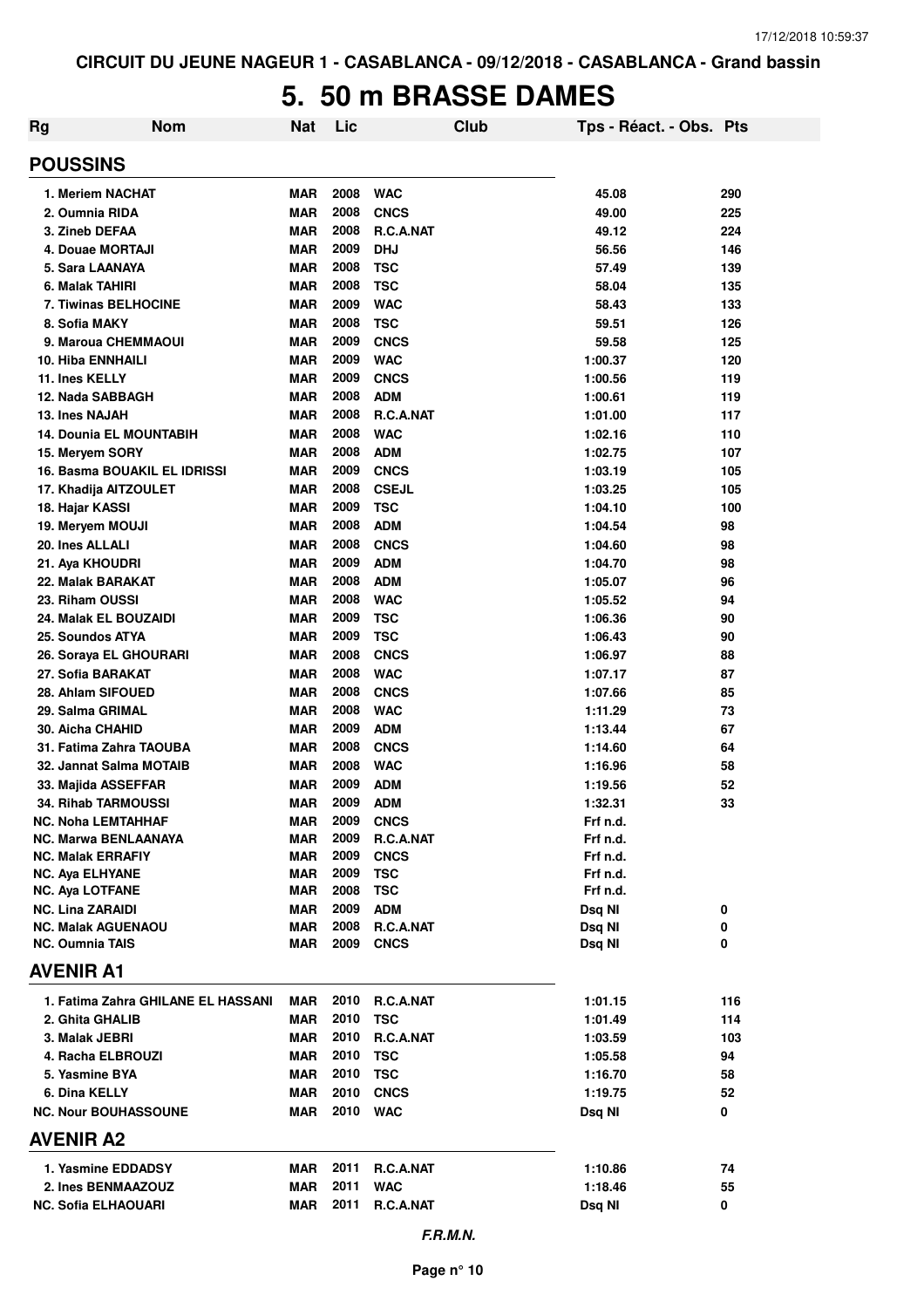### **6. 50 m BRASSE MESSIEURS**

| Rg                                                 | <b>Nom</b>                                              | Nat               | Lic          |                           | Club | Tps - Réact. - Obs. Pts |            |
|----------------------------------------------------|---------------------------------------------------------|-------------------|--------------|---------------------------|------|-------------------------|------------|
| <b>POUSSINS</b>                                    |                                                         |                   |              |                           |      |                         |            |
|                                                    | 1. Ahmed Arrayane EDDARI                                | <b>MAR</b>        | 2008         | <b>R.C.A.NAT</b>          |      | 45.30                   | 204        |
| 2. Ilyass ESSAYEH                                  |                                                         | <b>MAR</b>        | 2008         | <b>CNCS</b>               |      | 47.51                   | 176        |
|                                                    | 3. Mohammed ESSADEQ                                     | <b>MAR</b>        | 2009         | <b>CNCS</b>               |      | 48.37                   | 167        |
|                                                    | 4. Abdelhamid EL MOUEFFEQ                               | <b>MAR</b>        | 2008         | <b>DHJ</b>                |      | 49.23                   | 159        |
|                                                    | 5. Abdassalam ELALLOUCHI                                | <b>MAR</b>        | 2008         | <b>WAC</b>                |      | 50.52                   | 147        |
| 6. Anwar KOKODIL                                   |                                                         | <b>MAR</b>        | 2009         | R.C.A.NAT                 |      | 51.14                   | 141        |
| 7. Riad ZOUBAIDI                                   |                                                         | <b>MAR</b>        | 2008         | <b>ADM</b>                |      | 51.32                   | 140        |
|                                                    | 8. Yassine BOUCHTI                                      | MAR               | 2008         | <b>TSC</b>                |      | 51.50                   | 138        |
| 9. Adam ZOUHAIRI                                   |                                                         | <b>MAR</b>        | 2009         | <b>DHJ</b>                |      | 51.56                   | 138        |
|                                                    | 10. Abdellah SAOUT EL HAK                               | MAR               | 2008         | <b>CNCS</b>               |      | 51.96                   | 135        |
|                                                    | 11. Mohamed Kamil RACHID                                | MAR               | 2009         | <b>ADM</b>                |      | 53.36                   | 124        |
| <b>13. Omar KORAIT</b>                             | 12. Mohamed Amine SIFALLAH                              | MAR<br><b>MAR</b> | 2009<br>2008 | <b>WAC</b><br><b>ADM</b>  |      | 53.52<br>54.52          | 123<br>117 |
|                                                    | <b>14. Hamza BELMOUADDINE</b>                           | <b>MAR</b>        | 2008         | R.C.A.NAT                 |      | 54.63                   | 116        |
| <b>15. Yasser EL ADAOUI</b>                        |                                                         | <b>MAR</b>        | 2008         | <b>ADM</b>                |      | 55.23                   | 112        |
| 16. Anas AZIZI                                     |                                                         | <b>MAR</b>        | 2008         | <b>TSC</b>                |      | 56.00                   | 108        |
|                                                    | 17. Zakaria IFASSIOUEN                                  | <b>MAR</b>        | 2008         | R.C.A.NAT                 |      | 56.67                   | 104        |
|                                                    | 18. Elmehdi BOUAYADI                                    | <b>MAR</b>        | 2009         | <b>TSC</b>                |      | 58.36                   | 95         |
|                                                    | 19. Ahmed Yassine AFRIAD                                | <b>MAR</b>        | 2009         | <b>CSE</b>                |      | 59.38                   | 90         |
| 20. Mehdi HARMACH                                  |                                                         | <b>MAR</b>        | 2008         | <b>DHJ</b>                |      | 1:00.45                 | 85         |
|                                                    | 21. Mohammed Amine BENNASRI                             | MAR               | 2009         | <b>WAC</b>                |      | 1:00.51                 | 85         |
| 22. Yahya TAWSSI                                   |                                                         | <b>MAR</b>        | 2009         | <b>TSC</b>                |      | 1:01.64                 | 81         |
| 23. Badr RIFKI                                     |                                                         | <b>MAR</b>        | 2008         | <b>CNCS</b>               |      | 1:01.71                 | 80         |
|                                                    | 24. Ahmed Zaid KORAIT                                   | <b>MAR</b>        | 2009         | <b>ADM</b>                |      | 1:03.13                 | 75         |
| 25. Yassir HARMACH                                 |                                                         | <b>MAR</b>        | 2008         | <b>DHJ</b>                |      | 1:03.35                 | 74         |
| 26. Ilyass JMILI                                   |                                                         | <b>MAR</b>        | 2008         | <b>CNCS</b>               |      | 1:03.36                 | 74         |
| 27. Taha NOURI                                     |                                                         | <b>MAR</b>        | 2008         | <b>WAC</b>                |      | 1:03.65                 | 73         |
| 28. Adam LARAKI                                    |                                                         | <b>MAR</b>        | 2008         | <b>ADM</b>                |      | 1:03.74                 | 73         |
| 29. Adam LOUCHI                                    |                                                         | <b>MAR</b>        | 2008         | <b>DHJ</b>                |      | 1:03.75                 | 73         |
| 30. Mehdi RASSY                                    |                                                         | <b>MAR</b>        | 2008         | <b>TSC</b>                |      | 1:04.59                 | 70         |
|                                                    | <b>31. Mohammed Ziad KETTANI</b>                        | <b>MAR</b>        | 2009         | <b>DHJ</b>                |      | 1:05.39                 | 67         |
|                                                    | 32. Anas ALAOUI BALGHITI                                | <b>MAR</b>        | 2009         | <b>ADM</b>                |      | 1:05.55                 | 67         |
| 33. Adam ELMESKINI                                 |                                                         | <b>MAR</b>        | 2009         | <b>CNCS</b>               |      | 1:05.80                 | 66         |
|                                                    | 34. Ibrahim ABOUMOUSSA                                  | MAR               | 2009<br>2009 | <b>R.C.A.NAT</b>          |      | 1:05.94                 | 66         |
|                                                    | 35. Mohamed Ilyas NACHIT<br>36. Ayoub CHBIHI EL WAHOUDI | MAR<br><b>MAR</b> | 2009         | <b>ADM</b><br><b>ADM</b>  |      | 1:06.33<br>1:07.30      | 65<br>62   |
|                                                    | 37. Hassan AGHRIDOU                                     | <b>MAR</b>        | 2009         | <b>CNCS</b>               |      | 1:08.59                 | 58         |
| 38. Ghali LAKRADI                                  |                                                         | <b>MAR</b>        | 2009         | <b>TSC</b>                |      | 1:08.64                 | 58         |
| 39. Adam HIMMECH                                   |                                                         | <b>MAR</b>        | 2009         | <b>TSC</b>                |      | 1:08.77                 | 58         |
| <b>40. Soultane HAMDI</b>                          |                                                         | <b>MAR</b>        | 2008         | <b>WAC</b>                |      | 1:09.25                 | 57         |
|                                                    | <b>41. Wassim BENKARROUM</b>                            | <b>MAR</b>        | 2009         | <b>TSC</b>                |      | 1:10.08                 | 55         |
|                                                    | 42. Mohammed Reda CHOUAIT                               | <b>MAR</b>        | 2009         | <b>CSEJL</b>              |      | 1:11.55                 | 51         |
| 43. Yahya BENZINE                                  |                                                         | <b>MAR</b>        | 2009         | <b>ADM</b>                |      | 1:12.17                 | 50         |
| 44. Younes BENOUINI                                |                                                         | <b>MAR</b>        | 2009         | <b>TSC</b>                |      | 1:12.80                 | 49         |
| 45. Saad LAHIBA                                    |                                                         | <b>MAR</b>        | 2009         | <b>WAC</b>                |      | 1:15.34                 | 44         |
|                                                    | 46. Abderrahmane JAOUI                                  | <b>MAR</b>        | 2009         | <b>CSEJL</b>              |      | 1:22.14                 | 34         |
| 47. Ilyass FARADI                                  |                                                         | <b>MAR</b>        | 2008         | <b>CNCS</b>               |      | 1:24.04                 | 31         |
|                                                    | <b>48. Mustapha QUARMOUCHI</b>                          | MAR               | 2009         | <b>ADM</b>                |      | 1:24.55                 | 31         |
| 49. Elyas BOUZIANE                                 |                                                         | <b>MAR</b>        | 2008         | <b>WAC</b>                |      | 1:28.45                 | 27         |
|                                                    | <b>NC. Mohammed ELKAOUTI</b>                            | <b>MAR</b>        | 2008         | <b>DHJ</b>                |      | Frf exc.                |            |
|                                                    | <b>NC. Mohammed ELMADAK</b>                             | MAR               | 2008         | <b>OUM RABII</b>          |      | Frf n.d.                |            |
|                                                    | <b>NC. Boubker KHARBOUCH</b>                            | <b>MAR</b>        | 2008         | <b>WAC</b>                |      | Frf n.d.                |            |
| <b>NC. Yasser OUAKSSIM</b>                         |                                                         | MAR               | 2009<br>2008 | <b>WAC</b>                |      | Frf n.d.                |            |
| <b>NC. Adam MOSSADDIK</b><br><b>NC. Rada DAHBI</b> |                                                         | MAR<br><b>MAR</b> | 2008         | <b>CNCS</b><br><b>ADM</b> |      | Dsq NI<br>Dsq NI        | 0<br>0     |
| <b>NC. Moad ACHDINI</b>                            |                                                         | <b>MAR</b>        | 2009         | <b>CSEJL</b>              |      | Dsq NI                  | 0          |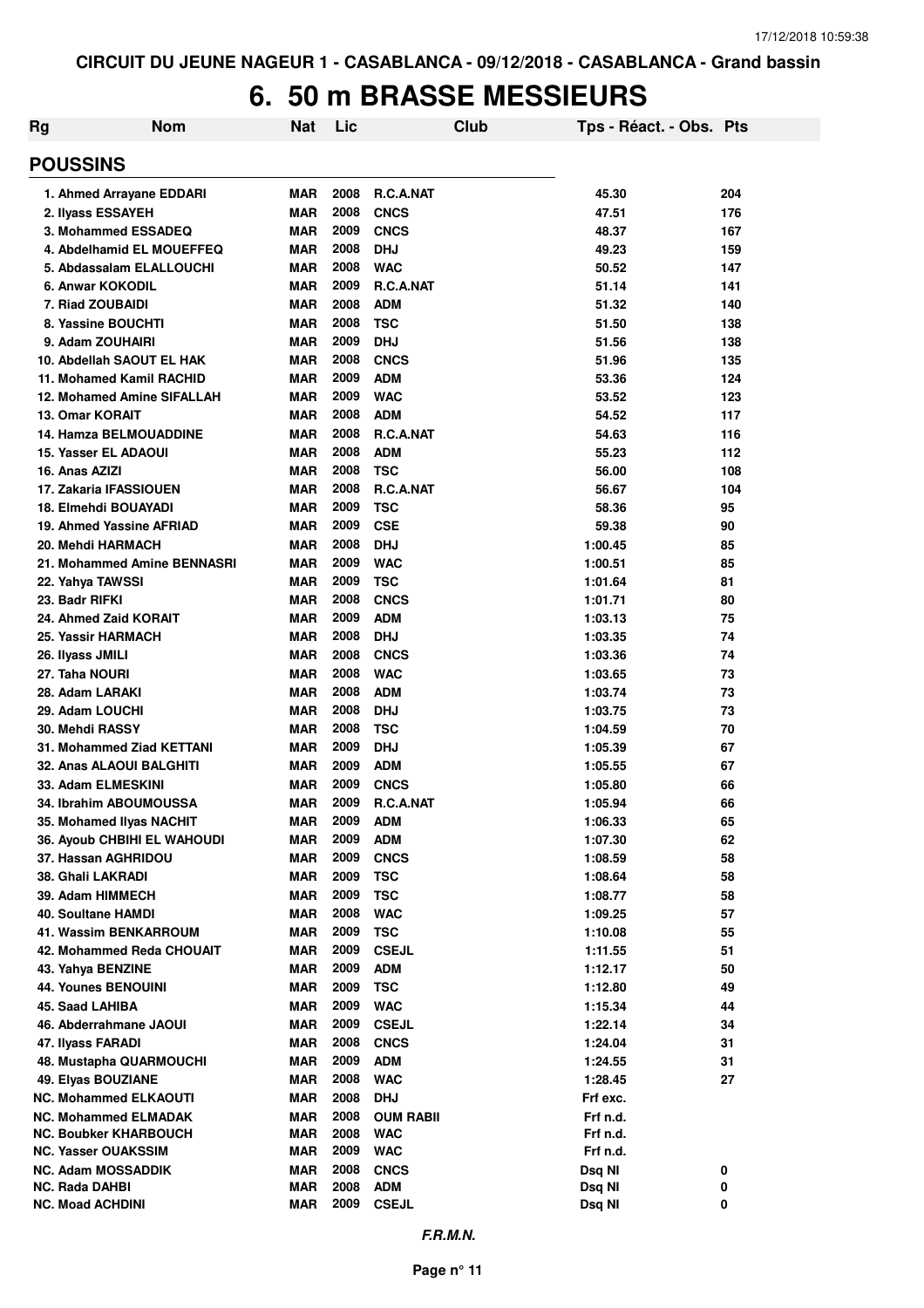# **6. 50 m BRASSE MESSIEURS**

| Rg               | <b>Nom</b>                      | Nat        | Lic  |              | Club | Tps - Réact. - Obs. Pts |     |
|------------------|---------------------------------|------------|------|--------------|------|-------------------------|-----|
| <b>POUSSINS</b>  |                                 |            |      |              |      |                         |     |
|                  | <b>NC. Mohamed Akram CHAFII</b> | <b>MAR</b> | 2009 | <b>CSEJL</b> |      | Dsq NI                  | 0   |
|                  | <b>NC. Chouaib BARTAL</b>       | <b>MAR</b> | 2008 | <b>DHJ</b>   |      | Dsq NI                  | 0   |
| <b>AVENIR A1</b> |                                 |            |      |              |      |                         |     |
|                  | 1. Ryad Yahia M'GHARI           | <b>MAR</b> | 2010 | <b>DHJ</b>   |      | 51.47                   | 139 |
|                  | 2. Ahmed Ali NAMLY              | <b>MAR</b> | 2010 | <b>CNCS</b>  |      | 55.27                   | 112 |
|                  | 3. Mohamed Rayane WAHAB         | <b>MAR</b> | 2010 | <b>CSEJL</b> |      | 1:01.84                 | 80  |
|                  | 4. Mohamed Taha SENTISSI        | <b>MAR</b> | 2010 | <b>WAC</b>   |      | 1:05.88                 | 66  |
| 5. Anas KARAM    |                                 | <b>MAR</b> | 2010 | <b>CSEJL</b> |      | 1:11.79                 | 51  |
|                  | 6. Ibrahim WASFI                | <b>MAR</b> | 2010 | <b>WAC</b>   |      | 1:14.06                 | 46  |
|                  | <b>NC. Nael BOURAHLA</b>        | <b>MAR</b> | 2010 | <b>WAC</b>   |      | Dsq NI                  | 0   |
|                  | <b>NC. Karim MOUNAHID</b>       | <b>MAR</b> | 2010 | <b>CNCS</b>  |      | Dsq NI                  | 0   |
| <b>AVENIR A2</b> |                                 |            |      |              |      |                         |     |
| 1. Jad ATIF      |                                 | <b>MAR</b> | 2011 | <b>TSC</b>   |      | 1:06.02                 | 65  |
| 2. Amir LYAMANI  |                                 | <b>MAR</b> | 2012 | <b>CSE</b>   |      | 1:13.82                 | 47  |
|                  | <b>NC. Kamil NASROLLAH</b>      | <b>MAR</b> | 2012 | <b>WAC</b>   |      | Frf n.d.                |     |
|                  | <b>NC. Youssef CHEMLAL</b>      | <b>MAR</b> | 2011 | <b>CNCS</b>  |      | Dsq NI                  | 0   |

**F.R.M.N.**

**Page n° 12**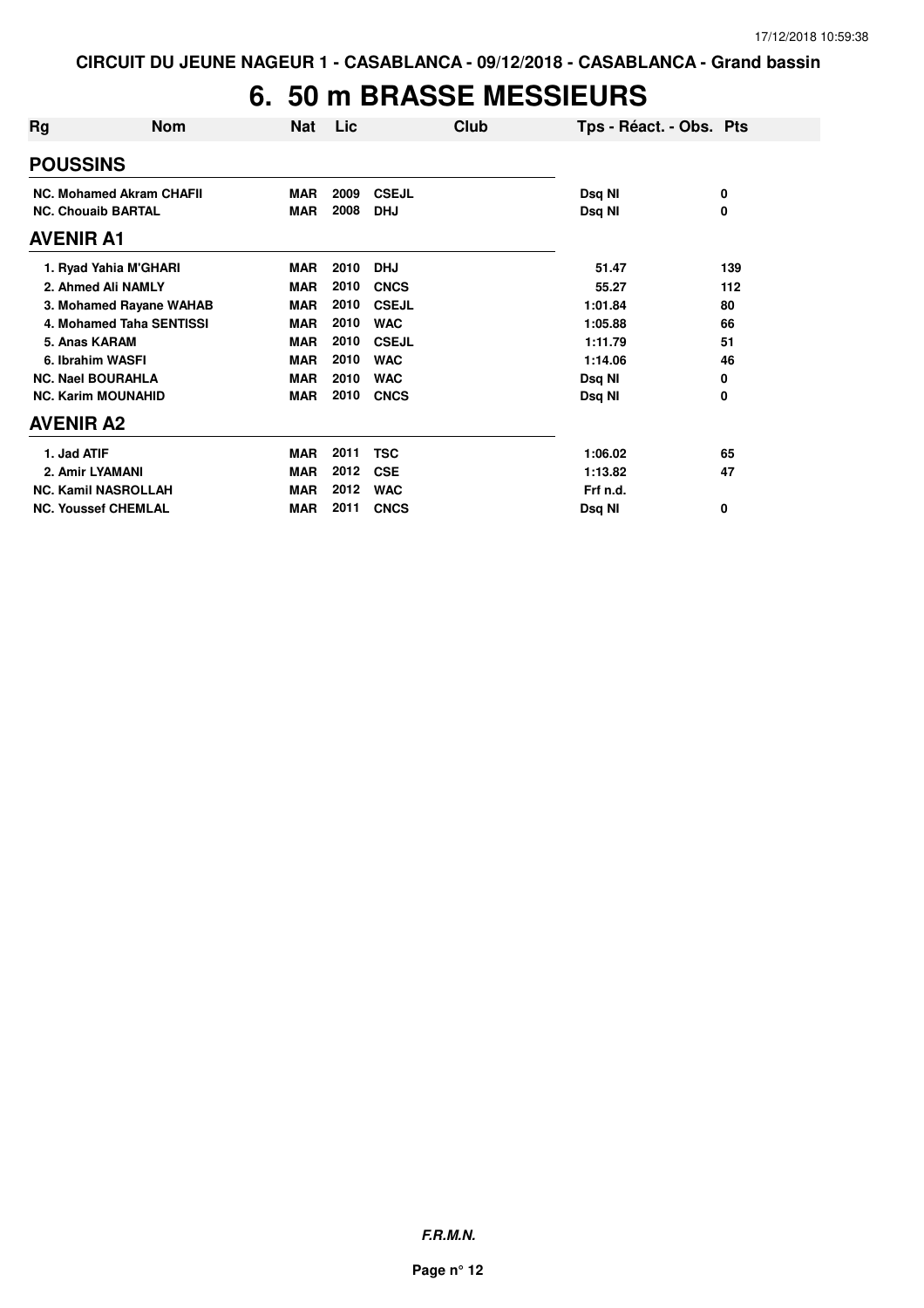#### **7. 50 m PAPILLON DAMES**

| Rg                       | <b>Nom</b>                        | <b>Nat</b> | Lic  | Club             | Tps - Réact. - Obs. Pts |     |
|--------------------------|-----------------------------------|------------|------|------------------|-------------------------|-----|
| <b>POUSSINS</b>          |                                   |            |      |                  |                         |     |
| 1. Alaa AMIRI            |                                   | <b>MAR</b> | 2008 | <b>WAC</b>       | 39.27                   | 240 |
|                          | 2. Ghita BENHAMOU                 | <b>MAR</b> | 2008 | <b>CSE</b>       | 40.25                   | 223 |
| 3. Basma JALAL           |                                   | <b>MAR</b> | 2008 | R.C.A.NAT        | 42.65                   | 188 |
| 4. Rim LABYAD            |                                   | <b>MAR</b> | 2008 | <b>CSE</b>       | 43.80                   | 173 |
| 4. Oumnia RIDA           |                                   | <b>MAR</b> | 2008 | <b>CNCS</b>      | 43.80                   | 173 |
| 6. Sofia MAKY            |                                   | <b>MAR</b> | 2008 | <b>TSC</b>       | 44.48                   | 165 |
| 7. Sara LAHMIDI          |                                   | <b>MAR</b> | 2009 | <b>DHJ</b>       | 51.14                   | 109 |
|                          | 8. Tiwinas BELHOCINE              | <b>MAR</b> | 2009 | <b>WAC</b>       | 53.83                   | 93  |
| 9. Sara LAANAYA          |                                   | <b>MAR</b> | 2008 | <b>TSC</b>       | 54.64                   | 89  |
|                          | <b>10. Dounia EL MOUNTABIH</b>    | <b>MAR</b> | 2008 | <b>WAC</b>       | 56.06                   | 82  |
|                          | <b>11. Ghita MEDAGHRI ALAOUI</b>  | <b>MAR</b> | 2008 | <b>TSC</b>       | 59.64                   | 68  |
|                          | <b>12. Yousra BERCHID</b>         | <b>MAR</b> | 2008 | <b>DHJ</b>       | 1:00.70                 | 65  |
|                          | 13. Kenza ABDALLAH                | <b>MAR</b> | 2009 | <b>WAC</b>       | 1:02.52                 | 59  |
| 14. Oumnia TAIS          |                                   | <b>MAR</b> | 2009 | <b>CNCS</b>      | 1:04.54                 | 54  |
|                          | 15. Ahlam SIFOUED                 | <b>MAR</b> | 2008 | <b>CNCS</b>      | 1:14.45                 | 35  |
| <b>NC. Meriem NACHAT</b> |                                   | <b>MAR</b> | 2008 | <b>WAC</b>       | Frf n.d.                |     |
|                          | <b>NC. Hiba SAID EL MASSAOUDI</b> | <b>MAR</b> | 2008 | <b>CSE</b>       | Dsq NI                  | 0   |
| <b>AVENIR A1</b>         |                                   |            |      |                  |                         |     |
| 1. Ghita RIDA            |                                   | <b>MAR</b> | 2010 | <b>CNCS</b>      | 55.01                   | 87  |
|                          | 2. Yasmine ADERRAB                | <b>MAR</b> | 2010 | <b>R.C.A.NAT</b> | 1:02.40                 | 60  |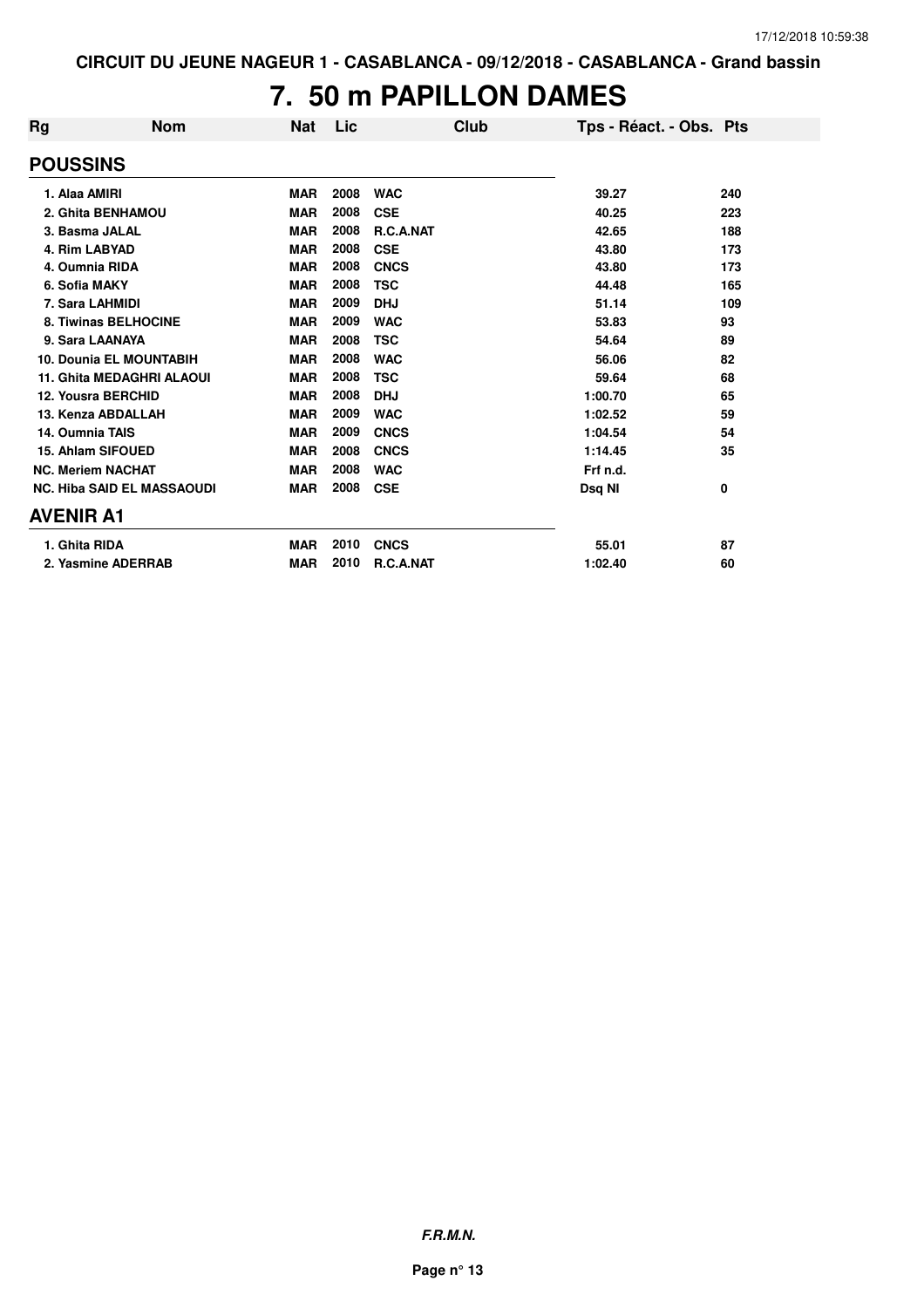# **8. 50 m PAPILLON MESSIEURS**

| Rg               | <b>Nom</b>                  | Nat        | Lic  | <b>Club</b>      | Tps - Réact. - Obs. Pts |     |
|------------------|-----------------------------|------------|------|------------------|-------------------------|-----|
| <b>POUSSINS</b>  |                             |            |      |                  |                         |     |
|                  | 1. Hamza KELLA              | <b>MAR</b> | 2008 | <b>ADM</b>       | 37.63                   | 211 |
|                  | 2. Mohammed Rayane LYAMANI  | <b>MAR</b> | 2008 | <b>CSE</b>       | 41.96                   | 152 |
| 3. Yasser EZZIDI |                             | <b>MAR</b> | 2009 | <b>R.C.A.NAT</b> | 42.72                   | 144 |
|                  | 4. Anwar KOKODIL            | <b>MAR</b> | 2009 | <b>R.C.A.NAT</b> | 43.66                   | 135 |
|                  | 5. Zakaria MAHASSINE        | <b>MAR</b> | 2008 | <b>ADM</b>       | 45.72                   | 118 |
|                  | 6. Riad ZOUBAIDI            | <b>MAR</b> | 2008 | <b>ADM</b>       | 45.76                   | 117 |
|                  | 7. Mohamed Amine BCHIRI     | <b>MAR</b> | 2008 | <b>ADM</b>       | 47.48                   | 105 |
|                  | 8. Redallah OUASTANE        | <b>MAR</b> | 2009 | <b>CNCS</b>      | 50.33                   | 88  |
| 9. Mehdi RASSY   |                             | <b>MAR</b> | 2008 | TSC              | 55.93                   | 64  |
| 10. Mehdi BYA    |                             | <b>MAR</b> | 2008 | TSC              | 56.38                   | 62  |
|                  | 11. Salim KHOUDRI           | <b>MAR</b> | 2009 | <b>ADM</b>       | 1:02.75                 | 45  |
|                  | 12. Mohammed Amine GHALIB   | <b>MAR</b> | 2008 | <b>TSC</b>       | 1:03.35                 | 44  |
|                  | 13. Elmehdi BOUAYADI        | <b>MAR</b> | 2009 | TSC              | 1:05.61                 | 39  |
|                  | 14. Mohamed Adam DAHO       | <b>MAR</b> | 2009 | <b>CNCS</b>      | 1:06.77                 | 37  |
|                  | <b>NC. Elias BENMAAZOUZ</b> | <b>MAR</b> | 2008 | <b>WAC</b>       | Frf n.d.                |     |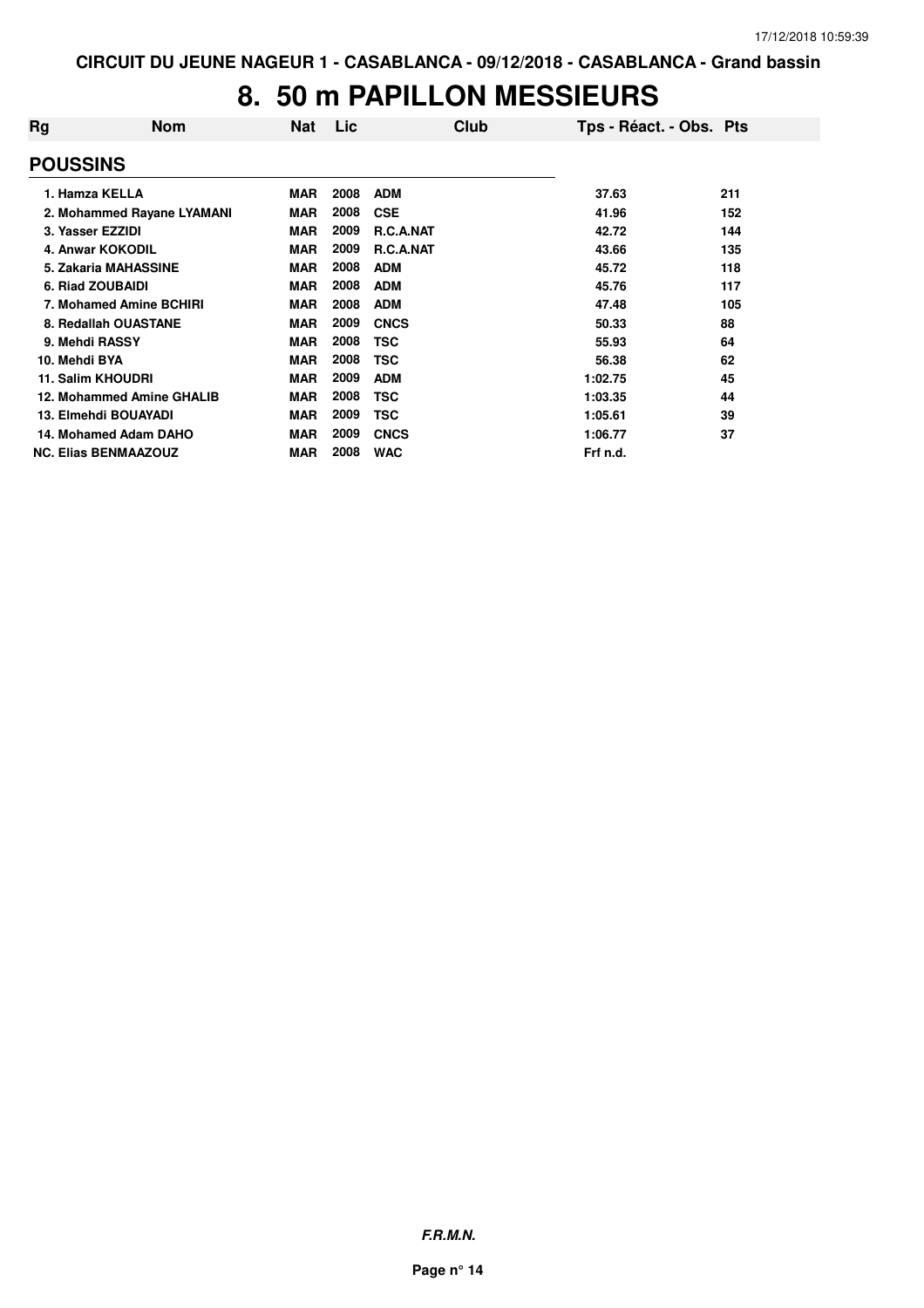# **9. 4 x 50 m NAGE LIBRE DAMES**

| Rg                                 | <b>Nom</b>                      | <b>Nat</b>               | Lic          |                          | <b>Club</b> | Tps - Réact. - Obs. Pts |            |
|------------------------------------|---------------------------------|--------------------------|--------------|--------------------------|-------------|-------------------------|------------|
| <b>POUSSINS</b>                    |                                 |                          |              |                          |             |                         |            |
| <b>1. Tiwinas BELHOCINE</b>        |                                 | <b>MAR</b>               | 2009         | <b>WAC</b>               |             | 2:32.14                 | 269        |
| Alaa AMIRI                         |                                 | <b>MAR</b>               | 2008         | <b>WAC</b>               |             |                         | 269        |
| Hiba ENNHAILI                      |                                 | <b>MAR</b>               | 2009         | <b>WAC</b>               |             |                         | 269        |
| <b>Meriem NACHAT</b>               |                                 | <b>MAR</b>               | 2008         | <b>WAC</b>               |             |                         | 269        |
| 2. Zineb DEFAA                     |                                 | <b>MAR</b>               | 2008         | R.C.A.NAT                |             | 2:36.72                 | 246        |
| Ghita SLIM                         |                                 | <b>MAR</b>               | 2009         | R.C.A.NAT                |             |                         | 246        |
| Roaya MAHLI                        |                                 | <b>MAR</b>               | 2009         | R.C.A.NAT                |             |                         | 246        |
| <b>Basma JALAL</b>                 |                                 | <b>MAR</b>               | 2008         | R.C.A.NAT                |             |                         | 246        |
| 3. Asmaa MASSORI                   |                                 | <b>MAR</b>               | 2008         | <b>CNCS</b>              |             | 2:41.07                 | 226        |
|                                    | <b>Basma BOUAKIL EL IDRISSI</b> | <b>MAR</b>               | 2009         | <b>CNCS</b>              |             |                         | 226        |
| Soraya EL GHOURARI                 |                                 | <b>MAR</b>               | 2008         | <b>CNCS</b>              |             |                         | 226        |
| <b>Oumnia RIDA</b>                 |                                 | <b>MAR</b>               | 2008         | <b>CNCS</b>              |             |                         | 226        |
| <b>4. Soundos ATYA</b>             |                                 | <b>MAR</b>               | 2009         | <b>TSC</b>               |             | 2:49.11                 | 195        |
| <b>Malak EL BOUZAIDI</b>           |                                 | <b>MAR</b>               | 2009         | <b>TSC</b>               |             |                         | 195        |
| Aya ELHYANE                        |                                 | <b>MAR</b>               | 2009<br>2009 | <b>TSC</b>               |             |                         | 195        |
| <b>Hiba KHALLAD</b>                |                                 | <b>MAR</b><br><b>MAR</b> | 2008         | <b>TSC</b><br><b>ADM</b> |             | 2:53.98                 | 195        |
| 5. Nada SABBAGH                    |                                 | <b>MAR</b>               | 2008         | <b>ADM</b>               |             |                         | 179<br>179 |
| Meryem MOUJI<br><b>Islam NADIF</b> |                                 | <b>MAR</b>               | 2008         | <b>ADM</b>               |             |                         | 179        |
| <b>Meryem SORY</b>                 |                                 | <b>MAR</b>               | 2008         | <b>ADM</b>               |             |                         | 179        |
| 6. Fatimazahra BENJLIL             |                                 | <b>MAR</b>               | 2009         | <b>CSE</b>               |             | 2:56.69                 | 171        |
|                                    | <b>Hiba SAID EL MASSAOUDI</b>   | <b>MAR</b>               | 2008         | <b>CSE</b>               |             |                         | 171        |
| <b>Rim LABYAD</b>                  |                                 | <b>MAR</b>               | 2008         | <b>CSE</b>               |             |                         | 171        |
| <b>Ghita BENHAMOU</b>              |                                 | <b>MAR</b>               | 2008         | <b>CSE</b>               |             |                         | 171        |
| <b>AVENIR A1</b>                   |                                 |                          |              |                          |             |                         |            |
|                                    |                                 |                          |              |                          |             |                         |            |
| 1. Yasmine ADERRAB                 |                                 | <b>MAR</b>               | 2010         | R.C.A.NAT                |             | 3:24.32                 | 111        |
| <b>Farah KOKODIL</b>               |                                 | <b>MAR</b>               | 2010         | R.C.A.NAT                |             |                         | 111        |
| <b>Fatimazahra DOUHA</b>           |                                 | <b>MAR</b>               | 2010         | R.C.A.NAT                |             |                         | 111        |
| <b>Malak JEBRI</b>                 |                                 | <b>MAR</b>               | 2010         | R.C.A.NAT                |             |                         | 111        |
| 2. Ghita RIDA                      |                                 | <b>MAR</b>               | 2010         | <b>CNCS</b>              |             | 3:39.60                 | 89         |
| <b>Chada CHRAIBI</b>               |                                 | <b>MAR</b>               | 2010         | <b>CNCS</b>              |             |                         | 89         |
| Khadija FIKRI                      |                                 | <b>MAR</b>               | 2010         | <b>CNCS</b>              |             |                         | 89         |
| <b>Dina KELLY</b>                  |                                 | <b>MAR</b>               | 2010         | <b>CNCS</b>              |             |                         | 89         |
| 3. Ghita GHALIB                    |                                 | <b>MAR</b>               | 2010         | <b>TSC</b>               |             | 4:01.82                 | 66         |
| Racha ELBROUZI                     |                                 | <b>MAR</b>               | 2010         | <b>TSC</b>               |             |                         | 66         |
| <b>Yasmine BYA</b>                 |                                 | MAR                      | 2010         | <b>TSC</b>               |             |                         | 66         |
| <b>Sara ELKHOUCHALI</b>            |                                 | MAR                      | 2010         | <b>TSC</b>               |             |                         | 66         |
| 4. Hiba ELIDRISSI                  |                                 | <b>MAR</b>               | 2010         | <b>WAC</b>               |             | 4:13.45                 | 58         |
| Sara ZAIKANE                       |                                 | <b>MAR</b>               | 2010         | <b>WAC</b>               |             |                         | 58         |
| <b>Nour BOUHASSOUNE</b>            | Nouzha M'HAMDI ALAOUI           | MAR<br>MAR               | 2010<br>2010 | <b>WAC</b><br><b>WAC</b> |             |                         | 58<br>58   |
| <b>AVENIR A2</b>                   |                                 |                          |              |                          |             |                         |            |
|                                    |                                 |                          |              |                          |             |                         |            |
| 1. Rita BADRE                      |                                 | MAR                      | 2011         | <b>CNCS</b>              |             | 4:04.10                 | 65         |
| Rayhana TOUMI                      |                                 | <b>MAR</b>               | 2012         | <b>CNCS</b>              |             |                         | 65         |
| Hiba KHIALI                        |                                 | MAR                      | 2011         | <b>CNCS</b>              |             |                         | 65         |
| Khadija IDRISSI                    |                                 | <b>MAR</b>               | 2012         | <b>CNCS</b>              |             |                         | 65         |
| 2. Israa HUIMAD                    |                                 | <b>MAR</b>               | 2011         | <b>ADM</b>               |             | 4:25.33                 | 50         |
| <b>Israe ELADDAOUI</b>             |                                 | <b>MAR</b>               | 2011         | <b>ADM</b>               |             |                         | 50         |
| <b>Aya BENSOUMMANE</b>             |                                 | <b>MAR</b>               | 2011         | <b>ADM</b>               |             |                         | 50         |
|                                    | <b>Nour Elhouda MAKHLOUFI</b>   | MAR                      | 2012         | <b>ADM</b>               |             |                         | 50         |
| 3. Tilelli BELHOCINE               |                                 | <b>MAR</b>               | 2011         | <b>WAC</b>               |             | 5:09.56                 | 31         |
| Aicha OUADDI                       |                                 | <b>MAR</b>               | 2011         | <b>WAC</b>               |             |                         | 31         |
| <b>Ines BENMAAZOUZ</b>             |                                 | <b>MAR</b>               | 2011         | <b>WAC</b>               |             |                         | 31         |
| <b>Olaya BOURAHLA</b>              |                                 | MAR                      | 2012         | <b>WAC</b>               |             |                         | 31         |
| <b>NC. Amira ALAOUI DOUIRI</b>     |                                 | MAR                      | 2011         | <b>TSC</b>               |             | Frf n.d.                |            |
| <b>Yasmine BELMOKADEM</b>          |                                 | MAR                      | 2011         | <b>TSC</b>               |             |                         |            |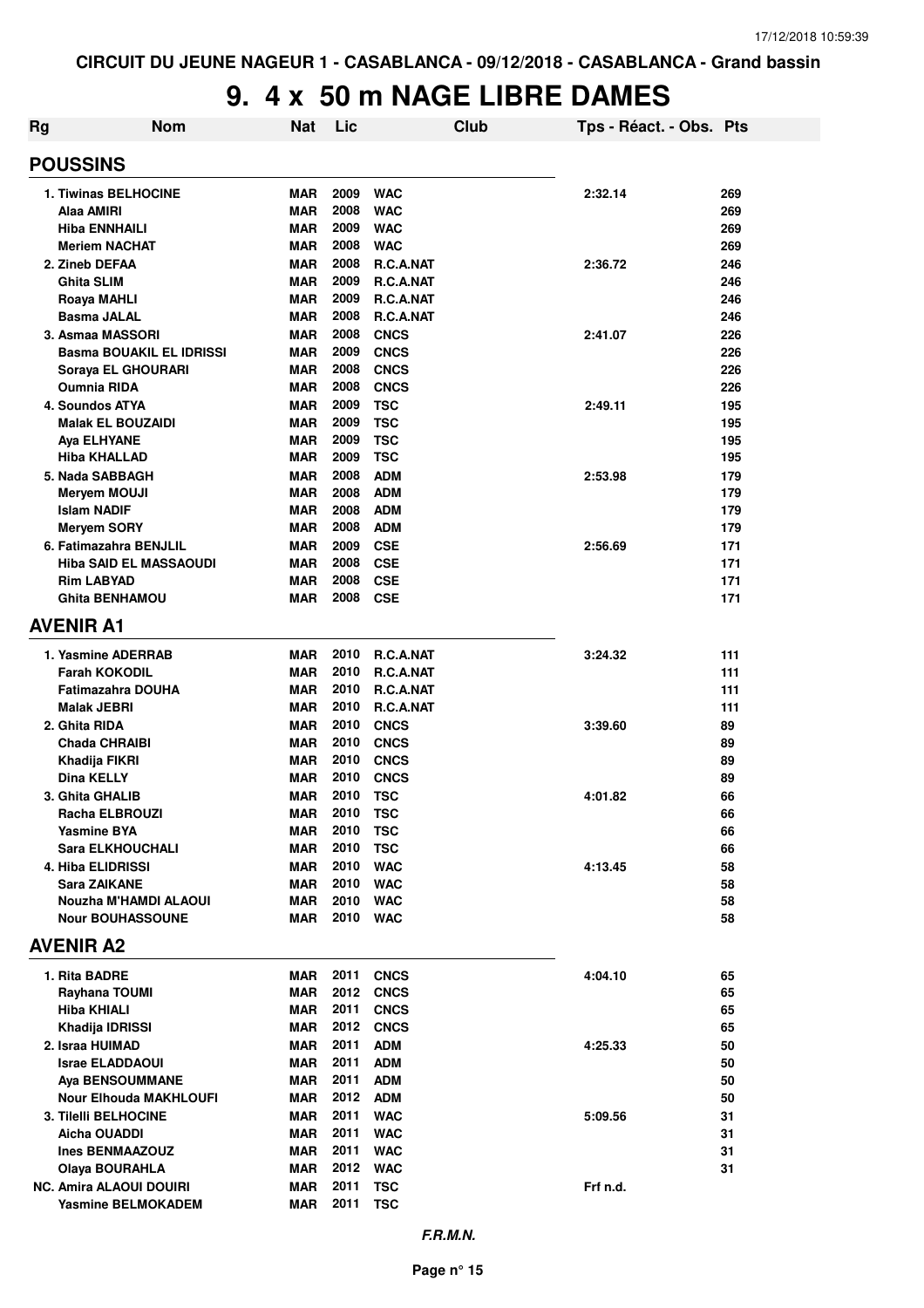# **9. 4 x 50 m NAGE LIBRE DAMES**

| Rg | <b>Nom</b>                        | <b>Nat</b> | <b>Lic</b> |                  | Club | Tps - Réact. - Obs. Pts |   |
|----|-----------------------------------|------------|------------|------------------|------|-------------------------|---|
|    | <b>AVENIR A2</b>                  |            |            |                  |      |                         |   |
|    | <b>Aya BENKIRANE</b>              | <b>MAR</b> | 2012 TSC   |                  |      |                         |   |
|    | Joumana CHAKIB                    | <b>MAR</b> | 2012 TSC   |                  |      |                         |   |
|    | <b>NC. Arij TOUHAMI</b>           | <b>MAR</b> |            | 2012 R.C.A.NAT   |      | Dsg NI                  | 0 |
|    | <b>Fatima Ezzahraa IFASSIOUEN</b> | <b>MAR</b> | 2011       | <b>R.C.A.NAT</b> |      |                         | 0 |
|    | Sofia ELHAOUARI                   | <b>MAR</b> | 2011       | <b>R.C.A.NAT</b> |      |                         | 0 |
|    | <b>Yasmine EDDADSY</b>            | MAR        | 2011       | <b>R.C.A.NAT</b> |      |                         | 0 |
|    |                                   |            |            |                  |      |                         |   |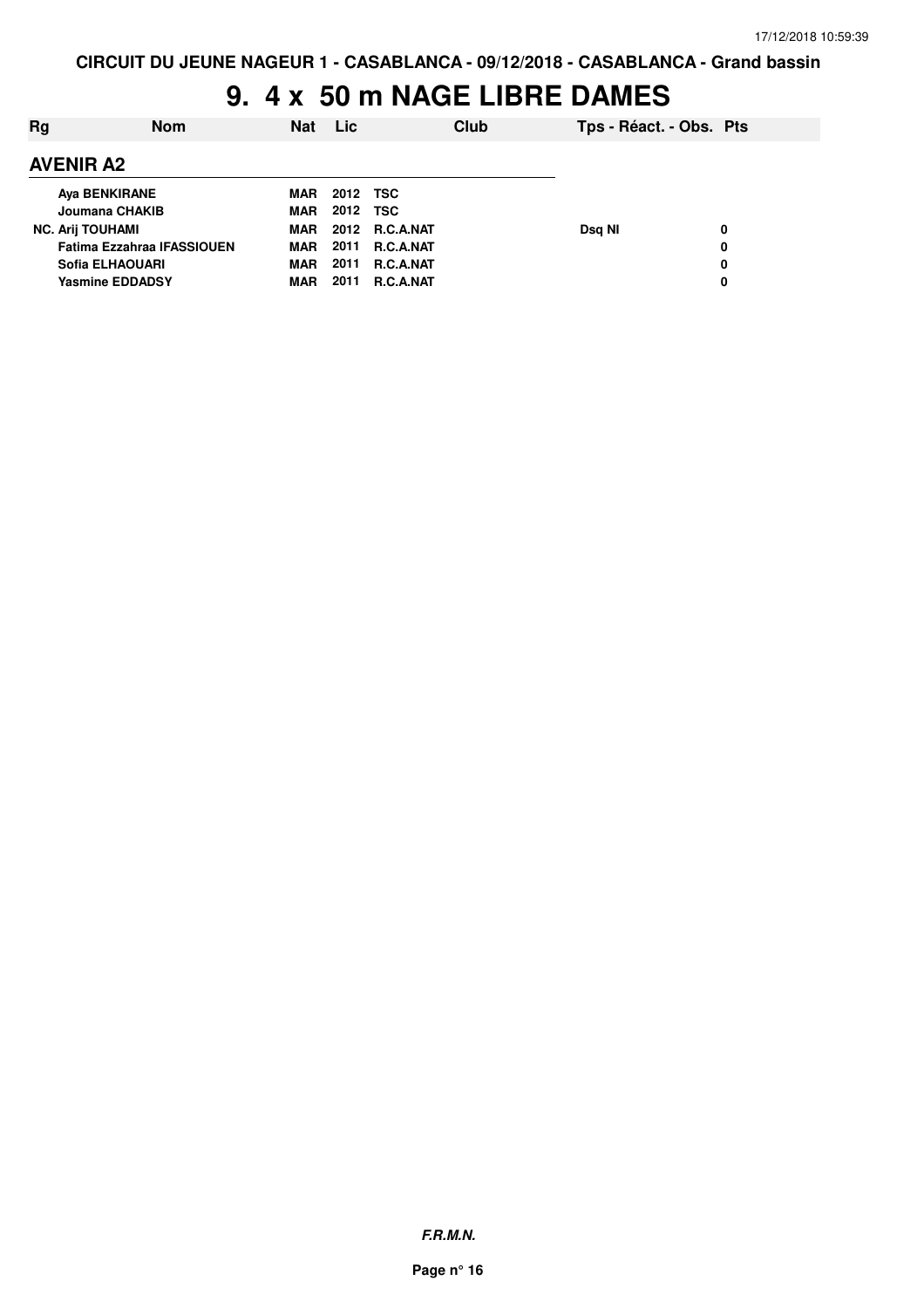| Rg | <b>Nom</b>                     | <b>Nat</b> | Lic  | Club             | Tps - Réact. - Obs. Pts |     |
|----|--------------------------------|------------|------|------------------|-------------------------|-----|
|    | <b>POUSSINS</b>                |            |      |                  |                         |     |
|    | 1. Ahmed Arrayane EDDARI       | <b>MAR</b> | 2008 | R.C.A.NAT        | 2:23.32                 | 215 |
|    | <b>Yasser EZZIDI</b>           | <b>MAR</b> | 2009 | R.C.A.NAT        |                         | 215 |
|    | Yahya EL AZZAOUI               | <b>MAR</b> | 2008 | R.C.A.NAT        |                         | 215 |
|    | <b>Mohamed Ayoub HAJOUANE</b>  | <b>MAR</b> | 2008 | R.C.A.NAT        |                         | 215 |
|    | 2. Salim KHOUDRI               | <b>MAR</b> | 2009 | <b>ADM</b>       | 2:33.37                 | 175 |
|    | <b>Mohamed Kamil RACHID</b>    | <b>MAR</b> | 2009 | <b>ADM</b>       |                         | 175 |
|    | <b>Mohamed Amine BCHIRI</b>    | <b>MAR</b> | 2008 | <b>ADM</b>       |                         | 175 |
|    | <b>Hamza KELLA</b>             | <b>MAR</b> | 2008 | <b>ADM</b>       |                         | 175 |
|    | 3. Yassine BOUCHTI             | <b>MAR</b> | 2008 | <b>TSC</b>       | 2:36.31                 | 165 |
|    | <b>Rayane LAALJI</b>           | <b>MAR</b> | 2008 | <b>TSC</b>       |                         | 165 |
|    | Mehdi BYA                      | <b>MAR</b> | 2008 | <b>TSC</b>       |                         | 165 |
|    | <b>Mohammed Amine GHALIB</b>   | <b>MAR</b> | 2008 | <b>TSC</b>       |                         | 165 |
|    | 4. Yasser OUAKSSIM             | <b>MAR</b> | 2009 | <b>WAC</b>       | 2:39.79                 | 155 |
|    | <b>Soultane HAMDI</b>          | <b>MAR</b> | 2008 | <b>WAC</b>       |                         | 155 |
|    | <b>Mohamed Amine SIFALLAH</b>  | <b>MAR</b> | 2009 | <b>WAC</b>       |                         | 155 |
|    | <b>Abdassalam ELALLOUCHI</b>   | <b>MAR</b> | 2008 | <b>WAC</b>       |                         | 155 |
|    | 5. Abdellah SAOUT EL HAK       | <b>MAR</b> | 2008 | <b>CNCS</b>      | 2:40.05                 | 154 |
|    | <b>Badr RIFKI</b>              | <b>MAR</b> | 2008 | <b>CNCS</b>      |                         | 154 |
|    | <b>Ilyass ESSAYEH</b>          | <b>MAR</b> | 2008 | <b>CNCS</b>      |                         | 154 |
|    | <b>Mohammed ESSADEQ</b>        | <b>MAR</b> | 2009 | <b>CNCS</b>      |                         | 154 |
|    | 6. Rayane BELAIDI              | MAR        | 2008 | <b>CSE</b>       | 2:48.60                 | 132 |
|    | <b>Ahmed Yassine AFRIAD</b>    | <b>MAR</b> | 2009 | <b>CSE</b>       |                         | 132 |
|    | <b>Yasser WADI</b>             | <b>MAR</b> | 2008 | <b>CSE</b>       |                         | 132 |
|    | <b>Mohammed Rayane LYAMANI</b> | <b>MAR</b> | 2008 | <b>CSE</b>       |                         | 132 |
|    | 7. Adam LOUCHI                 | <b>MAR</b> | 2008 | <b>DHJ</b>       | 2:57.42                 | 113 |
|    | <b>Mehdi HARMACH</b>           | <b>MAR</b> | 2008 | <b>DHJ</b>       |                         | 113 |
|    | <b>Chouaib BARTAL</b>          | <b>MAR</b> | 2008 | <b>DHJ</b>       |                         | 113 |
|    | <b>Abdelhamid EL MOUEFFEQ</b>  | <b>MAR</b> | 2008 | <b>DHJ</b>       |                         | 113 |
|    | <b>AVENIR A1</b>               |            |      |                  |                         |     |
|    | 1. Yahya AKKAR                 | <b>MAR</b> | 2010 | ADM              | 3:10.46                 | 91  |
|    | <b>Adam BCHIRI</b>             | <b>MAR</b> | 2010 | <b>ADM</b>       |                         | 91  |
|    | <b>Ilyass REGRAGUI</b>         | <b>MAR</b> | 2010 | <b>ADM</b>       |                         | 91  |
|    | <b>Ghali LARAKI</b>            | <b>MAR</b> | 2010 | <b>ADM</b>       |                         | 91  |
|    | 2. Mohamed Amir TOUMI          | <b>MAR</b> | 2010 | <b>CNCS</b>      | 3:10.48                 | 91  |
|    | Yahya RADELLAH                 | <b>MAR</b> | 2010 | <b>CNCS</b>      |                         | 91  |
|    | <b>Mohamed Yahya BARROUK</b>   | MAR        |      | <b>2010 CNCS</b> |                         | 91  |
|    | <b>Ahmed Ali NAMLY</b>         | <b>MAR</b> | 2010 | <b>CNCS</b>      |                         | 91  |
|    | 3. Mohammed EL BOURNI DRIOUAK  | <b>MAR</b> | 2010 | <b>WAC</b>       | 3:33.58                 | 64  |
|    | <b>Mohamed Taha SENTISSI</b>   | <b>MAR</b> | 2010 | <b>WAC</b>       |                         | 64  |
|    | Yahia EL AGBANI                | <b>MAR</b> | 2010 | <b>WAC</b>       |                         | 64  |
|    | <b>Ibrahim WASFI</b>           | <b>MAR</b> | 2010 | <b>WAC</b>       |                         | 64  |
|    | <b>AVENIR A2</b>               |            |      |                  |                         |     |
|    | 1. Mohamed Amine TAOUBA        | MAR        | 2011 | <b>CNCS</b>      | 4:16.17                 | 37  |
|    | Ayman AGHRIDOU                 | MAR        |      | <b>2012 CNCS</b> |                         | 37  |
|    | <b>Youssef CHEMLAL</b>         | <b>MAR</b> | 2011 | <b>CNCS</b>      |                         | 37  |
|    | <b>Anas MENBEH</b>             | <b>MAR</b> | 2011 | <b>CNCS</b>      |                         | 37  |
|    | 2. Mohamed Adam ZARAIDI        | <b>MAR</b> | 2011 | <b>ADM</b>       | 4:19.00                 | 36  |
|    | <b>Ali ELYOUSFI</b>            | <b>MAR</b> | 2011 | <b>ADM</b>       |                         | 36  |
|    | <b>Jad YAMOURI</b>             | <b>MAR</b> | 2011 | <b>ADM</b>       |                         | 36  |
|    | <b>Anas HAMMOUDA</b>           | <b>MAR</b> | 2011 | <b>ADM</b>       |                         | 36  |
|    | <b>NC. Taha EL AGBANI</b>      | <b>MAR</b> | 2011 | <b>WAC</b>       | Frf n.d.                |     |
|    | <b>Ziyad HRIMECH</b>           | <b>MAR</b> | 2011 | <b>WAC</b>       |                         |     |
|    | <b>Kamil NASROLLAH</b>         | <b>MAR</b> | 2012 | <b>WAC</b>       |                         |     |
|    | <b>Mohamed Mehdi NASROLLAH</b> | <b>MAR</b> | 2011 | <b>WAC</b>       |                         |     |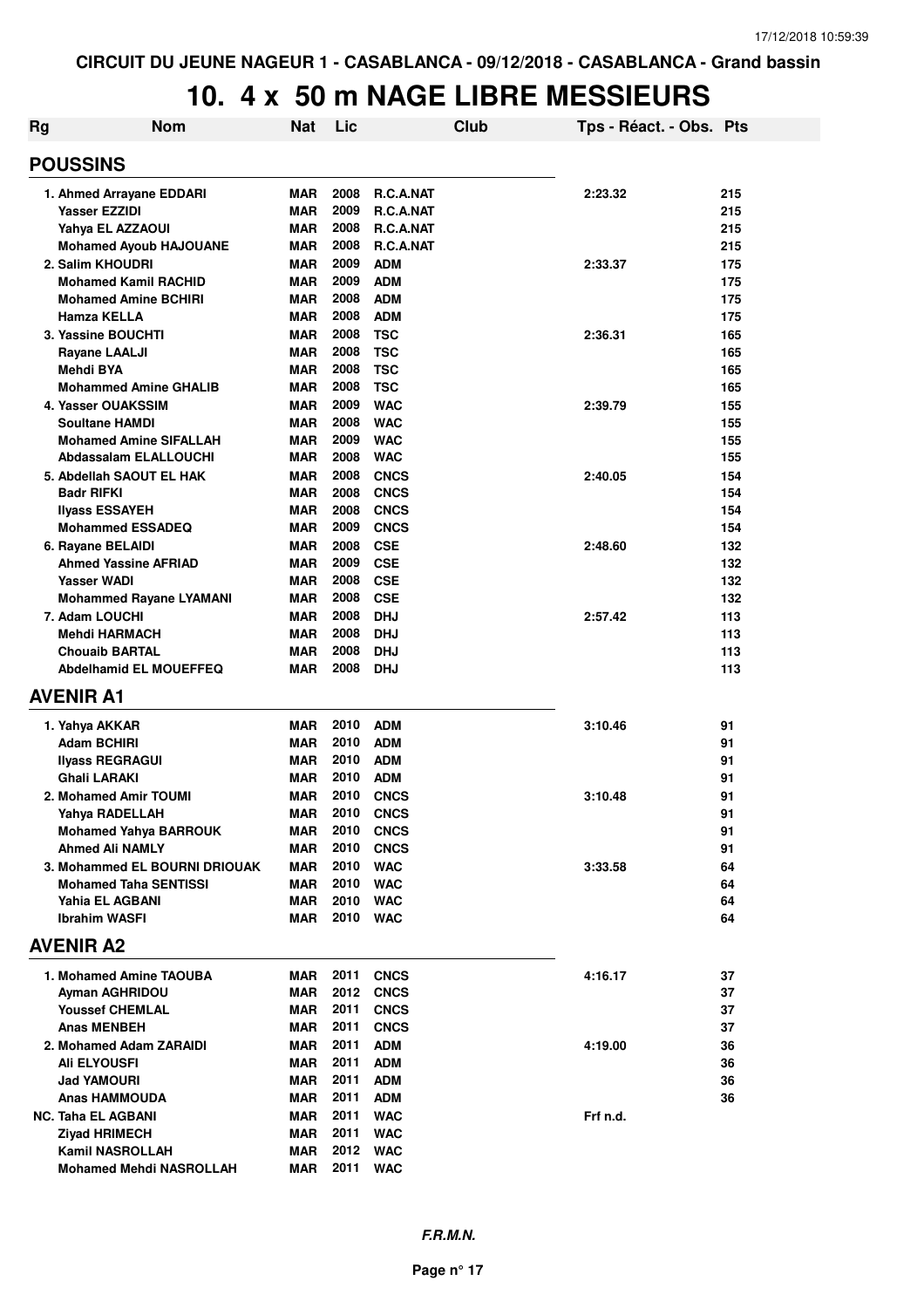### **11. 200 m NAGE LIBRE DAMES**

| Rg              | <b>Nom</b>                       | <b>Nat</b> | Lic  | Club         | Tps - Réact. - Obs. Pts |     |
|-----------------|----------------------------------|------------|------|--------------|-------------------------|-----|
| <b>POUSSINS</b> |                                  |            |      |              |                         |     |
|                 | 1. Meriem NACHAT                 | <b>MAR</b> | 2008 | <b>WAC</b>   | 2:54.34                 | 272 |
|                 | 2. Ghita BENHAMOU                | <b>MAR</b> | 2008 | <b>CSE</b>   | 2:57.04                 | 259 |
| 3. Alaa AMIRI   |                                  | <b>MAR</b> | 2008 | <b>WAC</b>   | 2:57.31                 | 258 |
|                 | 4. Roaya MAHLI                   | <b>MAR</b> | 2009 | R.C.A.NAT    | 3:03.21                 | 234 |
|                 | 5. Zineb DEFAA                   | <b>MAR</b> | 2008 | R.C.A.NAT    | 3:03.47                 | 233 |
|                 | 6. Oumnia RIDA                   | <b>MAR</b> | 2008 | <b>CNCS</b>  | 3:05.43                 | 226 |
|                 | 7. Tiwinas BELHOCINE             | <b>MAR</b> | 2009 | <b>WAC</b>   | 3:15.00                 | 194 |
|                 | 8. Hiba KHALLAD                  | <b>MAR</b> | 2009 | <b>TSC</b>   | 3:16.17                 | 191 |
|                 | 9. Asmaa MASSORI                 | <b>MAR</b> | 2008 | <b>CNCS</b>  | 3:18.13                 | 185 |
|                 | 10. Nada SABBAGH                 | <b>MAR</b> | 2008 | <b>ADM</b>   | 3:23.60                 | 170 |
|                 | <b>11. Hiba ENNHAILI</b>         | <b>MAR</b> | 2009 | <b>WAC</b>   | 3:24.51                 | 168 |
|                 | 12. Meryem MOUJI                 | <b>MAR</b> | 2008 | <b>ADM</b>   | 3:27.68                 | 161 |
|                 | 13. Riham OUSSI                  | <b>MAR</b> | 2008 | <b>WAC</b>   | 3:33.68                 | 147 |
|                 | 14. Kenza ABDALLAH               | <b>MAR</b> | 2009 | <b>WAC</b>   | 3:36.79                 | 141 |
| 15. Islam NADIF |                                  | <b>MAR</b> | 2008 | <b>ADM</b>   | 3:38.87                 | 137 |
| 16. Ghita SLIM  |                                  | <b>MAR</b> | 2009 | R.C.A.NAT    | 3:42.57                 | 130 |
|                 | <b>17. Ghita MEDAGHRI ALAOUI</b> | <b>MAR</b> | 2008 | <b>TSC</b>   | 3:43.66                 | 128 |
|                 | 18. Meryem SORY                  | <b>MAR</b> | 2008 | <b>ADM</b>   | 3:44.51                 | 127 |
|                 | 19. Khadija AITZOULET            | <b>MAR</b> | 2008 | <b>CSEJL</b> | 3:44.65                 | 127 |
|                 | 20. Hiba SAID EL MASSAOUDI       | <b>MAR</b> | 2008 | <b>CSE</b>   | 3:56.62                 | 108 |
|                 | 21. Malak EL BOUZAIDI            | <b>MAR</b> | 2009 | <b>TSC</b>   | 3:59.30                 | 105 |
| 22. Hajar KASSI |                                  | <b>MAR</b> | 2009 | <b>TSC</b>   | 4:01.03                 | 102 |
|                 | 23. Soundos ATYA                 | <b>MAR</b> | 2009 | <b>TSC</b>   | 4:42.48                 | 63  |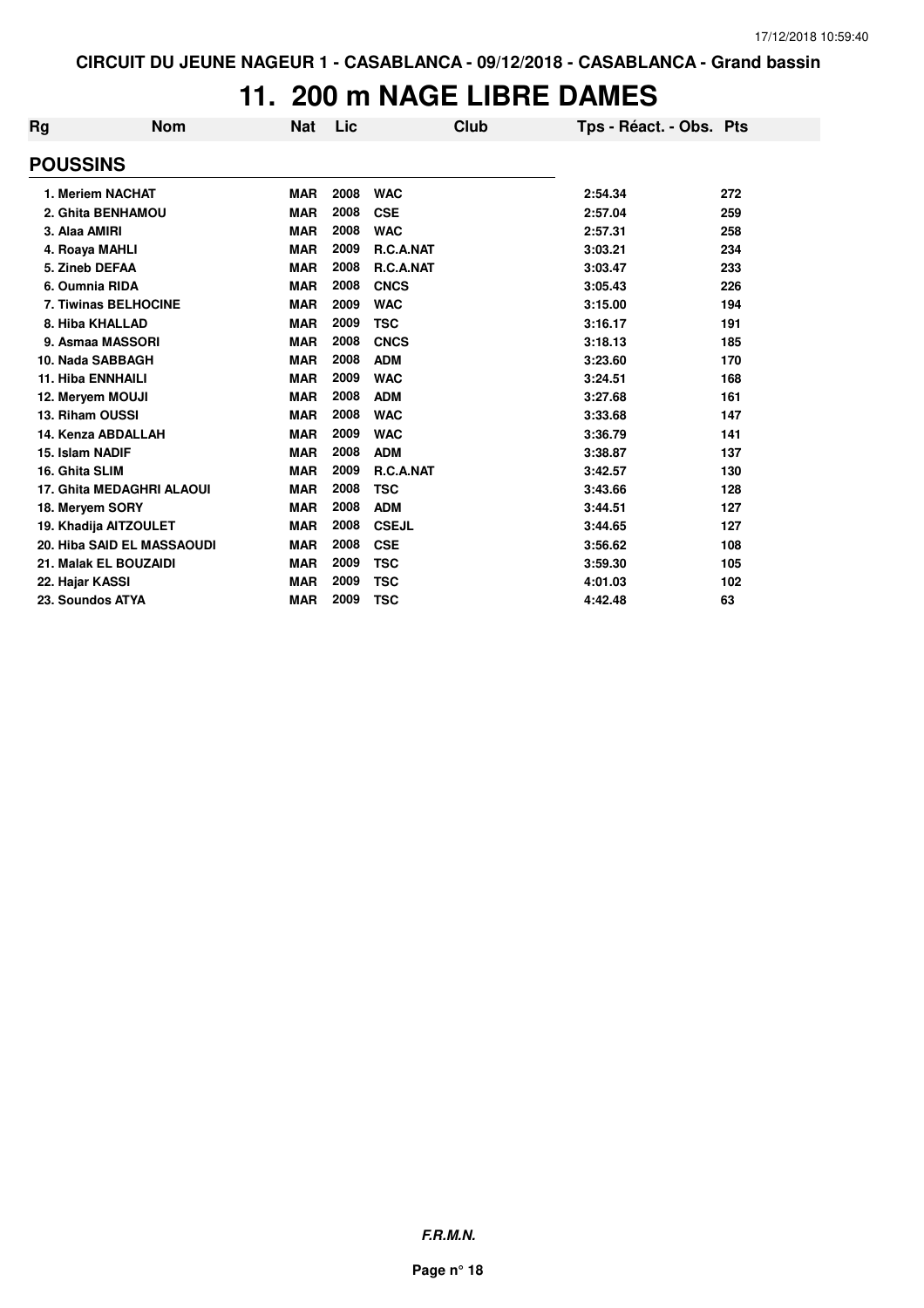| Rg                 | <b>Nom</b>                       | Nat        | Lic  | Club             | Tps - Réact. - Obs. Pts |     |
|--------------------|----------------------------------|------------|------|------------------|-------------------------|-----|
| <b>POUSSINS</b>    |                                  |            |      |                  |                         |     |
| 1. Hamza KELLA     |                                  | <b>MAR</b> | 2008 | <b>ADM</b>       | 2:41.26                 | 253 |
|                    | 2. Ahmed Arrayane EDDARI         | <b>MAR</b> | 2008 | R.C.A.NAT        | 2:48.31                 | 222 |
|                    | 3. Mohamed Ayoub HAJOUANE        | <b>MAR</b> | 2008 | R.C.A.NAT        | 2:51.24                 | 211 |
|                    | 4. Yahya EL AZZAOUI              | <b>MAR</b> | 2008 | <b>R.C.A.NAT</b> | 2:54.80                 | 198 |
|                    | 5. Abdassalam ELALLOUCHI         | <b>MAR</b> | 2008 | <b>WAC</b>       | 2:58.60                 | 186 |
|                    | 6. Yassine BOUCHTI               | <b>MAR</b> | 2008 | <b>TSC</b>       | 2:58.95                 | 185 |
|                    | 7. Zakaria MAHASSINE             | <b>MAR</b> | 2008 | <b>ADM</b>       | 3:01.44                 | 177 |
|                    | 8. Mohammed ESSADEQ              | <b>MAR</b> | 2009 | <b>CNCS</b>      | 3:11.53                 | 151 |
|                    | 9. Mohamed Kamil RACHID          | <b>MAR</b> | 2009 | <b>ADM</b>       | 3:15.40                 | 142 |
| 10. Rayane LAALJI  |                                  | <b>MAR</b> | 2008 | <b>TSC</b>       | 3:15.55                 | 141 |
| 11. Salim KHOUDRI  |                                  | <b>MAR</b> | 2009 | <b>ADM</b>       | 3:16.73                 | 139 |
|                    | 12. Mohamed Amine BCHIRI         | <b>MAR</b> | 2008 | <b>ADM</b>       | 3:17.29                 | 138 |
| 13. Ilyass ESSAYEH |                                  | <b>MAR</b> | 2008 | <b>CNCS</b>      | 3:17.40                 | 137 |
|                    | <b>14. Anwar KOKODIL</b>         | <b>MAR</b> | 2009 | R.C.A.NAT        | 3:18.89                 | 134 |
| 15. Mehdi BYA      |                                  | <b>MAR</b> | 2008 | <b>TSC</b>       | 3:23.68                 | 125 |
| 16. Rayane AKIL    |                                  | <b>MAR</b> | 2008 | <b>CSEJL</b>     | 3:23.76                 | 125 |
| 17. Omar KORAIT    |                                  | <b>MAR</b> | 2008 | <b>ADM</b>       | 3:23.87                 | 125 |
|                    | 18. Abdallah OUADDI              | <b>MAR</b> | 2008 | <b>WAC</b>       | 3:31.58                 | 112 |
|                    | 19. Yasser EL ADAOUI             | <b>MAR</b> | 2008 | <b>ADM</b>       | 3:43.57                 | 94  |
|                    | 20. Mohammed Amine BENNASRI      | <b>MAR</b> | 2009 | <b>WAC</b>       | 3:48.65                 | 88  |
| 21. Adam LARAKI    |                                  | <b>MAR</b> | 2008 | <b>ADM</b>       | 3:54.95                 | 81  |
| 22. Yahya TAWSSI   |                                  | <b>MAR</b> | 2009 | <b>TSC</b>       | 3:57.85                 | 78  |
|                    | 23. Mohammed Amine GHALIB        | <b>MAR</b> | 2008 | <b>TSC</b>       | 4:03.37                 | 73  |
|                    | 24. Ali BEN ABDELJLIL            | <b>MAR</b> | 2008 | <b>ADM</b>       | 4:05.54                 | 71  |
| 25. Ghali LAKRADI  |                                  | <b>MAR</b> | 2009 | <b>TSC</b>       | 4:11.34                 | 66  |
|                    | 26. Mohamed EL YAZIDI            | <b>MAR</b> | 2009 | <b>TSC</b>       | 4:16.98                 | 62  |
|                    | 27. Mustapha QUARMOUCHI          | <b>MAR</b> | 2009 | <b>ADM</b>       | 4:57.35                 | 40  |
|                    | 28. Younes BENOUINI              | <b>MAR</b> | 2009 | <b>TSC</b>       | 4:57.68                 | 40  |
|                    | 29. Mohamed Amine BACHI          | <b>MAR</b> | 2009 | <b>TSC</b>       | 5:19.51                 | 32  |
|                    | NC. Mohammed Iyad DAMI           | <b>MAR</b> | 2008 | <b>CSEJL</b>     | Frf n.d.                |     |
|                    | <b>NC. Elias BENMAAZOUZ</b>      | <b>MAR</b> | 2008 | <b>WAC</b>       | Frf n.d.                |     |
|                    | <b>NC. Abdellah SAOUT EL HAK</b> | <b>MAR</b> | 2008 | <b>CNCS</b>      | Dsq FD                  | 0   |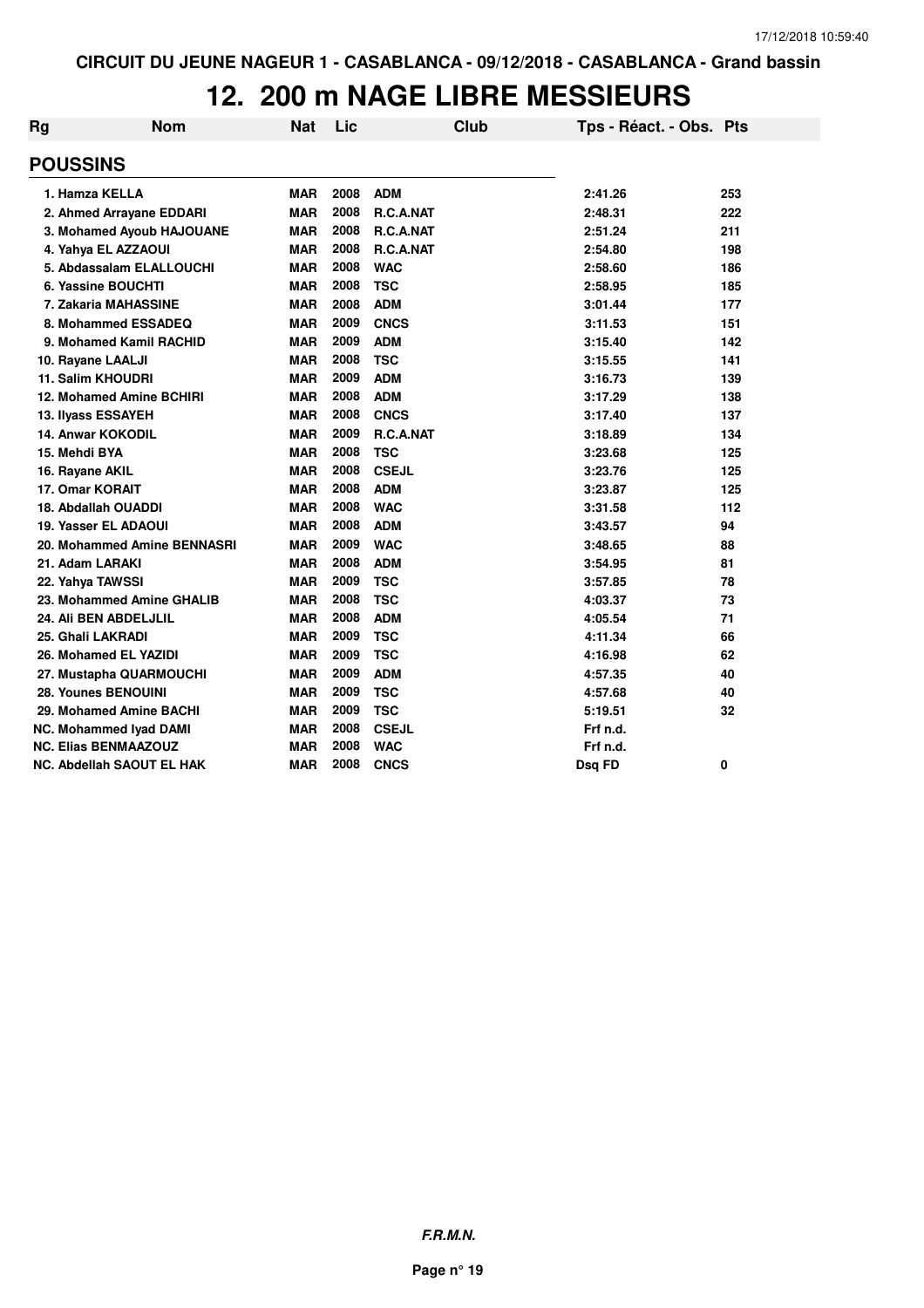# **13. 50 m DOS DAMES**

| <b>Rg</b> | <b>Nom</b>                                   | Nat                      | Lic          |                           | <b>Club</b> | Tps - Réact. - Obs. Pts |          |
|-----------|----------------------------------------------|--------------------------|--------------|---------------------------|-------------|-------------------------|----------|
|           | <b>POUSSINS</b>                              |                          |              |                           |             |                         |          |
|           | 1. Basma JALAL                               | <b>MAR</b>               | 2008         | R.C.A.NAT                 |             | 45.42                   | 211      |
|           | 2. Asmaa MASSORI                             | <b>MAR</b>               | 2008         | <b>CNCS</b>               |             | 49.15                   | 166      |
|           | 3. Sara LAHMIDI                              | <b>MAR</b>               | 2009         | <b>DHJ</b>                |             | 49.29                   | 165      |
|           | 4. Douae MORTAJI                             | <b>MAR</b>               | 2009         | <b>DHJ</b>                |             | 49.56                   | 162      |
|           | 5. Roaya MAHLI                               | <b>MAR</b>               | 2009         | R.C.A.NAT                 |             | 50.70                   | 152      |
|           | 6. Soraya EL GHOURARI                        | <b>MAR</b>               | 2008         | <b>CNCS</b>               |             | 52.78                   | 134      |
|           | 7. Ghita SLIM                                | <b>MAR</b>               | 2009         | R.C.A.NAT                 |             | 53.03                   | 132      |
|           | 8. Amal BAHAFID                              | <b>MAR</b>               | 2008         | <b>CNCS</b>               |             | 53.30                   | 130      |
|           | 9. Basma BOUAKIL EL IDRISSI                  | <b>MAR</b>               | 2009         | <b>CNCS</b>               |             | 54.27                   | 124      |
|           | 10. Yousra BERCHID                           | <b>MAR</b>               | 2008         | <b>DHJ</b>                |             | 54.86                   | 120      |
|           | 11. Maroua CHEMMAOUI                         | <b>MAR</b>               | 2009         | <b>CNCS</b>               |             | 56.42                   | 110      |
|           | 12. Islam NADIF                              | <b>MAR</b>               | 2008         | <b>ADM</b>                |             | 56.59                   | 109      |
|           | 13. Ines KELLY                               | <b>MAR</b>               | 2009         | <b>CNCS</b>               |             | 57.65                   | 103      |
|           | 14. Selma BELLALI                            | <b>MAR</b>               | 2009         | <b>CNCS</b>               |             | 58.03                   | 101      |
|           | 15. Safaa ATIA                               | <b>MAR</b>               | 2009         | <b>WAC</b>                |             | 1:00.36                 | 90       |
|           | 16. Malak BARAKAT                            | <b>MAR</b>               | 2008         | <b>ADM</b>                |             | 1:00.72                 | 88       |
|           | 17. Ahlam SIFOUED                            | <b>MAR</b>               | 2008         | <b>CNCS</b>               |             | 1:02.09                 | 82       |
|           | 18. Meriem BRINI                             | <b>MAR</b>               | 2009         | <b>WAC</b>                |             | 1:03.92                 | 75       |
|           | 19. Salma GRIMAL                             | <b>MAR</b>               | 2008<br>2008 | <b>WAC</b><br><b>CNCS</b> |             | 1:04.80                 | 72       |
|           | 20. Ines ALLALI<br>21. Lina ZARAIDI          | <b>MAR</b><br><b>MAR</b> | 2009         | <b>ADM</b>                |             | 1:04.85<br>1:04.97      | 72<br>72 |
|           | 22. Zayneb OULACHBAR                         | <b>MAR</b>               | 2009         | <b>WAC</b>                |             | 1:05.58                 | 70       |
|           | 23. Fatimazahra BENJLIL                      | <b>MAR</b>               | 2009         | <b>CSE</b>                |             | 1:07.17                 | 65       |
|           | 24. Sara MSALLEK                             | <b>MAR</b>               | 2009         | <b>CSE</b>                |             | 1:09.32                 | 59       |
|           | 25. Majida ASSEFFAR                          | <b>MAR</b>               | 2009         | <b>ADM</b>                |             | 1:09.93                 | 57       |
|           | 26. Aya KHOUDRI                              | <b>MAR</b>               | 2009         | <b>ADM</b>                |             | 1:11.56                 | 54       |
|           | 27. Aicha CHAHID                             | <b>MAR</b>               | 2009         | <b>ADM</b>                |             | 1:13.52                 | 49       |
|           | 28. Romaissa ABOUNOUAS                       | <b>MAR</b>               | 2009         | <b>CNCS</b>               |             | 1:16.14                 | 44       |
|           | 29. Sofia BARAKAT                            | <b>MAR</b>               | 2008         | <b>WAC</b>                |             | 1:18.75                 | 40       |
|           | 30. Jannat Salma MOTAIB                      | <b>MAR</b>               | 2008         | <b>WAC</b>                |             | 1:23.11                 | 34       |
|           | 31. Sara MOUFDI                              | <b>MAR</b>               | 2009         | <b>CNCS</b>               |             | 1:25.07                 | 32       |
|           | NC. Boutaina TAHLI                           | <b>MAR</b>               | 2009         | R.C.A.NAT                 |             | Frf n.d.                |          |
|           | <b>NC. Nihal BARGACH</b>                     | <b>MAR</b>               | 2009         | <b>CNCS</b>               |             | Frf n.d.                |          |
|           | NC. Dania BELADEL                            | <b>MAR</b>               | 2009         | <b>CNCS</b>               |             | Frf n.d.                |          |
|           | <b>AVENIR A1</b>                             |                          |              |                           |             |                         |          |
|           | 1. Jannate FARESSE                           | <b>MAR</b>               |              | 2010 R.C.A.NAT            |             | 56.68                   | 108      |
|           | 2. Fatimazahra DOUHA                         | MAR                      | 2010         | R.C.A.NAT                 |             | 56.82                   | 108      |
|           | 3. Farah KOKODIL                             | <b>MAR</b>               |              | 2010 R.C.A.NAT            |             | 1:00.66                 | 88       |
|           | 4. Meriem ABID                               | <b>MAR</b>               |              | 2010 R.C.A.NAT            |             | 1:02.50                 | 81       |
|           | 5. Hajar KERBOUCH                            | <b>MAR</b>               |              | 2010 R.C.A.NAT            |             | 1:06.12                 | 68       |
|           | 6. Sarah BENHAYOUN SADAFI                    | MAR                      |              | 2010 WAC                  |             | 1:06.73                 | 66       |
|           | 7. Malak ZAHR                                | <b>MAR</b>               | 2010 ADM     |                           |             | 1:08.42                 | 61       |
|           | 8. Hiba ELIDRISSI                            | <b>MAR</b>               |              | 2010 WAC                  |             | 1:08.52                 | 61       |
|           | 9. Chada CHRAIBI                             | <b>MAR</b>               | 2010         | <b>CNCS</b>               |             | 1:10.25                 | 57       |
|           | 10. Nouzha M'HAMDI ALAOUI                    | <b>MAR</b>               | 2010         | <b>WAC</b>                |             | 1:14.44                 | 48       |
|           | 11. Yasmine TEMMAR                           | <b>MAR</b>               |              | 2010 ADM                  |             | 1:20.71                 | 37       |
|           | 12. Fatima Zahra FAHIMI                      | <b>MAR</b>               | 2010         | R.C.A.NAT                 |             | 1:21.50                 | 36       |
|           | 13. Malak KADMIRI                            | <b>MAR</b>               | 2010         | <b>CSE</b>                |             | 1:30.63                 | 26       |
|           | <b>NC. Ines BENNANE</b>                      | <b>MAR</b>               | 2010         | <b>WAC</b>                |             | Frf n.d.                |          |
|           | NC. Rym HAIDA                                | <b>MAR</b>               | 2010         | <b>CNCS</b>               |             | Frf n.d.                |          |
|           | <b>NC. Amina RAID</b>                        | <b>MAR</b>               | 2010         | <b>ADM</b>                |             | Dsq NI                  | 0        |
|           | <b>NC. Rita SOUISSI</b>                      | <b>MAR</b><br><b>MAR</b> | 2010<br>2010 | <b>CSE</b>                |             | Dsq NI                  | 0        |
|           | <b>NC. Hajar SKIHEL</b><br>NC. Khadija FIKRI | <b>MAR</b>               | 2010         | <b>CSE</b><br><b>CNCS</b> |             | Dsq NI<br>Dsq NI        | 0<br>0   |
|           |                                              |                          |              |                           |             |                         |          |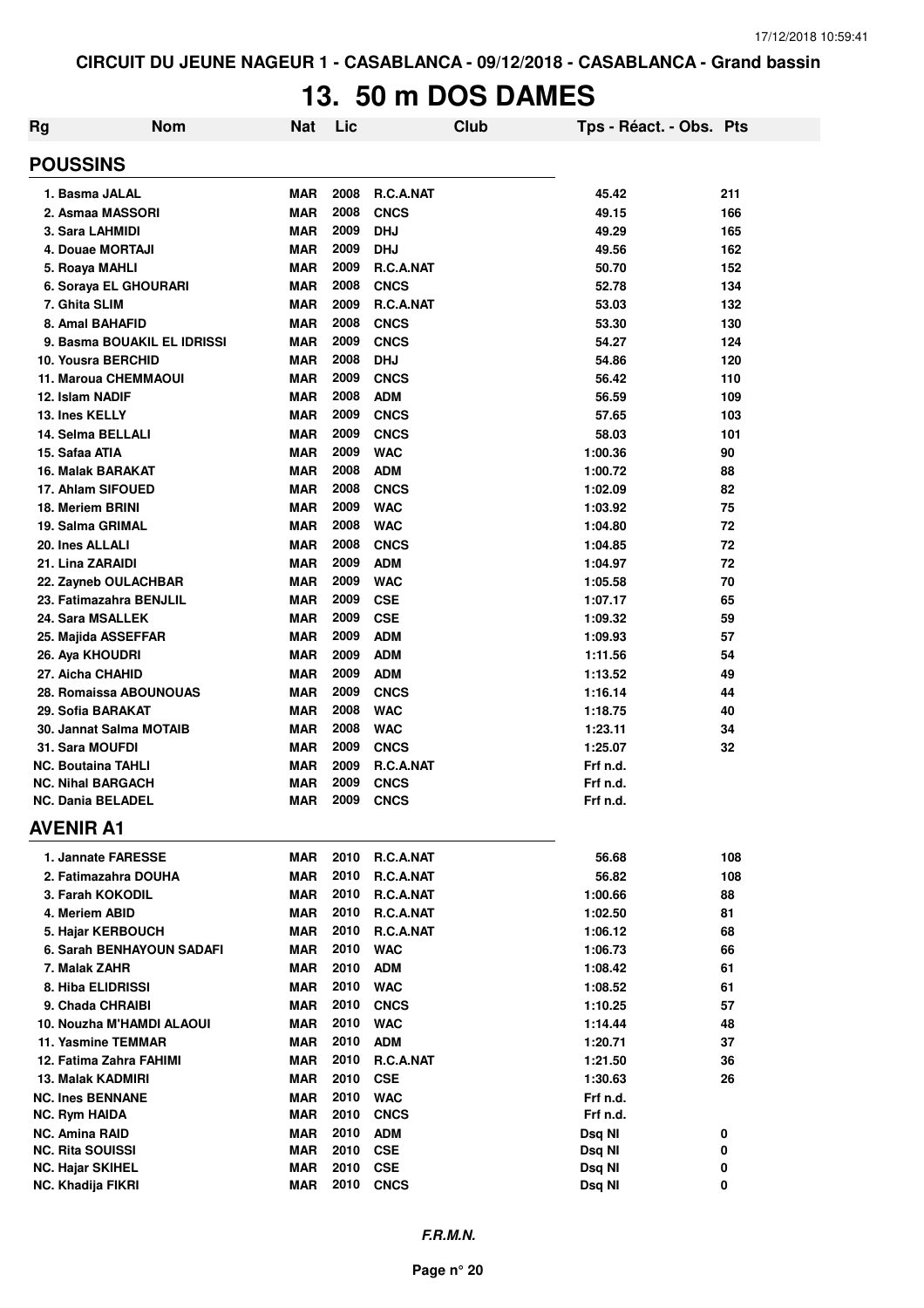# **13. 50 m DOS DAMES**

| Rg | <b>Nom</b>                     | <b>Nat</b> | Lic  | Club             | Tps - Réact. - Obs. Pts |     |
|----|--------------------------------|------------|------|------------------|-------------------------|-----|
|    | <b>AVENIR A2</b>               |            |      |                  |                         |     |
|    | 1. Mayssane YAHIA              | <b>MAR</b> | 2011 | <b>DHJ</b>       | 51.17                   | 147 |
|    | 2. Tilelli BELHOCINE           | <b>MAR</b> | 2011 | <b>WAC</b>       | 1:01.79                 | 84  |
|    | 3. Khadija IDRISSI             | <b>MAR</b> | 2012 | <b>CNCS</b>      | 1:03.07                 | 78  |
|    | 4. Rita BADRE                  | <b>MAR</b> | 2011 | <b>CNCS</b>      | 1:03.93                 | 75  |
|    | 5. Mouna DARA                  | <b>MAR</b> | 2011 | <b>R.C.A.NAT</b> | 1:04.50                 | 73  |
|    | 6. Nour Elhouda MAKHLOUFI      | <b>MAR</b> | 2012 | <b>ADM</b>       | 1:08.43                 | 61  |
|    | 7. Aicha OUADDI                | <b>MAR</b> | 2011 | <b>WAC</b>       | 1:08.62                 | 61  |
|    | 8. Israe ELADDAOUI             | <b>MAR</b> | 2011 | <b>ADM</b>       | 1:08.75                 | 60  |
|    | 9. Hiba FRANE                  | <b>MAR</b> | 2011 | <b>CNCS</b>      | 1:11.76                 | 53  |
|    | 10. Israa HUIMAD               | <b>MAR</b> | 2011 | <b>ADM</b>       | 1:17.88                 | 41  |
|    | <b>11. Zineb MAHJOUBI</b>      | <b>MAR</b> | 2011 | <b>CNCS</b>      | 1:19.85                 | 38  |
|    | 12. Arij TOUHAMI               | <b>MAR</b> | 2012 | R.C.A.NAT        | 1:30.08                 | 27  |
|    | 13. Aya BENSOUMMANE            | <b>MAR</b> | 2011 | <b>ADM</b>       | 1:33.08                 | 24  |
|    | 14. Mayssane GHAZAOUI          | <b>MAR</b> | 2011 | R.C.A.NAT        | 1:37.82                 | 21  |
|    | NC. Fatima Ezzahraa IFASSIOUEN | <b>MAR</b> | 2011 | R.C.A.NAT        | Frf n.d.                |     |
|    | <b>NC. Olaya BOURAHLA</b>      | <b>MAR</b> | 2012 | <b>WAC</b>       | Frf n.d.                |     |
|    | <b>NC. Riham CHAHID</b>        | <b>MAR</b> | 2011 | <b>CNCS</b>      | Frf n.d.                |     |
|    | <b>NC. Arwa FADEL</b>          | <b>MAR</b> | 2012 | <b>CNCS</b>      | Frf n.d.                |     |
|    | <b>NC. Yara SEDDIKI</b>        | <b>MAR</b> | 2012 | <b>CNCS</b>      | Frf n.d.                |     |
|    | <b>NC. Chahd MOUTI</b>         | <b>MAR</b> | 2011 | <b>TSC</b>       | Frf n.d.                |     |
|    | <b>NC. Aya BENKIRANE</b>       | <b>MAR</b> | 2012 | <b>TSC</b>       | Frf n.d.                |     |
|    | NC. Fatima Zahra ELBOUJANNANI  | <b>MAR</b> | 2012 | <b>DHJ</b>       | Dsq NI                  | 0   |
|    | <b>NC. Yasmine FALAKI</b>      | <b>MAR</b> | 2012 | <b>WAC</b>       | Dsq NI                  | 0   |
|    | <b>NC. Hiba KHIALI</b>         | <b>MAR</b> | 2011 | <b>CNCS</b>      | Dsq NI                  | 0   |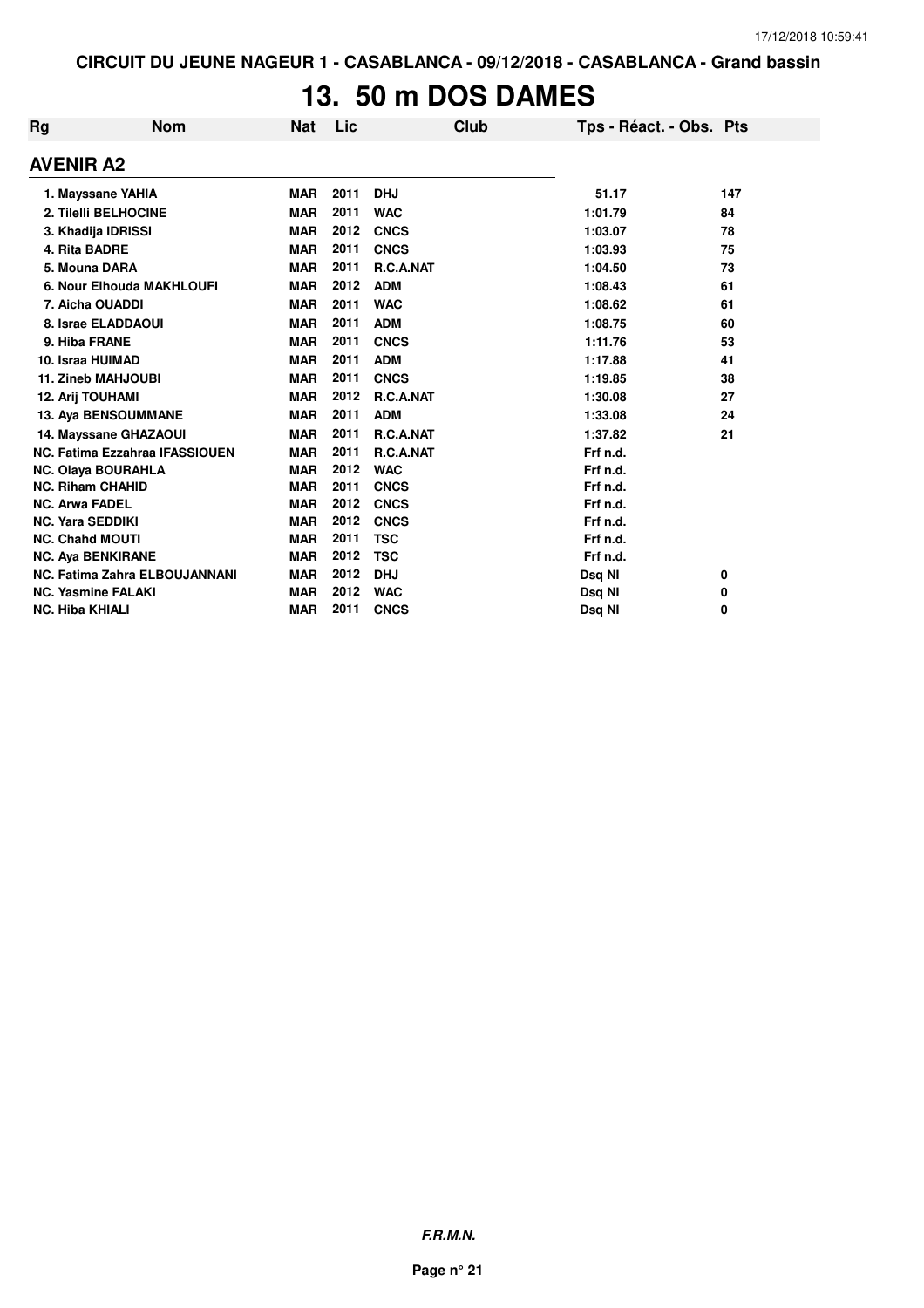# **14. 50 m DOS MESSIEURS**

| Rg | <b>Nom</b>                                             | Nat                      | Lic          | Club                       | Tps - Réact. - Obs. Pts |          |
|----|--------------------------------------------------------|--------------------------|--------------|----------------------------|-------------------------|----------|
|    | <b>POUSSINS</b>                                        |                          |              |                            |                         |          |
|    | 1. Yasser EZZIDI                                       | MAR                      | 2009         | R.C.A.NAT                  | 41.49                   | 194      |
|    | 2. Zakaria MAHASSINE                                   | <b>MAR</b>               | 2008         | <b>ADM</b>                 | 44.27                   | 160      |
|    | 3. Hamza KELLA                                         | <b>MAR</b>               | 2008         | <b>ADM</b>                 | 44.73                   | 155      |
|    | 4. Yahya EL AZZAOUI                                    | <b>MAR</b>               | 2008         | R.C.A.NAT                  | 45.34                   | 149      |
|    | 5. Abdelhamid EL MOUEFFEQ                              | <b>MAR</b>               | 2008         | <b>DHJ</b>                 | 49.34                   | 115      |
|    | 6. Abdellah SAOUT EL HAK                               | <b>MAR</b>               | 2008         | <b>CNCS</b>                | 50.41                   | 108      |
|    | 7. Rayane AKIL                                         | <b>MAR</b>               | 2008         | <b>CSEJL</b>               | 50.67                   | 106      |
|    | 8. Zakaria IFASSIOUEN                                  | <b>MAR</b>               | 2008         | <b>R.C.A.NAT</b>           | 51.09                   | 104      |
|    | 9. Mohamed Amine SIFALLAH                              | <b>MAR</b>               | 2009         | <b>WAC</b>                 | 53.10                   | 92       |
|    | <b>10. Soultane HAMDI</b>                              | <b>MAR</b>               | 2008         | <b>WAC</b>                 | 53.96                   | 88       |
|    | 11. Yasser WADI                                        | <b>MAR</b>               | 2008         | <b>CSE</b>                 | 54.03                   | 88       |
|    | 12. Adam ELMESKINI                                     | <b>MAR</b>               | 2009         | <b>CNCS</b>                | 54.54                   | 85       |
|    | 13. Adam ZOUHAIRI                                      | <b>MAR</b>               | 2009         | <b>DHJ</b>                 | 54.91                   | 83       |
|    | 14. Mohamed Adam DAHO                                  | <b>MAR</b>               | 2009         | <b>CNCS</b>                | 55.41                   | 81       |
|    | 15. Adam LOUCHI                                        | <b>MAR</b>               | 2008         | <b>DHJ</b>                 | 55.43                   | 81       |
|    | 16. Yassine CHRIHI                                     | <b>MAR</b>               | 2009         | <b>CNCS</b>                | 57.20                   | 74       |
|    | 17. Noureddine DOUKKALI KACHI                          | MAR                      | 2008         | <b>DHJ</b>                 | 57.42                   | 73       |
|    | 18. Abdallah OUADDI                                    | MAR                      | 2008         | <b>WAC</b>                 | 57.51                   | 73       |
|    | <b>19. Ayoub CHBIHI EL WAHOUDI</b>                     | MAR                      | 2009         | <b>ADM</b>                 | 57.66                   | 72       |
|    | 20. Ahmed Zaid KORAIT                                  | <b>MAR</b>               | 2009         | <b>ADM</b>                 | 57.95                   | 71       |
|    | 21. Rayane NACIR                                       | <b>MAR</b>               | 2008         | <b>WAC</b>                 | 57.97                   | 71       |
|    | 22. Rada DAHBI                                         | <b>MAR</b>               | 2008         | <b>ADM</b>                 | 58.66                   | 68       |
|    | <b>23. Omar BOUIKACHRANE</b>                           | <b>MAR</b>               | 2009         | <b>DHJ</b>                 | 58.75                   | 68       |
|    | 24. Taha NOURI                                         | <b>MAR</b>               | 2008         | <b>WAC</b>                 | 59.04                   | 67       |
|    | 25. Rayane BELAIDI                                     | <b>MAR</b>               | 2008         | <b>CSE</b>                 | 59.11                   | 67       |
|    | 26. Mohammed Taha TOURBI                               | <b>MAR</b>               | 2008         | <b>CSEJL</b>               | 1:00.74                 | 62       |
|    | 27. Hassan AGHRIDOU                                    | <b>MAR</b>               | 2009         | <b>CNCS</b>                | 1:01.13                 | 60       |
|    | 28. Yassir HARMACH                                     | <b>MAR</b>               | 2008         | <b>DHJ</b>                 | 1:01.80                 | 58       |
|    | 29. Daoud NACIR                                        | <b>MAR</b>               | 2009         | <b>WAC</b>                 | 1:02.01                 | 58       |
|    | 30. Saad LAHIBA                                        | <b>MAR</b>               | 2009<br>2009 | <b>WAC</b>                 | 1:02.24                 | 57       |
|    | 31. Mohammed Reda CHOUAIT                              | <b>MAR</b>               | 2009         | <b>CSEJL</b><br><b>ADM</b> | 1:02.54                 | 56       |
|    | 32. Mohamed Ilyas NACHIT<br>33. Ali BEN ABDELJLIL      | <b>MAR</b><br><b>MAR</b> | 2008         | <b>ADM</b>                 | 1:02.83<br>1:03.41      | 56<br>54 |
|    | 34. Anas ALAOUI BALGHITI                               | <b>MAR</b>               | 2009         | <b>ADM</b>                 | 1:06.43                 | 47       |
|    | 35. Ziad OUITASSANE                                    | <b>MAR</b>               | 2009         | <b>CSE</b>                 | 1:08.27                 | 43       |
|    | 36. Yassine BERRADA                                    | <b>MAR</b>               | 2009         | <b>CSE</b>                 | 1:10.10                 | 40       |
|    | 37. Mohamed Akram CHAFII                               | <b>MAR</b>               | 2009         | <b>CSEJL</b>               | 1:11.58                 | 37       |
|    | 38. Hamza BERRADA                                      | <b>MAR</b>               | 2009         | <b>CSE</b>                 | 1:11.64                 | 37       |
|    | 39. Amine ZNASSNI                                      | <b>MAR</b>               | 2009         | <b>WAC</b>                 | 1:12.25                 | 36       |
|    | <b>40. Mouad OUITASSANE</b>                            | <b>MAR</b>               | 2009         | <b>CSE</b>                 | 1:13.10                 | 35       |
|    | 41. Mehdi HARMACH                                      | <b>MAR</b>               | 2008         | <b>DHJ</b>                 | 1:14.50                 | 33       |
|    | 42. Yahya BENZINE                                      | <b>MAR</b>               | 2009         | <b>ADM</b>                 | 1:15.29                 | 32       |
|    | <b>NC. Yanis SEDDIKI</b>                               | <b>MAR</b>               | 2009         | <b>CNCS</b>                | Frf exc.                |          |
|    | <b>NC. Elyas BOUZIANE</b>                              | <b>MAR</b>               | 2008         | <b>WAC</b>                 | Frf n.d.                |          |
|    | <b>NC. Mohammed ELKAOUTI</b>                           | <b>MAR</b>               | 2008         | <b>DHJ</b>                 | Frf n.d.                |          |
|    | <b>NC. Hakim MAKHABA</b>                               | <b>MAR</b>               | 2009         | R.C.A.NAT                  | Frf n.d.                |          |
|    | <b>NC. Aymen GHAYOUB</b>                               | <b>MAR</b>               | 2009         | R.C.A.NAT                  | Frf n.d.                |          |
|    | <b>NC. Boubker KHARBOUCH</b>                           | MAR                      | 2008         | <b>WAC</b>                 | Frf n.d.                |          |
|    | <b>NC. Yasser OUAKSSIM</b>                             | <b>MAR</b>               | 2009         | <b>WAC</b>                 | Frf n.d.                |          |
|    | <b>NC. Adam ZNASSNI</b>                                | <b>MAR</b>               | 2009         | <b>WAC</b>                 | Frf n.d.                |          |
|    | <b>NC. Badr RIFKI</b>                                  | MAR                      | 2008<br>2009 | <b>CNCS</b>                | Frf n.d.                |          |
|    | NC. Ali SALAMA                                         | <b>MAR</b>               | 2009         | <b>CNCS</b>                | Frf n.d.                |          |
|    | <b>NC. Yahya OUAHMANE</b><br><b>NC. Chouaib BARTAL</b> | MAR<br><b>MAR</b>        | 2008         | <b>CNCS</b><br><b>DHJ</b>  | Dsq NI<br>Dsq NI        | 0<br>0   |
|    | <b>NC. Mohammed Ziad KETTANI</b>                       | <b>MAR</b>               | 2009         | <b>DHJ</b>                 | Dsq NI                  | 0        |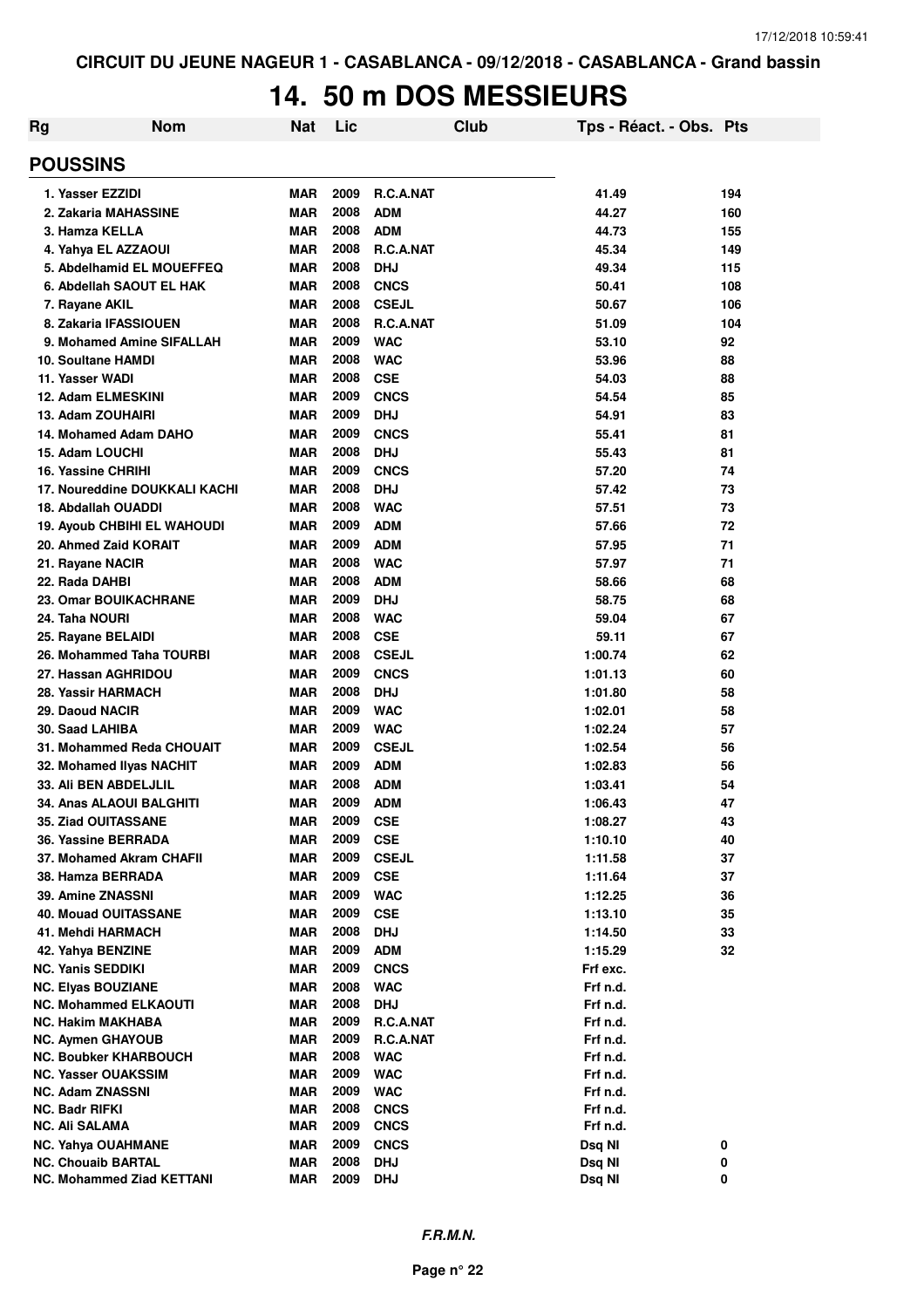#### **14. 50 m DOS MESSIEURS**

| Rg | <b>Nom</b>                          | <b>Nat</b> | Lic  | Club             | Tps - Réact. - Obs. Pts |    |
|----|-------------------------------------|------------|------|------------------|-------------------------|----|
|    | <b>AVENIR A1</b>                    |            |      |                  |                         |    |
|    | 1. Yahya RADELLAH                   | <b>MAR</b> | 2010 | <b>CNCS</b>      | 55.68                   | 80 |
|    | 2. Yahya AKKAR                      | <b>MAR</b> | 2010 | <b>ADM</b>       | 58.12                   | 70 |
|    | 3. Adnane BELAIDI                   | <b>MAR</b> | 2010 | <b>CSE</b>       | 58.37                   | 69 |
|    | 4. Adam BCHIRI                      | <b>MAR</b> | 2010 | <b>ADM</b>       | 58.62                   | 68 |
|    | 5. Mohamed Amir TOUMI               | <b>MAR</b> | 2010 | <b>CNCS</b>      | 58.81                   | 68 |
|    | 6. Mohammed EL BOURNI DRIOUAK       | <b>MAR</b> | 2010 | <b>WAC</b>       | 1:00.27                 | 63 |
|    | 7. Mohamed Taha SENTISSI            | <b>MAR</b> | 2010 | <b>WAC</b>       | 1:02.15                 | 57 |
|    | 8. Zayd MASSAOUI                    | <b>MAR</b> | 2010 | <b>CNCS</b>      | 1:03.07                 | 55 |
|    | 9. Yahia EL AGBANI                  | <b>MAR</b> | 2010 | <b>WAC</b>       | 1:06.16                 | 47 |
|    | <b>10. Othmane GUENNOUN</b>         | <b>MAR</b> | 2010 | <b>R.C.A.NAT</b> | 1:06.28                 | 47 |
|    | 11. Nabil MANA                      | <b>MAR</b> | 2010 | <b>TSC</b>       | 1:07.17                 | 45 |
|    | 12. Rayyane SABER                   | <b>MAR</b> | 2010 | <b>ADM</b>       | 1:08.18                 | 43 |
|    | 13. Ghali LARAKI                    | <b>MAR</b> | 2010 | <b>ADM</b>       | 1:08.19                 | 43 |
|    | <b>14. Mohamed Amir NOUARA</b>      | <b>MAR</b> | 2010 | <b>ADM</b>       | 1:08.22                 | 43 |
|    | 15. Ilyass REGRAGUI                 | <b>MAR</b> | 2010 | <b>ADM</b>       | 1:08.33                 | 43 |
|    | 16. Rayane STATI                    | <b>MAR</b> | 2010 | <b>ADM</b>       | 1:09.40                 | 41 |
|    | 17. Ilyas HASSANINE                 | <b>MAR</b> | 2010 | <b>WAC</b>       | 1:11.61                 | 37 |
|    | 18. Mohamed Reda NAJAH              | <b>MAR</b> | 2010 | R.C.A.NAT        | 1:11.76                 | 37 |
|    | <b>19. Anas HASSANINE</b>           | <b>MAR</b> | 2010 | <b>ADM</b>       | 1:11.92                 | 37 |
|    | 20. Ziad TAYIBE                     | <b>MAR</b> | 2010 | <b>CNCS</b>      | 1:17.45                 | 29 |
|    | 21. Hamza ENNAOUI                   | <b>MAR</b> | 2010 | <b>CNCS</b>      | 1:19.40                 | 27 |
|    | 22. Walid BELALI                    | <b>MAR</b> | 2010 | <b>ADM</b>       | 1:20.94                 | 26 |
|    | <b>NC. Omar Yassine SAIQ</b>        | <b>MAR</b> | 2010 | <b>ADM</b>       | Frf n.d.                |    |
|    | <b>NC. Mohamed Amine ELOUAHMANI</b> | <b>MAR</b> | 2010 | <b>CSE</b>       | Frf n.d.                |    |
|    | <b>NC. Mamoun ZOHRY</b>             | <b>MAR</b> | 2010 | <b>WAC</b>       | Frf n.d.                |    |
|    | <b>NC. Mohamed Yahya BARROUK</b>    | <b>MAR</b> | 2010 | <b>CNCS</b>      | Frf n.d.                |    |
|    | <b>NC. Ahmed Khalil BARGAOUI</b>    | <b>MAR</b> | 2010 | <b>ADM</b>       | Dsq NI                  | 0  |
|    | <b>NC. Anas BARDOU</b>              | MAR        | 2010 | R.C.A.NAT        | Dsq NI                  | 0  |
|    | <b>NC. Yasser BOUNOUAR</b>          | <b>MAR</b> | 2010 | <b>WAC</b>       | Dsq NI                  | 0  |
|    | <b>AVENIR A2</b>                    |            |      |                  |                         |    |
|    | 1. Mohammed Amine MIRHLAMI          | MAR        | 2011 | <b>DHJ</b>       | 54.21                   | 87 |
|    | 2. Anas HAMMOUDA                    | MAR        | 2011 | ADM              | 58.25                   | 70 |
|    | 3. Mohamed Amine TAOUBA             | MAR        | 2011 | <b>CNCS</b>      | 1:08.74                 | 42 |
|    | 4. Anas MENBEH                      | <b>MAR</b> | 2011 | <b>CNCS</b>      | 1:11.78                 | 37 |
|    | 5. Othmane OULACHBAR                | MAR        | 2011 | <b>WAC</b>       | 1:16.78                 | 30 |
|    | 6. Salaheddine ENNAOUI              | <b>MAR</b> | 2012 | <b>CNCS</b>      | 1:17.96                 | 29 |
|    | 7. Mohamed Mehdi MEDAGHRI ALAOUI    | <b>MAR</b> | 2011 | TSC              | 1:18.77                 | 28 |
|    | 8. Jad YAMOURI                      | <b>MAR</b> | 2011 | <b>ADM</b>       | 1:22.01                 | 25 |
|    | 9. Ali ELYOUSFI                     | MAR        | 2011 | <b>ADM</b>       | 1:23.48                 | 23 |
|    | 10. Mohamed Adam ZARAIDI            | <b>MAR</b> | 2011 | <b>ADM</b>       | 1:25.42                 | 22 |
|    | 11. Zakaria KRIM                    | <b>MAR</b> | 2012 | <b>ADM</b>       | 1:26.23                 | 21 |
|    | <b>NC. Mohamed Mehdi NASROLLAH</b>  | <b>MAR</b> | 2011 | <b>WAC</b>       | Frf n.d.                |    |
|    | NC. Rayane IKLANE                   | MAR        | 2011 | <b>CSE</b>       | Frf n.d.                |    |
|    | <b>NC. Soulaymane BENTOUILA</b>     | MAR        | 2011 | <b>CSEJL</b>     | Frf n.d.                |    |
|    | <b>NC. Taha EL AGBANI</b>           | MAR        | 2011 | <b>WAC</b>       | Frf n.d.                |    |
|    | <b>NC. Fahd NADI</b>                | MAR        | 2011 | <b>CNCS</b>      | Frf n.d.                |    |
|    | <b>NC. Loay BERROUZ</b>             | <b>MAR</b> | 2011 | <b>DHJ</b>       | Dsq NI                  | 0  |
|    | <b>NC. Yassine SAFRIOUI</b>         | MAR        | 2011 | <b>TSC</b>       | Dsq NI                  | 0  |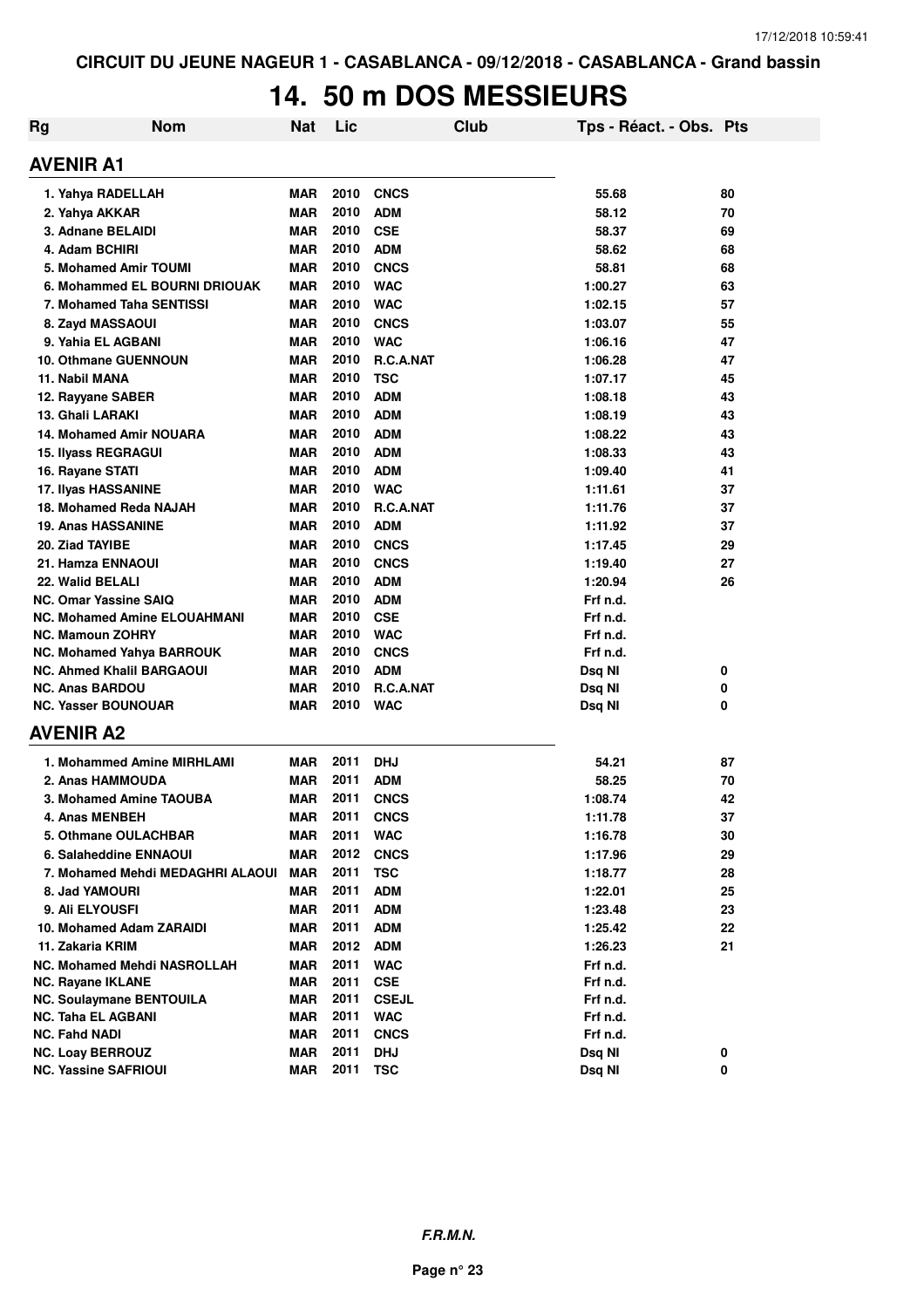### **15. 4 x 50 m 4 NAGES DAMES**

| Rg | <b>Nom</b>                    | Nat        | Lic  |                  | Club | Tps - Réact. - Obs. Pts |
|----|-------------------------------|------------|------|------------------|------|-------------------------|
|    | <b>POUSSINS</b>               |            |      |                  |      |                         |
|    | <b>NC. Kenza ABDALLAH</b>     | <b>MAR</b> | 2009 | <b>WAC</b>       |      | Frf n.d.                |
|    | Alaa AMIRI                    | <b>MAR</b> | 2008 | <b>WAC</b>       |      |                         |
|    | Safaa ATIA                    | <b>MAR</b> | 2009 | <b>WAC</b>       |      |                         |
|    | Sofia BARAKAT                 | <b>MAR</b> | 2008 | <b>WAC</b>       |      |                         |
|    | <b>NC. Soundos ATYA</b>       | <b>MAR</b> | 2009 | <b>TSC</b>       |      | Frf n.d.                |
|    | <b>Malak EL BOUZAIDI</b>      | <b>MAR</b> | 2009 | <b>TSC</b>       |      |                         |
|    | Aya ELHYANE                   | <b>MAR</b> | 2009 | <b>TSC</b>       |      |                         |
|    | Hajar KASSI                   | <b>MAR</b> | 2009 | <b>TSC</b>       |      |                         |
|    | <b>NC. Malak AGUENAOU</b>     | <b>MAR</b> | 2008 | <b>R.C.A.NAT</b> |      | Frf n.d.                |
|    | <b>Marwa BENLAANAYA</b>       | <b>MAR</b> | 2009 | R.C.A.NAT        |      |                         |
|    | <b>Zineb DEFAA</b>            | <b>MAR</b> | 2008 | R.C.A.NAT        |      |                         |
|    | <b>Alae FENNICH</b>           | <b>MAR</b> | 2009 | R.C.A.NAT        |      |                         |
|    | <b>NC. Romaissa ABOUNOUAS</b> | <b>MAR</b> | 2009 | <b>CNCS</b>      |      | Frf n.d.                |
|    | <b>Ines ALLALI</b>            | <b>MAR</b> | 2008 | <b>CNCS</b>      |      |                         |
|    | <b>Amal BAHAFID</b>           | <b>MAR</b> | 2008 | <b>CNCS</b>      |      |                         |
|    | <b>Nihal BARGACH</b>          | <b>MAR</b> | 2009 | <b>CNCS</b>      |      |                         |
|    | <b>NC. Majida ASSEFFAR</b>    | <b>MAR</b> | 2009 | <b>ADM</b>       |      | Frf n.d.                |
|    | <b>Malak BARAKAT</b>          | <b>MAR</b> | 2008 | <b>ADM</b>       |      |                         |
|    | Salma BOUTARA                 | <b>MAR</b> | 2009 | <b>ADM</b>       |      |                         |
|    | <b>Aicha CHAHID</b>           | MAR        | 2009 | <b>ADM</b>       |      |                         |